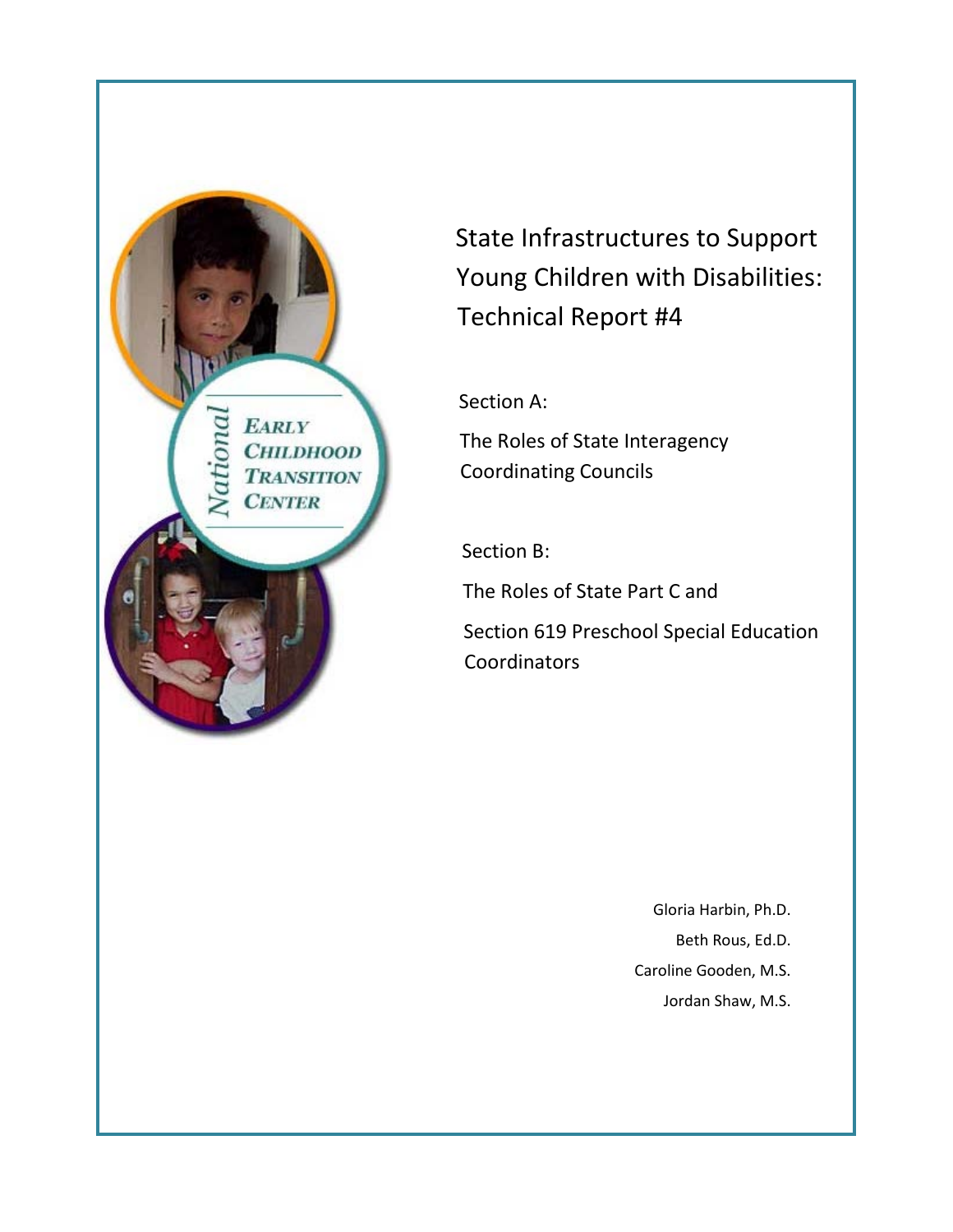© 2008 Human Development Institute For additional copies, contact: University of Kentucky, Human Development Institute, Early Childhood (859) 257-2081

Suggested citation:

Harbin, G., Rous, B., Gooden, C., & Shaw, J. (2008). *State infrastructures to support transition for young children with disabilities. Technical report #4.* Lexington: University of Kentucky, Human Development Institute, National Early Childhood Transition Center.

NECTC is funded by the [U.S. Department of Education,](http://www.ed.gov/) [Office of Special Education Programs](http://www.ed.gov/offices/OSERS/OSEP/index.html) , Cooperative Agreement # H324V020031. However, the contents do not necessarily represent the positions or policies of the U.S. Department of Education, Office of Special Education Programs, and you should not assume endorsement by the federal government.

December 2008

© Harbin, Rous, Gooden, & Shaw, 2008 2 | Page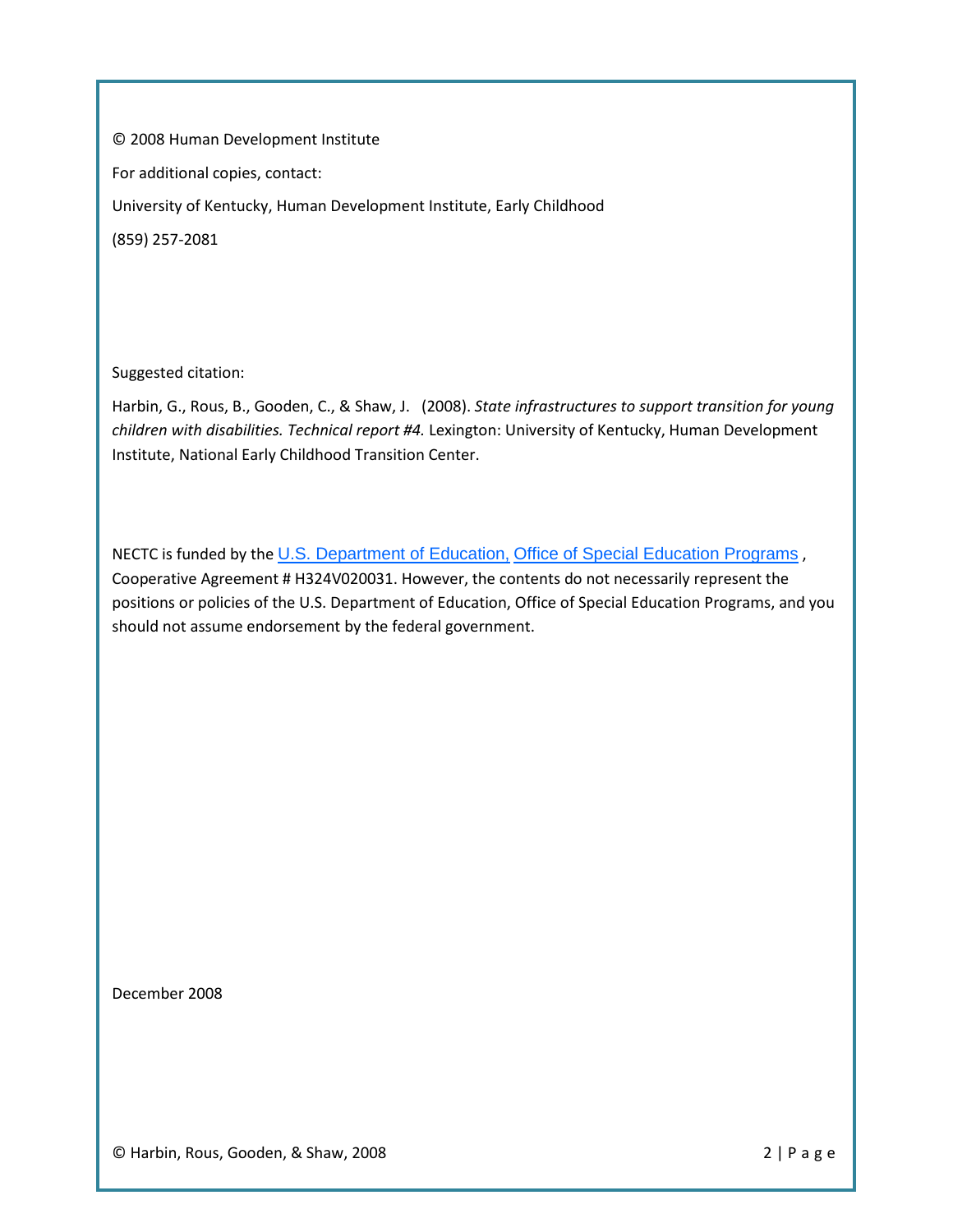# **Abstract**

<span id="page-2-0"></span>The complexities of transition require a multi-dimensional infrastructure which goes beyond the minimal legal requirements, if transitions are to be smooth for both children and families and result in positive outcomes. For effective transitions to occur, a sound and supportive state infrastructure must be created which is aligned across both state and local levels. Next, multiple complementary infrastructures are needed for state and local organizations. The final ingredients that provide the "glue" for the complementary infrastructures are relationships and communication. National Early Childhood Transition Center research of states' policies and practices studied the role of State Interagency Coordinating Councils (SICCs), Part C agencies, and Part B Section 619 State Coordinators, with regard to state policies for the transitions of young children with disabilities and their families.

Findings for Section A: The Roles of SICCs included the identification of critical resources that are potential tools for the implementation of effective transition practices, including designated transition committees, participation in federal accountability requirements, involvement in transition policy development, development of special projects to improve the quality of transition, and development of training materials to improve transitions for families and for staff. The results indicated a greater percentage of involvement in transition by Part C than by 619 agencies, infrequent structures in place for transition, some transition activities, few training materials, and some participation in the development and refinement of federal accountability requirements.

Findings for Section B: The surveys of Part C and 619 agencies demonstrated that inconsistent policies exist across the nation for state-level infrastructures, including interagency service systems, Part C and 619 infrastructures, and collaborative relationships. Coordination and collaboration, when present, were most frequent between Part C and 619 agencies, with some interactions with other educational and social service agencies. State infrastructures were generally minimalist in nature, which may have impeded effective transitions in a complex and changing system. The strongest collaborative relationships existed between Part C and 619 programs, with some significant relationships between educational, intervention, and social service agencies.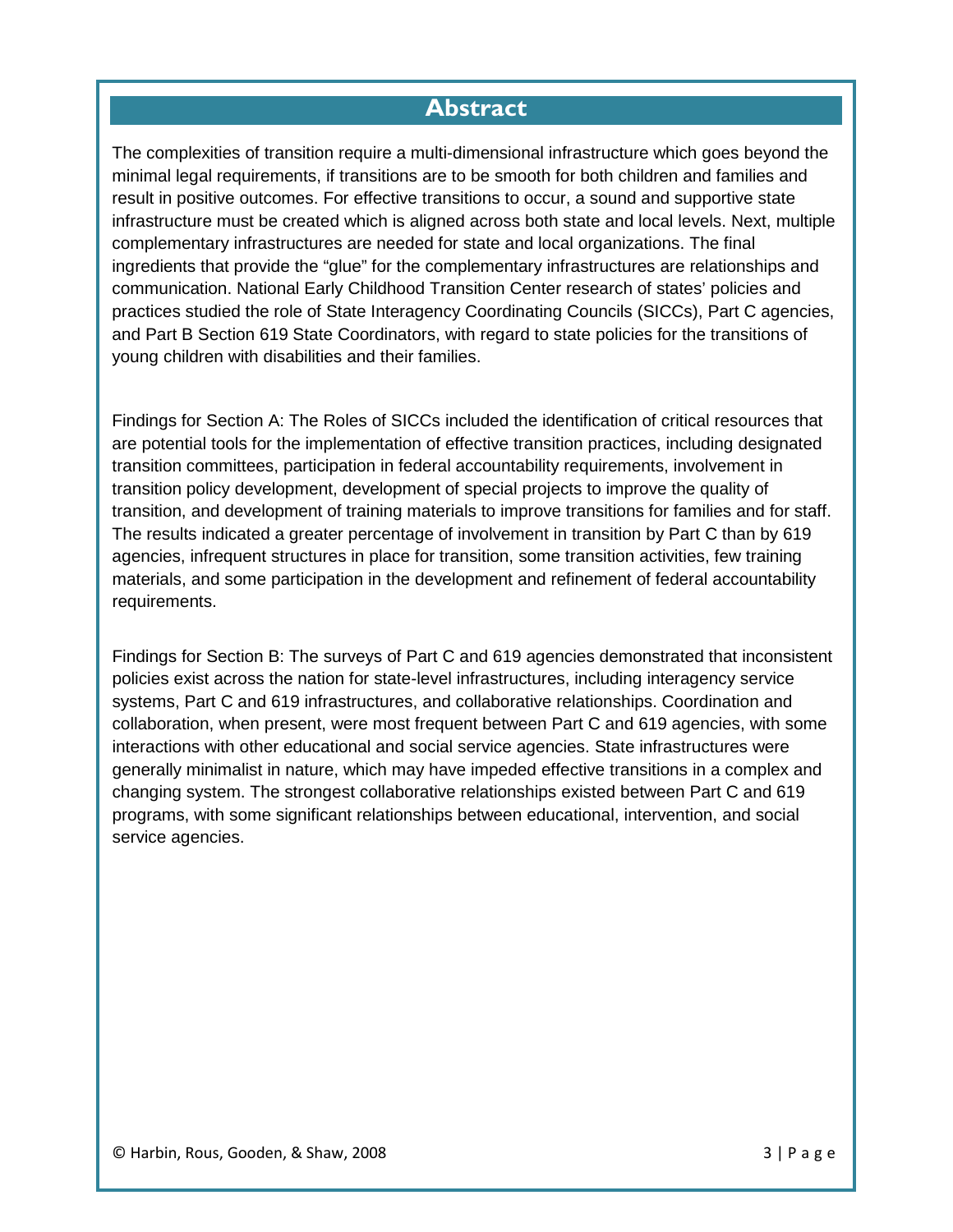# **Introduction**

Transition is a natural part of life for all young children and their families. Transition involves change, and changes (both positive and negative) are often accompanied by stress (Hanline 1988). Research indicates that early transitions often "set the stage" for future positive or negative transition experiences (Rosenkoetter, Hains, & Fowler, 1994). The most universal transition for all families is their child's entry, or transition, to school. However, most families of children with disabilities have already experienced numerous transitions by the time their child has reached traditional school age. Although the number and types of transitions made by young children with disabilities and their families vary greatly, two common transitions occur – one at the age of three and the other at age five.

The need for transition at age three is the result of federal legislation which established two separate programs for young children with disabilities – one for infants and toddlers (originally Part H of Public Law 99-457, now Part C of Individuals with Disabilities Education Act, IDEA) and one for preschoolers (Part B, Section 619, IDEA) (IDEA, 2004). For both programs, states are required to complete a State Performance Plan (SPP), through which they establish targets and activities for 20 indicators for Section 619 programs and 14 indicators for Part C programs (IDEA, 2004). Each year, states are required to complete an Annual Performance Report (APR) which summarizes their progress on these indicators, based on their chosen targets and activities. For transition, states report on the timeliness of transitions at children's third birthdays (Indicator C8 for Part C; Indicator B12 for 619 programs). Both transition indicators have strict requirements with mandated compliance set at 100%.

These two legislatively separate programs (Part C and 619) have different programmatic requirements. Consequently, infants and toddlers with disabilities and their families are likely to encounter changes in service delivery when they transition from the infant/toddler program to the preschool special education program. At this transition, children and families often experience changes in program models (e.g. home-based versus classroom, individual versus group), program philosophy, staffing patterns and roles, placement options, program rules, as well as the expectations related to the parent's role in service provision (Fowler, Chandler, Johnson, & Stella, 1989; Harbin, Rous, Peeler, Schuster, & McCormick, 2007; Rous, Hallam, Harbin, McCormick, & Jung, 2007). In essence, children and families experience differences in "how things are done" in these two important programs, and must adapt to these required changes (Harbin, 1996; Harbin, Rous, et al., 2007). The lack of continuity or alignment between Part C and 619 programs has been cited as a major impediment to smooth transitions (Fowler, Chandler, Johnson, & Stella, 1998; Hanline, 1988).

Federal policy makers anticipated that transitioning from infant/toddler to preschool programs might be challenging. Thus, federal legislation included some required provisions which were intended to facilitate smooth transitions. As a result, state agencies and local programs have focused their efforts on complying with these federally required transition mandates and procedures. The elements of most state and local transition policies tend to mirror the contents of the federal policies, which outline minimal steps in the transition process (e.g. transition plans prior to age 3). The nature of these transition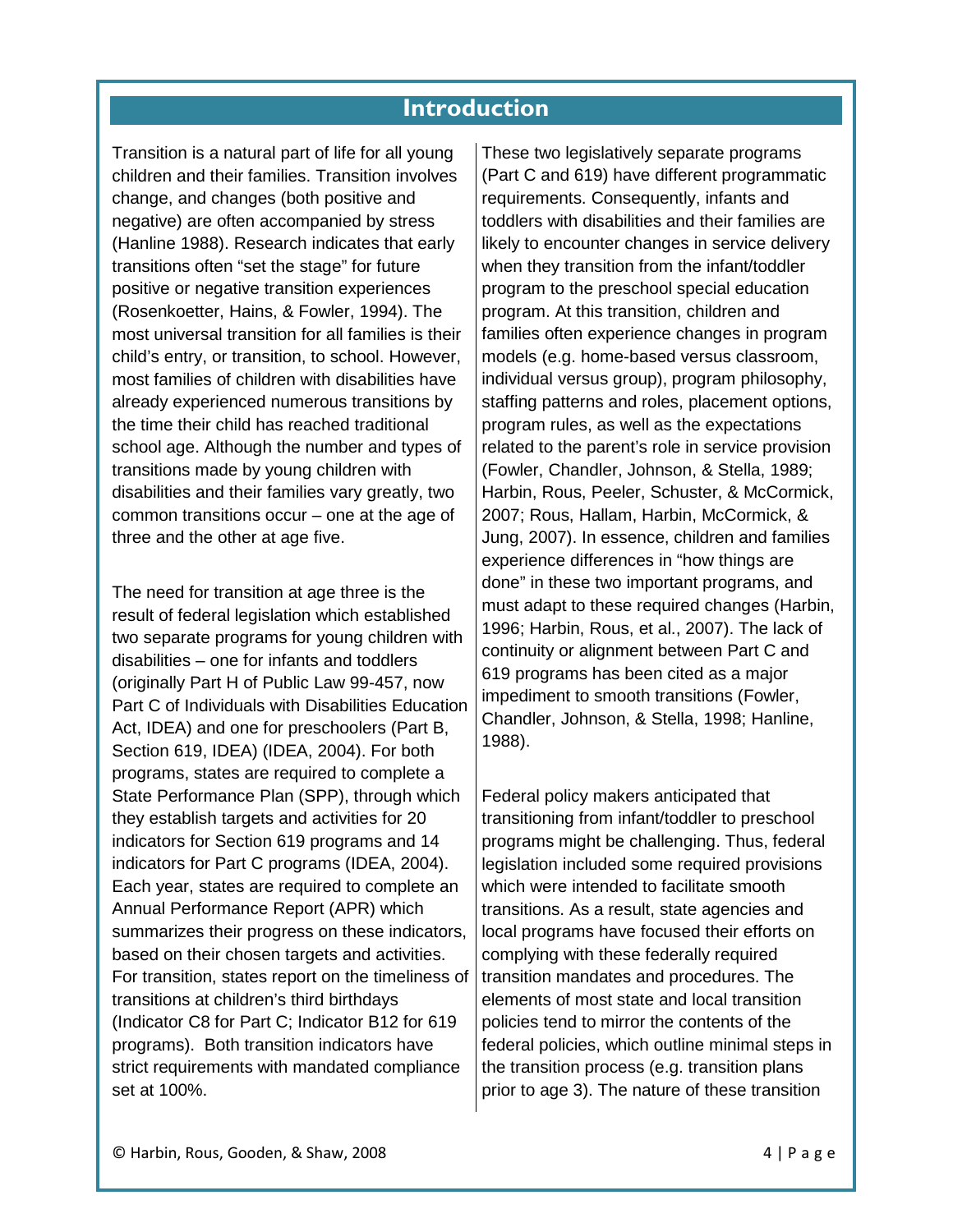requirements has led to a somewhat "compliance-oriented" approach in addressing the process of transition, by both the sending and receiving agencies. However, there is little information about the level of policy specificity regarding how transition tasks should be implemented.

There also is a lack of information about whether states' policies contain effective practices to functionally and emotionally support the preparation and adjustment of children and families. Finally, little is known about whether states' policies include desired transition outcomes for children and families. There is some evidence to indicate that the complexities of transition are not addressed effectively by this minimalist transition policy approach. In fact, evidence indicates that some children are affected more negatively than others (Schulting, Malone, & Dodge, 2005). Both children and families need preparation and support in order to acquire the necessary information and skills to facilitate an effective transition (Harbin, Rous, et al., 2007; Rous, Harbin, & McCormick, 2006). The transition

process can proceed smoothly from a bureaucratic point of view (compliance with all required steps), but still can be traumatic from the families' point of view (Harbin, Kochanek, et al., 1998), as families are being required to make major changes (often undesired) in a short period of time.

Clearly, the complexities of transition require a multi-dimensional infrastructure which goes beyond the minimal legal requirements, if transitions are to be smooth for both children and families and result in positive outcomes. First, for effective transitions to occur, a sound and supportive state infrastructure must be created which is aligned across both the state and local levels. Second, multiple complementary infrastructures are needed for state and local organizations. In addition to a sound infrastructure within the sending and receiving state agencies, effective transitions also require adequate and supportive local interagency infrastructures. Figure 1 depicts the multi-level (state, local) and multiorganizational (lead agencies, interagency system) dimensions needed to support the

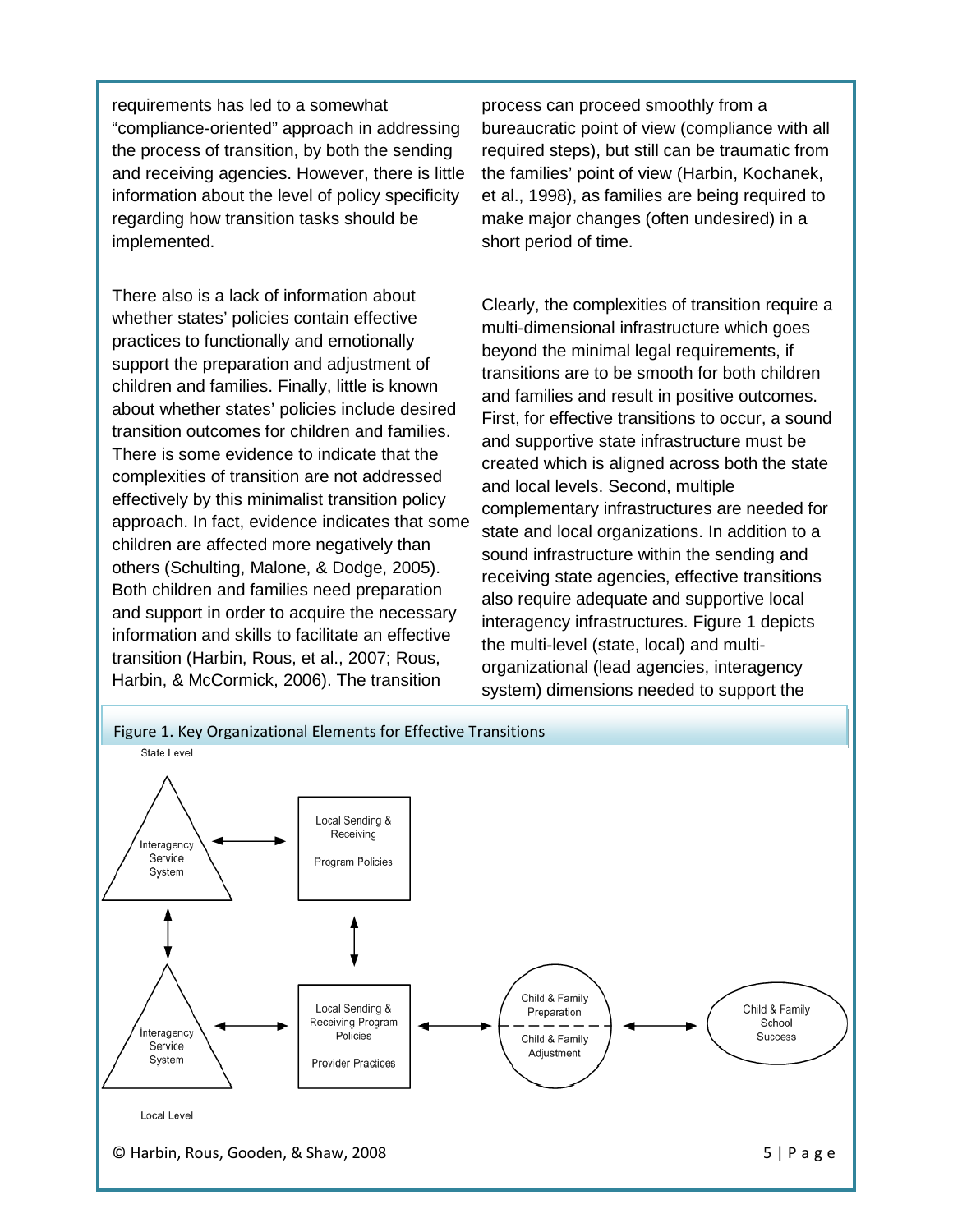adequate preparation and adjustment of children and their families.

For more effective transitions to occur, policy makers and program administrators often need a better understanding of the specific policy and organizational components required for creating an effective infrastructure. As indicated in Figure 1, a set of complimentary infrastructures are needed. Although an adequate infrastructure created by the sending agency (e.g. Part C, Early Head Start) to support transitions is necessary, it alone is not sufficient to ensure effective transitions. The receiving agency (e.g., 619) must do its part to help children and families prepare for, and adjust to, their new program as well. Consequently, Figure 2 includes the key components of an adequate and supportive infrastructure needed by the sending and receiving agencies, as well as the interagency service system.

An adequate state and local interagency infrastructure includes alignment of policies and processes across agencies; a comprehensive interagency service system; collaborative structures with sufficient linkages between and among programs; and a collaborative approach to policy development and revision. An infrastructure for sending and receiving state agencies includes adequate policy guidance which goes beyond mere compliance with federal requirements; personnel development; appropriate funding mechanisms to encourage flexible service options; monitoring and evaluation of transition processes, practices and outcomes; and the participation of stakeholders.

The final ingredients that provide the "glue" for the complementary infrastructures are relationships and communication. These are key ingredients, because effective transitions require communication and trust between people (i.e. parents and providers, children and providers, providers from different disciplines and programs), and between organizations (e.g. Part C, 619, Early Head Start, Interagency Coordinating Councils [ICCs]).

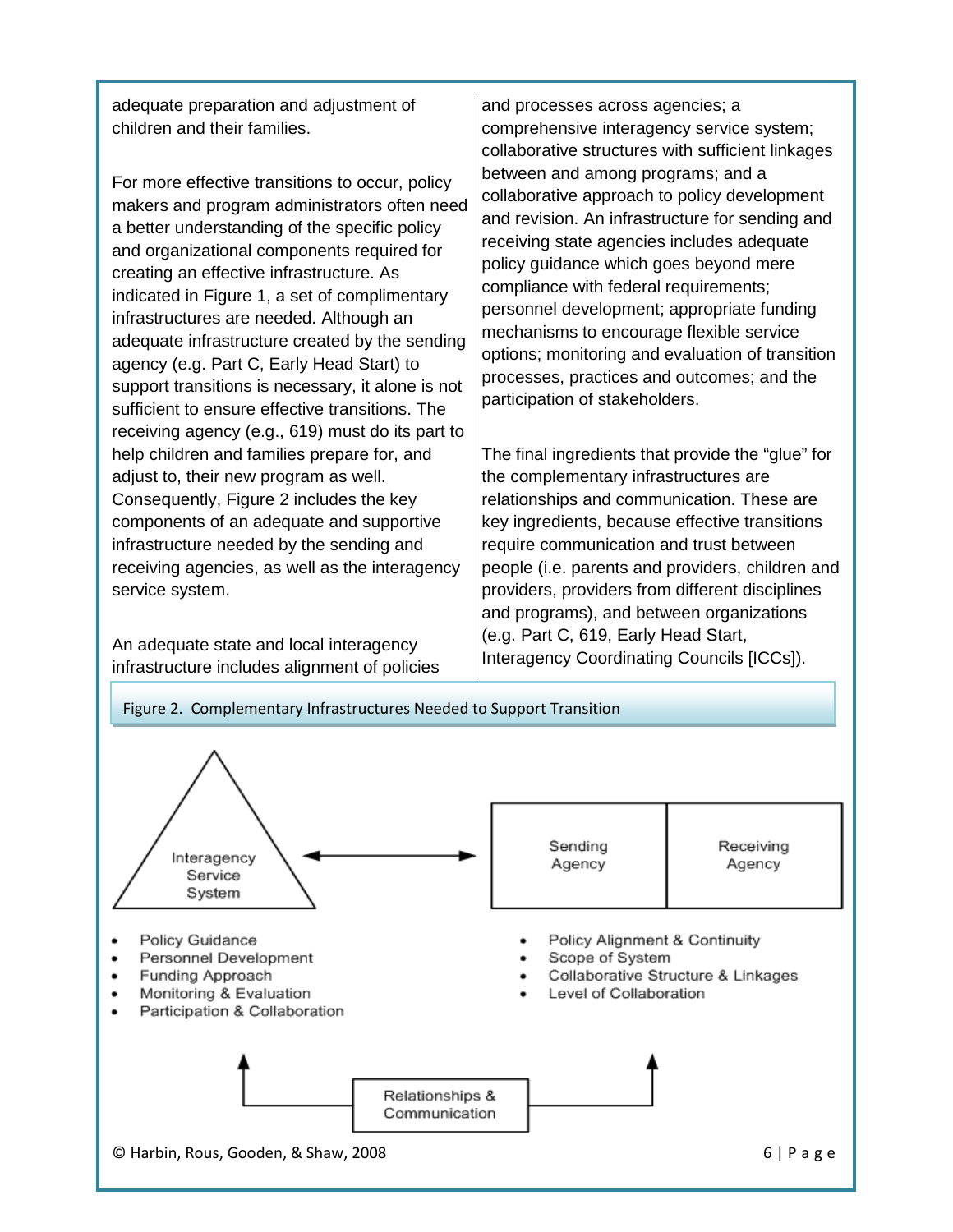One of the results of the Office of Special Education Program's (OSEP's) emphasis on effective transitions was the funding of a multistate, multi-year study of transition practices. The National Early Childhood Transition Center (NECTC) conducted various studies of current activities and recommended practices for transition. NECTC reviewed the current literature on transitions for young children, collected and analyzed extensive data on a

group of young children with disabilities and their families, studied existing state policies and practices relative to transition, and explored social validation of practices. The results of research on existing state policies are shared in this report, and include three studies: the role of State Interagency Coordinating Councils (SICCs) in Section A, and the roles of Part C and 619 Coordinators in Section B.

# **Section A: The Role of SICCs**

# **Purpose**

The purpose of the first study of state infrastructures was to obtain a clearer picture of how SICCs carried out their mandated role to facilitate smooth transitions for young children with disabilities and their families. IDEA provides guidance on the role that the SICC plays in advising Part C programs on the coordination of services and supports (IDEA, 2004). IDEA gives the SICC the responsibility to assist in developing a comprehensive and coordinated service system and to help facilitate transitions from one program to another within the service system. The law requires that the SICC be composed of individuals representing different agencies and other relevant stakeholder groups (e.g. parents, higher education).

Developers of the legislation believed that such a diverse membership was needed in order to accomplish the interrelated goals of coordinated service delivery and smooth transitions, and that the SICC should "work with" all of the agencies, but "belong to" none of the agencies (by personal communication of

the lead author with G. Garwood and R. Silverstein, November 1986). Hence, the SICC reports to the governor, in an attempt to enable the SICC to have the necessary neutrality and influence on the policies developed by all relevant agencies. One very important role assigned to the SICC was to provide recommendations related to supporting a smooth transition for children moving from Part C services to Part B preschool special education services, as well as from Part C services to other relevant early childhood services. However, the law provides little guidance on how to carry out this task. As a result, the level of involvement and the activities of the SICCs with regard to addressing transition vary across states.

Despite the efforts of SICCs and lead agencies, transition continues to be cited as problematic in the literature and by federal monitoring reports (Harbin & Salisbury, 2000; Special Education Technical Assistance and Dissemination Network, 2006a; Special Education Technical Assistance and Dissemination Network, 2006b).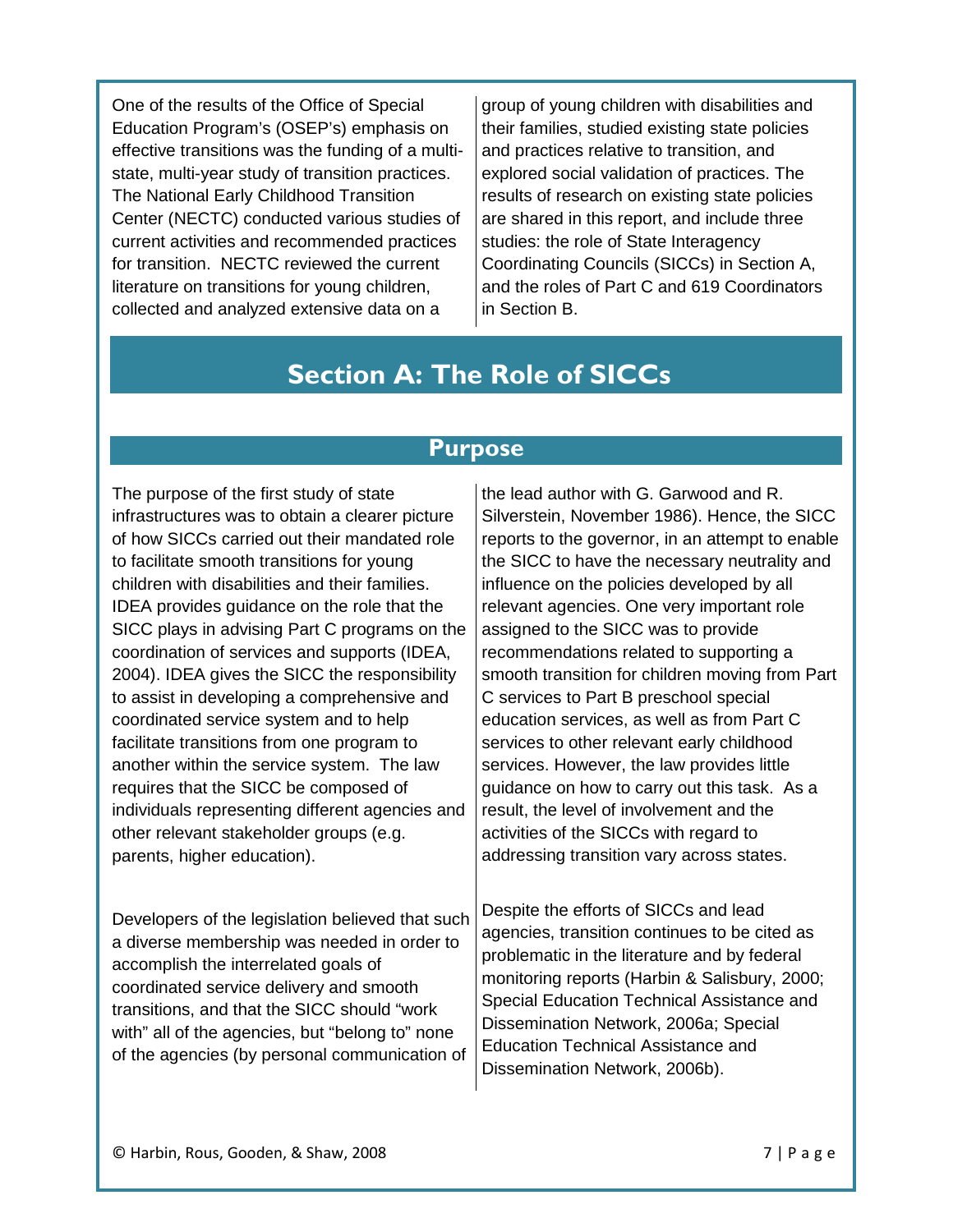# **Methods**

### **Study Design**

As stated previously, this study of SICCs was one of three studies conducted to identify aspects of state policy infrastructure which potentially impact children's transition to school

and their subsequent school readiness. The role of the SICC is a critical part of states' policy infrastructures. To investigate its role, three major research questions were posited*.*

#### **Study 1 Research Questions:**

- To what degree does the SICC *contribute* to state policy, training and improving practices in transition, and how do they contribute?
- Is there a *structure* in place to support the SICC's involvement in transition planning at the state level?
- What is the state's *approach to service delivery* in general (i.e. breadth of system and level of coordination), in which transitions are embedded?

### **Participants**

A purposive sample (Lincoln & Guba, 1985; Patton, 1997) of participants was selected, which included individuals who were SICC Chairs in all 50 states and the District of Columbia at the time of data collection in spring of 2006. The names and contact information of all SICC Chairpersons were obtained via the National Early Childhood Technical Assistance Center (NECTAC) website  $(N = 63)$ . Twenty-two respondents completed the original survey, resulting in an overall response rate of 34%. Due to the low response rate, a second shorter survey was created and distributed online in December 2006 to the individuals who were then listed as the SICC Chairs on the NECTAC website  $(N = 51)$  for the 50 states and the District of Columbia. A total of 37 respondents (SICC Chairs in December 2006) completed the revised survey, increasing the response rate to 73%. Of these respondents, two sets of respondents completed the survey as representatives from the same state. In these cases, the more recent survey was used for analyses. An additional three respondents did

not indicate the state they represented, and therefore, were not used in the analyses. This resulted in a final sample of 32 respondents and states, with a final response rate of 63%.

Although a 63% rate is traditionally deemed as more than adequate, it was still below ideal. Therefore, the researchers used information obtained from the U.S. Census Bureau to determine the national representativeness of respondents based on region of the country, state wealth, size of state population, and percent of minority population living in the state. Lead agency status was also considered, using information gathered from NECTAC. Rankings of states by the U.S. Census Bureau were used to group all states into tertiles: high, medium, and low rankings, with regard to wealth and population issues.

The demographic characteristics of the states responding to the survey in this study are described below and in the first column of Appendix Table A-1. The characteristics of the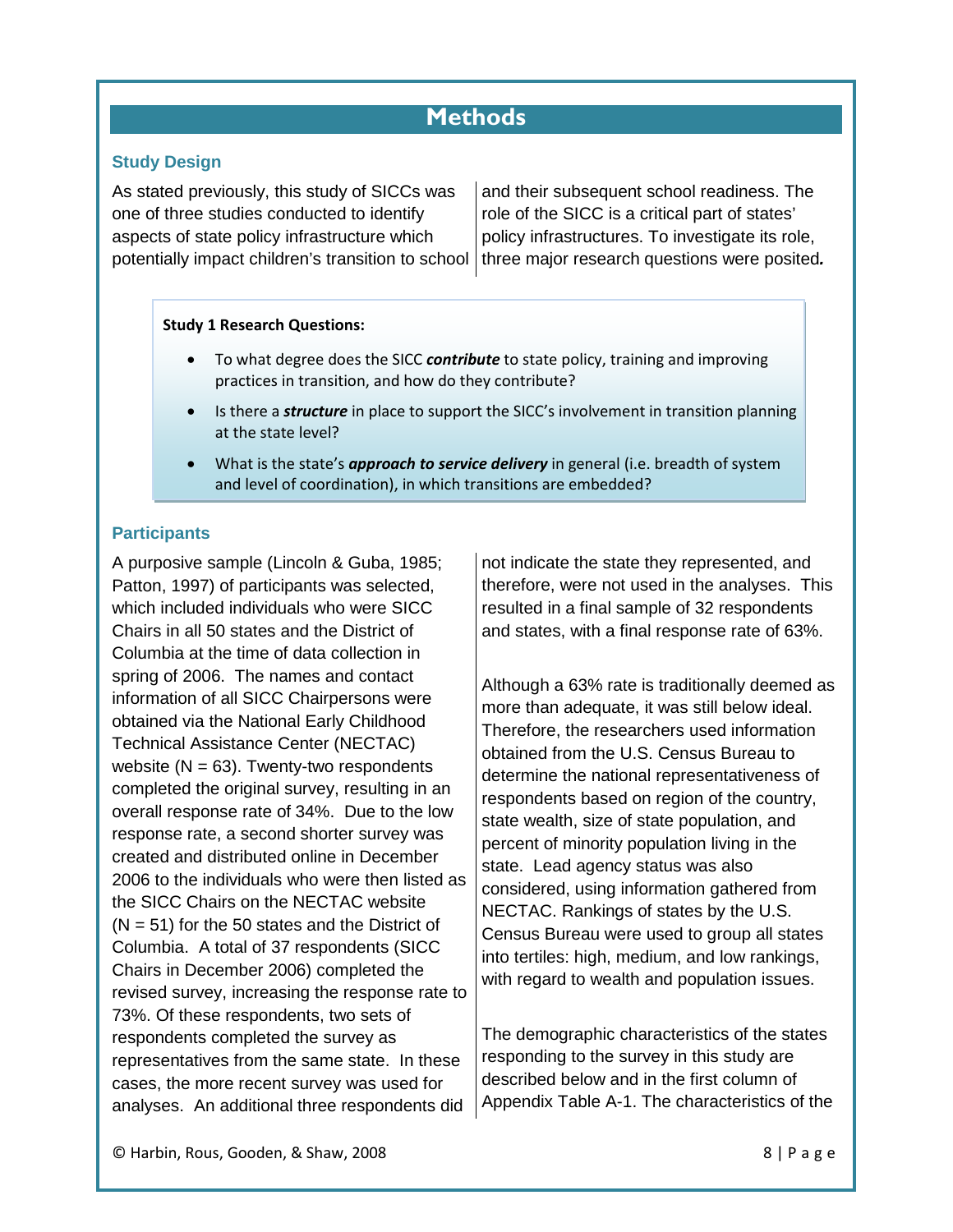sample were then compared to the demographics of the total population of states using census percentages, in order to determine the representative nature of the states participating in this study (see second column of Appendix Table A-1).

With regard to lead agency, the sample included an over-representation of states in which Health was the lead and underrepresentation of states in which Developmental Disabilities was the lead agency. States in which Health was the lead agency represented 53% of the sample, with Education 22%; Developmental Disabilities 16%; Social Services 6%; and Early Care 3%. In comparing the composition of this sample with the composition of all states, Mid-western and Pacific states are underrepresented, while Southern states are over-represented. However, except for the Pacific region, all regions of the country were represented in the study.

The final sample for the abbreviated, online survey included 82% of all Western states, 76% of all Southern states, 66% of all Northeastern states and 33% of all Midwestern states. With regard to state wealth, there was a slightly higher proportion of middle wealth states (38%), with the upper tertial (i.e., wealthiest) and bottom tertial (i.e., poorest) being equally represented in the sample (31%). With regard to overall population, smaller states were less represented. States with high minority populations were slightly under-represented in the sample as well. The majority of survey respondents were female (90.6%) and had been involved in SICC activities for at least three years. Half of the respondents (50.1%) had been a member of the SICC for six years or more and over half (59.4%) indicated they had held the position of

SICC chair for one to two years or less.

### **Instrumentation**

The first SICC survey included items developed in response to the unique nature of the SICC in terms of its role, composition and membership turnover, as well as information gleaned from the literature on interagency groups and transition (Rous, Schuster, & Hemmeter, 1999; Rosenkoetter, Hains, & Fowler, 1994). The survey also was developed to take into consideration items included on the two other national policy surveys being conducted with Part C and 619 Coordinators (see Section B). The SICC survey was reviewed by the NECTC Research Team and National Advisory Council members, resulting in an 11-page, 26-item survey. The survey was designed to be completed online or via hard copy with return by mail or fax.

Based on the low response rate described earlier, a shortened online version of the survey was created. The revised version contained 10 questions about the SICC and its role in facilitating smooth transitions, with an additional five questions that sought descriptive characteristics of the respondents. It is entitled *State Interagency Coordinating Council Survey* and is available at [http://www.ihdi.uky.edu/nectc/Focus3.aspx.](http://www.ihdi.uky.edu/nectc/Focus3.aspx) 

The abbreviated version included questions that focused on: a) the role of the SICC in facilitating transition; b) its participation in the preparation of the APR in conjunction with the 619 and Part C Coordinators; c) the use of data to examine the quality of transitions and to advise state agencies based on the data; and d) states' general approaches to coordinated service delivery.

The latter item has been used in four previous studies. Three of the studies used the item to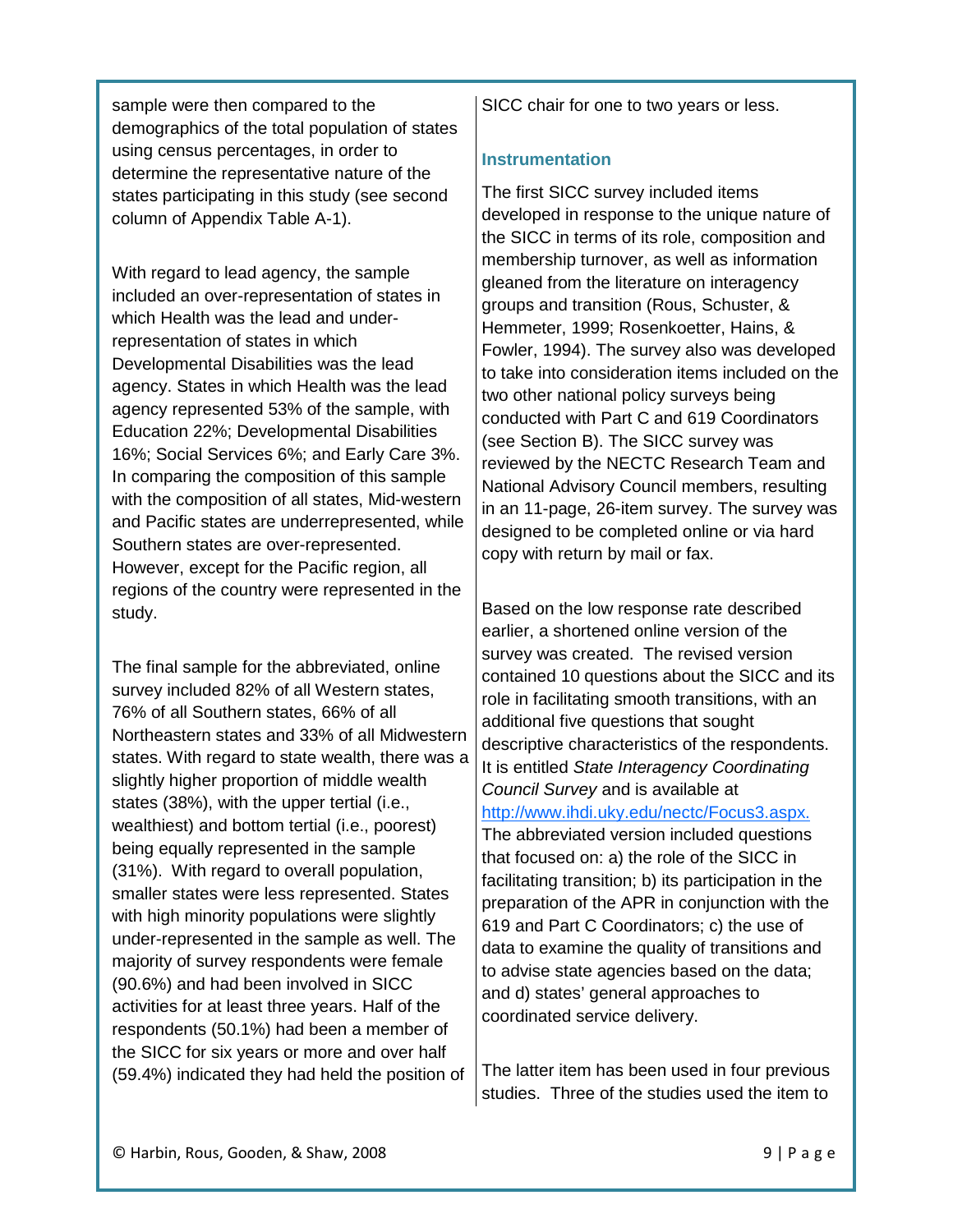describe the nature and level of coordinated or collaborative service delivery for infants and toddlers in local communities (Harbin, McWilliam, & Gallagher, 2000; Harbin, Pelosi, Kameny, McWilliam, Kitsul, Fox & Rodriguez, 2004; Neal, 2007). The fourth study used the item to describe the Part C approach to coordinated service delivery across the 50 states and the District of Columbia (Harbin, Bruder, Adams, Mazzarella, Whitbread, Gabbard, & Staff, 2004).

Demographic questions included: a) how long the respondent had been on the SICC, b) how long the respondent had occupied the position of SICC Chair and c) which stakeholder group the respondent represented (e.g. parent, local provider, university, state agency). The shortened survey was reviewed by the NECTC Research Team and National Advisory Council members and revised accordingly. The final version of the survey was designed to be completed online, to facilitate ease of response and to enhance the response rate.

### **Data Collection**

For the first version of the survey, all potential respondents  $(N = 63)$  received a hard copy of the survey via mail, a cover letter explaining the study and information regarding how to

access and complete the survey online if preferred. Approximately three weeks after the initial mailing, a reminder email was sent to those who had not yet completed the survey. For the revised online survey, all potential respondents were contacted via email. The message contained information about the study and requested their participation. A link to the online survey was provided. The response rate was regularly monitored via an online survey management system, and followup emails were sent approximately four weeks after the initial request to those who had not completed the survey. A final follow-up email was sent an additional three weeks later (seven weeks after the initial request).

### **Data Analyses**

Data from the survey were imported from the online system into Excel and then into SPSS (SPSS, 2006) for analysis. Prior to analysis, the data were cleaned by examining distributions of the data using frequencies per individual item analysis. Frequency distributions were then used to examine the data. Researchers created a frequency and percentage table to qualitatively look for patterns among variables. The number of states in each cell was too small to use a statistical approach to examining relationships between variables.

# **Results**

### **SICC Chair Representation**

SICC chairs served a diverse number of programs, with some representing more than one agency. Consequently, several respondents (n=7 from the total N=32) indicated that they represented more than one sector; therefore, the percentages exceeded 100%. State or regional level chairs were represented by 619 programs (3%), state

preschool (3%), and governor's offices (3%).Higher education was represented by universities (11%), with none located at community colleges. Local level chairs included 619 teachers or providers (8%) and health, social service, Head Start, or child care staff (11%). Parents included advocacy group representatives (8%) and those with children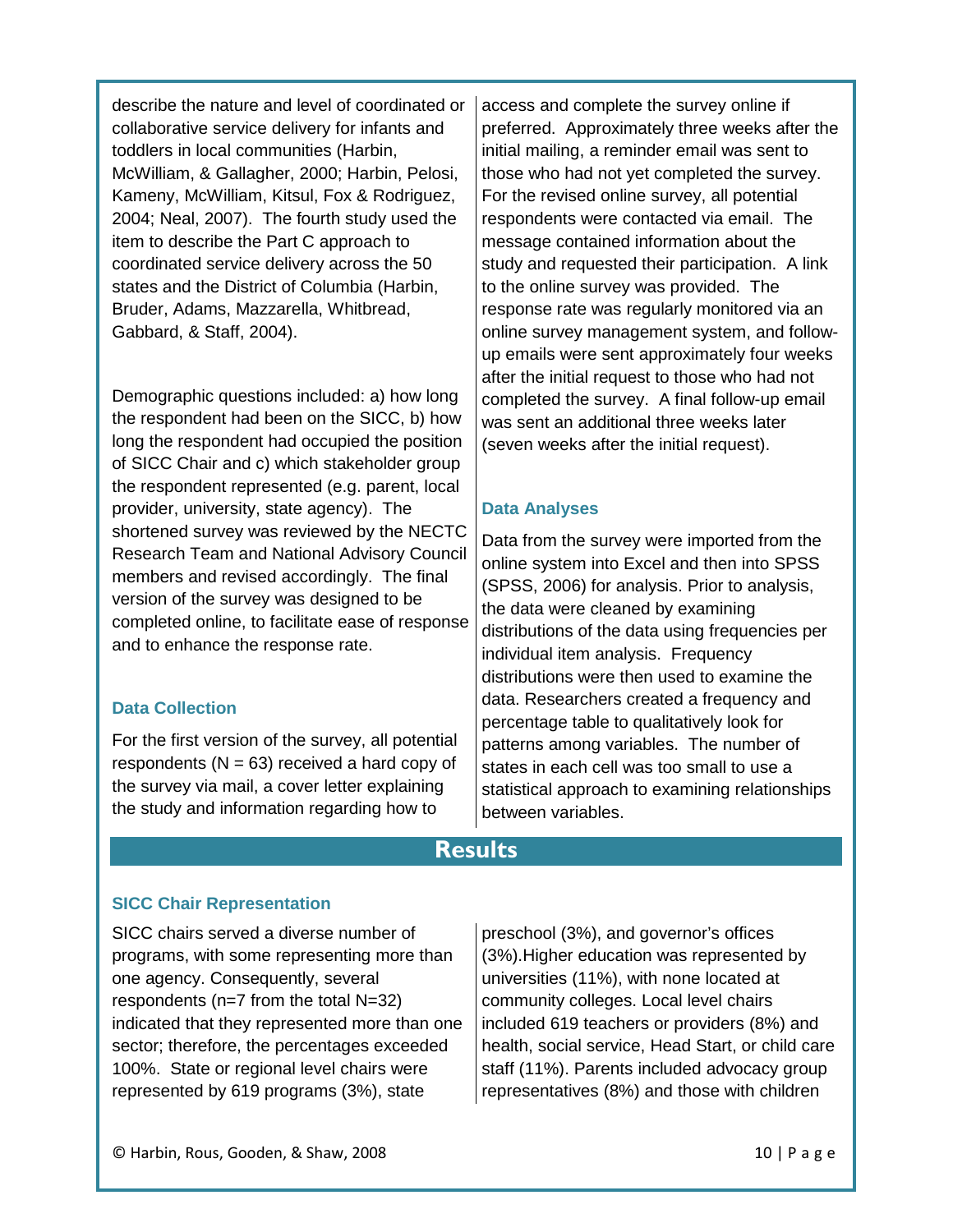with disabilities (27%); with several from more than one stakeholder group. Part C providers at the local level (32%) and parents of children with disabilities (27%) were the most common response categories.

# **SICC Role in Transition Policy**

A question of interest was whether a structure was in place to support active participation of the SICC in state transition activities. According to reports from NECTAC, SICCs usually focus on one of four age ranges: birth through a) 2 years, b) 5 years, c) 12 years, or d) 20 years (NECTAC, 2008). The greatest percentage of SICCs in this study focused on children birth through two years (57%). Less than half of the states (39%) focused on children birth through five years; 4% focused on birth to 12 years, and 0% focused through 20 years.

As it related to policy, the majority of SICCs reported that they played a role in assisting with transition policy for Part C, but did not report the same degree of involvement for 619. Generally, SICCs did not report having an active transition committee or work group; however, they were currently engaged in some transition-related activities. A large majority of SICCs participated in numerous activities related to the development of the SPP, including the selection of transition targets (94% for Part C; 44% for 619), developing strategies to help achieve the transition targets

(88% for Part C; 41% for 619) and reviewing data on whether the transition targets were met (91% for Part C; 44% for 619). Many SICCs reported participating in state transition policy development (82% for Part C; 44% for 619) and preparing transition information for the APR (66% for Part C; 32% for 619). The activity in which SICCs had the least involvement (57% for Part C; 28% for 619) was designing procedures to monitor transitions at the local level.

# **SICC Special Transition Activities and Materials**

A number of questions on the survey focused on the degree to which the SICC was undertaking special activities or projects designed to improve transitions. A slight majority of respondents reported that their SICC was engaged in some transition-focused activities or projects (56%). A majority indicated that their states had developed written materials (66%), such as brochures and handbooks, as well as training materials (56%) focused on transition. Written materials were most often developed to be used by both parents and/or professionals (41%). The participation of SICCs in developing transition materials in alternate formats (e.g., video, CD) was limited (22%), and 78% of respondents indicated they did not know whether the SICC had assisted in the development of these types of materials.

# **General Approach to Service Delivery: Level of Coordination**

Transitions from one program to another do not occur in a vacuum. They are influenced by:

- the *scope* of the service system (number and type of programs),
- the *organization* of the service delivery system, and
- the nature and strength of the *linkages* between and among programs.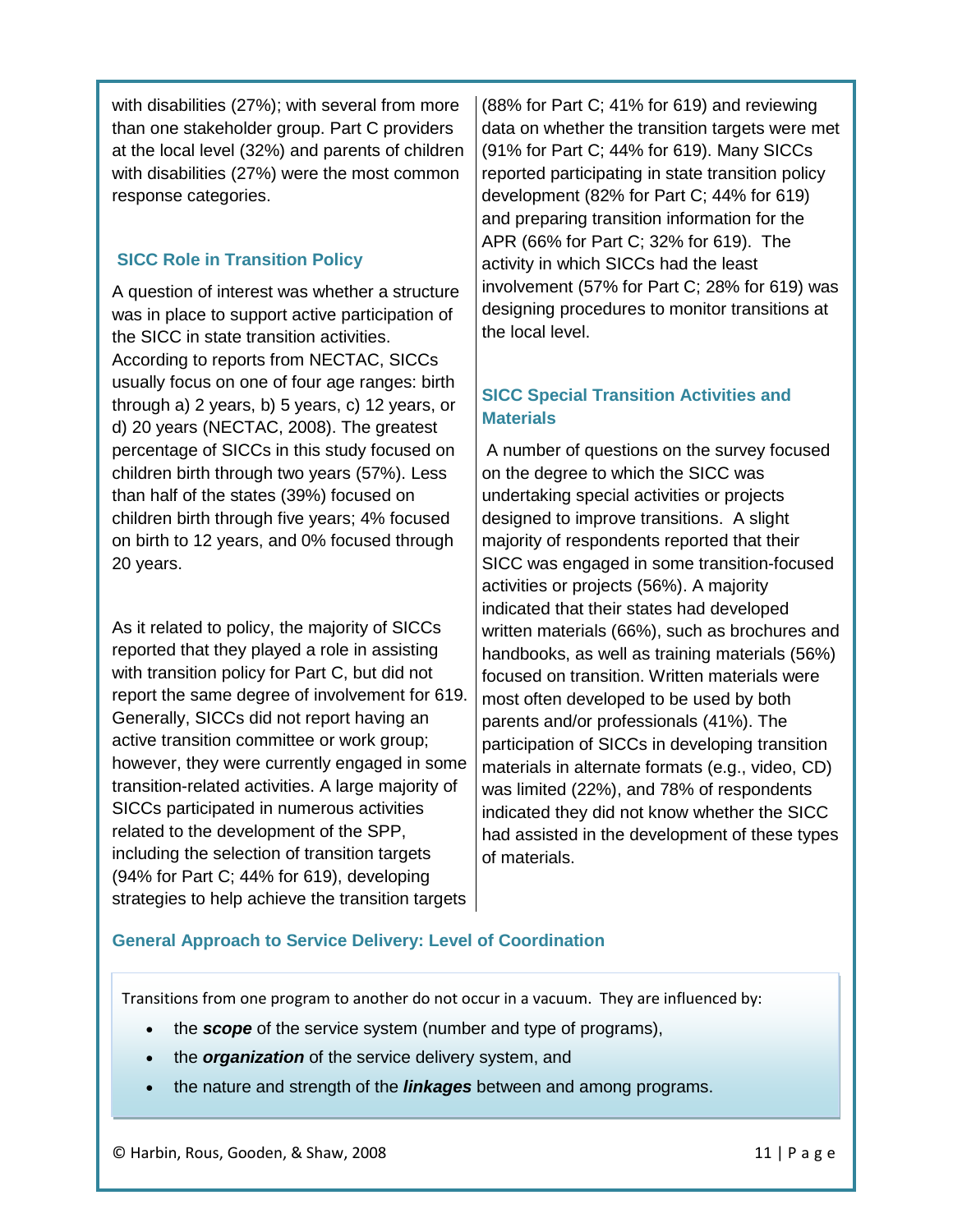Respondents were asked to identify their states' general approach to coordinated service delivery in which transitions took place. They were given six statements from which they could choose the one that best matched their state's approach. The descriptions ranged from a narrower program focus with little coordination (level 1), to a comprehensive service system designed for all young children (with and without disabilities) and their families, with a great deal of collaboration among all programs (level 6). Appendix Table A-2

presents the results of participants' descriptions of their state's approach on this continuum. The two most common approaches selected by respondents were: a) a *network* of agencies (31.3%) that were beginning to cooperate with one another by exchanging information about their agencies' activities (level 2), and b) a *strong collaborative approach* (31.3%) across a diverse group of programs that address a wide array of services (e.g. health, social welfare) in addition to the child's education (level 5).

# **Study Findings**

The findings from this study provide information on key aspects of the role played by the SICCs across states. The depth of information obtained was limited by the need to use an abbreviated survey in order to achieve a sufficient return rate. Fortunately, the individuals who completed the survey were

knowledgeable informants. Ninety percent (90%) of the respondents had been members of the SICC for more than three years and about half of the respondents had been a member for six years or more. The sample of states was diverse with regard to lead agency, region, state size, and population.

#### **The SICC has a variety of "tools" it can use to help carry out its mandated responsibilities. These tools include but are not limited to:**

- 1. A designated transition committee or workgroup;
- 2. Meaningful and active participation in state agencies' development of plans for, and responses to, federal accountability requirements (SPP, APR);
- 3. Involvement in transition policy development and revision across all relevant agencies;
- 4. Development and use of special activities and initiatives designed to improve the quality of transitions; and
- 5. Development of adequate training and materials to increase the knowledge and understanding of families and program staff from multiple agencies.

The results provide a description of the extent to which SICCs are using these various policy tools to assist in the development of an adequate infrastructure for effective transitions. SICCs, like other organizations, often use committees, task forces, or work groups as a mechanism to organize the work of the SICC

on identified priority areas. Given the federal requirement for the SICC to play a role in transition policy, the historic difficulties with transition, and the current inclusion of transition as a monitoring target in SPPs and APRs, it would be helpful for SICCs to create a transition committee or work group**.** Slightly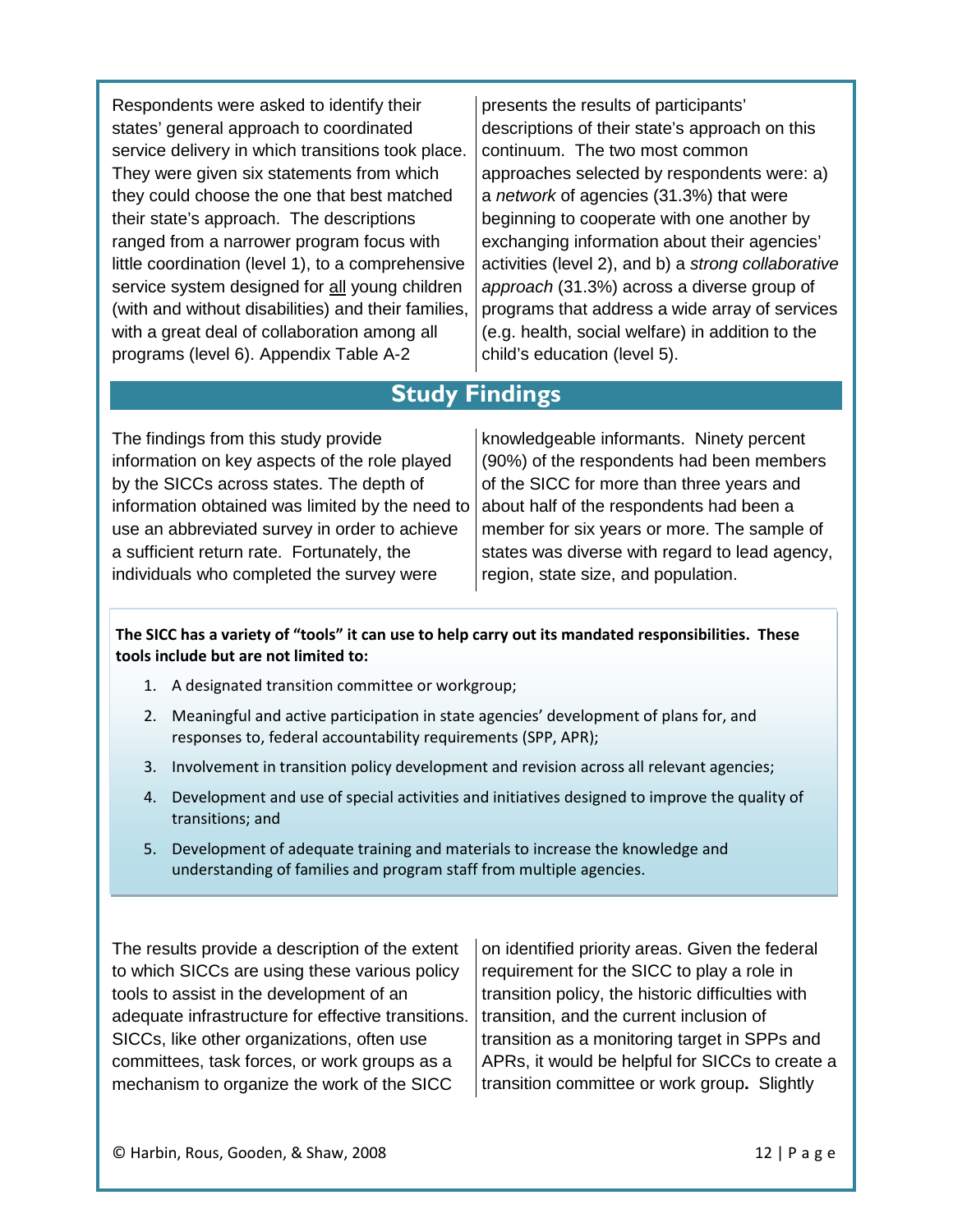more than half of the SICCs responding did not have a special committee to focus on transition activities. It might be difficult for the SICC to play a meaningful role in facilitating effective transitions without a designated group to address interagency policies and activities that are complementary, collaborative, and aligned across programs and providers. It is likely that the lack of systematic focus by a transition committee has contributed to the continued problems with transition.

As part of the increased accountability requirements, states must report their progress on the transition targets delineated by OSEP. Survey respondents reported a higher rate of involvement in aspects of developing the state's SPP for Part C programs (88% - 94%) than for 619 programs (41% - 44%). These findings indicate that there may be an *unequal focus* on the participation of the SICC in responding to the federal accountability requirements related to transition for the sending (Part C) and receiving (619) agencies. It would seem that for more successful transitions to occur, the SICC should play an active role in accountability procedures for both programs. Both of these agencies (and their policies) play an important role in helping children and their families adjust to transitions.

Another important factor influencing the process and nature of transition is the content and quality of the state's transition policies. Once again, SICC's are more involved in development and revision of state transition policies for Part C programs. Nearly 80% of the respondents reported SICC involvement in Part C transition policies, while 43.8% reported involvement in 619 transition policy development and revision. Transition requirements within IDEA focus primarily on the transition from Part C to 619 programs, as reflected by the SICC age focus of many states. However, almost two-thirds of the

children entering 619 programs are not served by Part C (Data Tables, 2006). Therefore, the SICC, with its interagency composition, could provide leadership in developing sufficient linkages among a broad array of programs in order to improve transitions for children and their families to and from all relevant programs.

Historically, state agencies, as well as SICCs, have used special activities or projects to improve some aspect of service delivery. Some examples of these activities include special training projects, demonstration programs, policy alignment initiatives, providers visiting one another's programs, and providing each family with a "support parent." Some (56%) of the respondents reported using special transition projects to improve transitions and to contribute to the development of training materials. Slightly more SICCs (63%) contributed to the development of written materials for families and/or staff. Most of the written materials were developed for a dual audience (i.e., both families and staff). The policy implementation literature would suggest that the needs of these two audiences are quite different (Berman & McLaughlin, 1980; Campbell & Mazzoni, 1976; Harbin, Gallagher, Eckland, & Lillie, 1991; Knapp, 1995; Marshall, Mitchell, & Wirt, 1986). Separate documents would more likely contain the type of content, wording, and format to meet the needs of these two different audiences.

Thirteen percent (13%) of the respondents reported having written transition materials designed specifically to meet the needs of families. This is an important finding, given the frequent complaints by families regarding the lack of sufficient information with regard to the transition process and options for service delivery. This finding may indicate that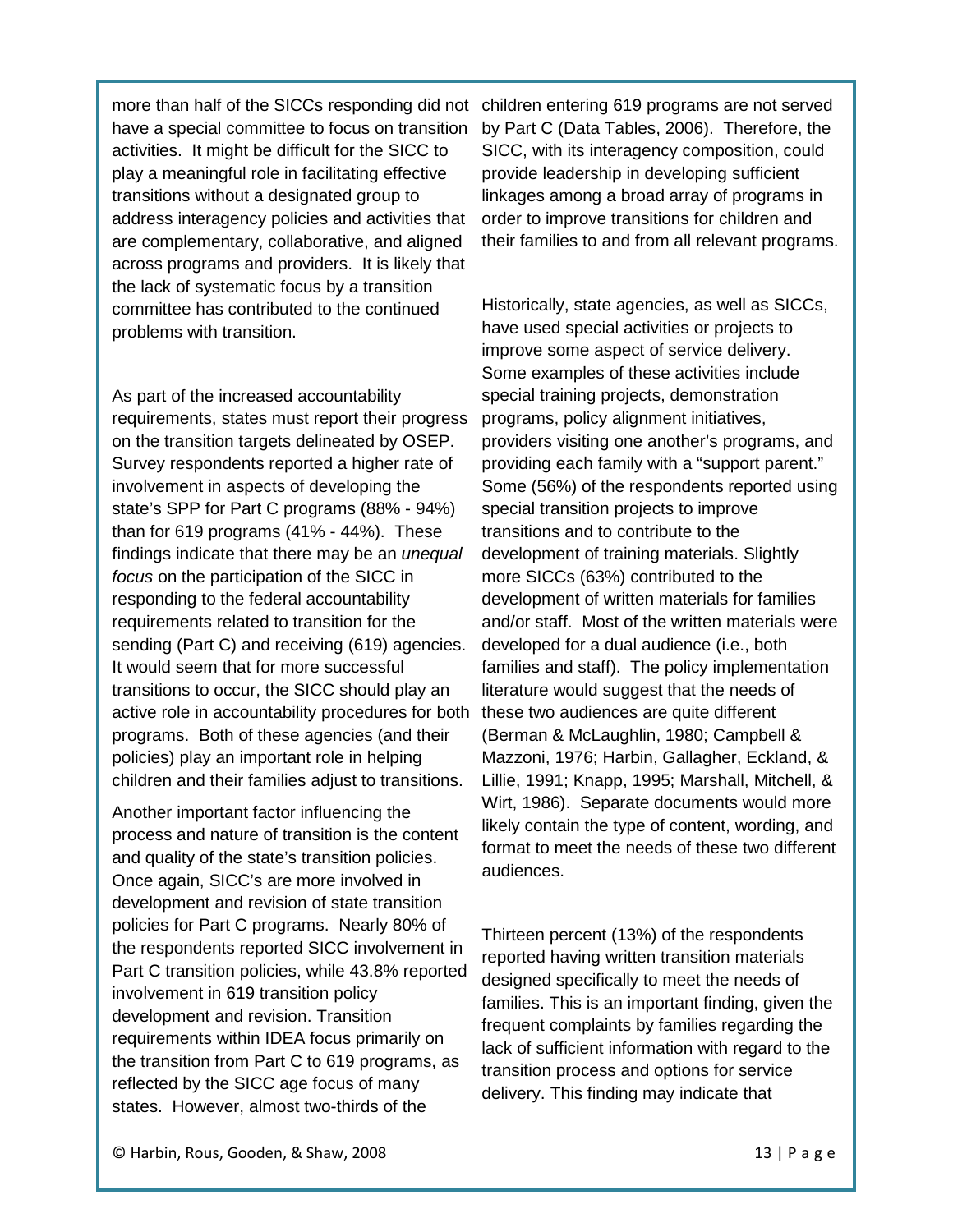additional states may have developed materials for families, but that the SICC did not contribute to designing these materials. Another explanation might be that there are some states in which the SICC assisted in materials development, but that SICC Chair did not participate in this study.

Finally, transitions take place in the context of the service system, including the breadth of the service system (i.e. the number and nature of the various programs), and the level of coordination of the system (i.e. the nature and strength of the linkages among programs). There is some evidence that positive outcomes (including smooth transitions) were more likely to occur in more comprehensive and collaborative service systems (Harbin, McWilliam, and Gallagher, 2000). In this study, 17 of the states categorized themselves as falling into the more collaborative approaches to service delivery. Thus, transitions in the less coordinated service systems in the other states are likely to be more challenging. In addition to requiring the SICC to play a role in facilitating transitions, IDEA requires the SICC to assist in the development of a comprehensive and coordinated service system.

In conclusion, the findings indicate that many SICCs are not fully utilizing all of the tools

available for improving transitions for young children with disabilities and their families. The policy implementation literature indicates that multiple policy tools are needed to address a complex problem that requires substantial changes in service delivery. There are several possible reasons why SICCs have not made full use of the policy tools available to them. First, it is possible that in some states the SICC is hampered by being listed as a requirement in the Part C legislation and not in Section 619 of Part B of IDEA. It is also possible that SICCs lack the necessary knowledge, leadership, or political will. Consequently, it appears that SICCs would benefit from information on effective transition models which result in positive child and family outcomes. In addition, high quality technical assistance is needed for SICCs to effectively carry out their mandated responsibilities for improving transitions for young children with disabilities and their families.

**The findings from this study indicate that SICCs would be wise to examine in what ways, and how well, they are addressing the three interrelated responsibilities of:**

- Transition,
- Development of a comprehensive service system, and
- Coordination of services.

# **Section B: The Role of Part C and 619 Coordinators**

# **Purpose**

An adequate set of complementary infrastructures at the state level helps ensure equitable and positive experiences and outcomes for children and their families. Without such an infrastructure, transition

activities vary at the local and community level. Prior to the current study, very little was known about the nature of states' infrastructures for transition. The recent NECTAC analysis of SPPs with regard to transition indicators is a

© Harbin, Rous, Gooden, & Shaw, 2008 14 | Page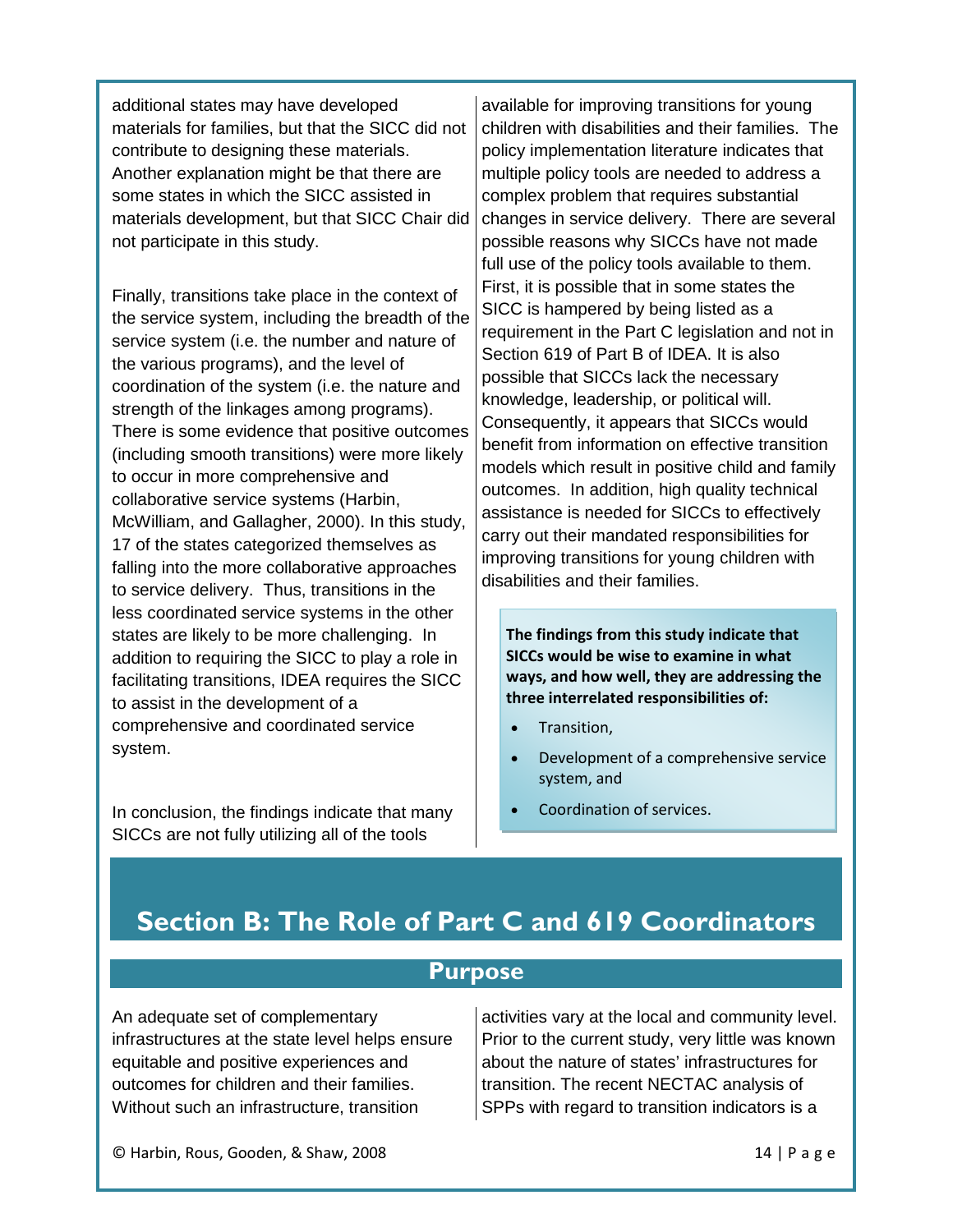small portion of the multi-dimensional infrastructure needed for smooth transitions (NECTAC, 2008). Therefore, there is a need to have a better understanding of the nature and quality of the state interagency infrastructures, state level lead agencies, and the relationships which provide the foundation and guidance for

transitions from Part C to other service programs. The purpose of the studies of Part C and 619 Coordinators was to obtain a clearer picture of the role played by Part C and 619 agencies in facilitating smooth transitions for young children with disabilities and their families.

# **Methods**

# **Study Design**

Section B describes the second and third studies of existing state policies and practices relative to transition, conducted to obtain a national portrait of the state infrastructure which has been established to guide transition activities for infants, toddlers, and preschoolers with disabilities and their families. Since the methodology and procedures were similar for both Part C and 619 agencies, they are presented together in this section. Three

critical elements of Part C and 619 programs were examined, including state interagency infrastructures, lead agency transition infrastructures, and agency relationships. The primary focus for the Part C Survey was the transition *out of* Part C into other programs (e.g. 619, Head Start, Child Care, preschool), and for the 619 Survey, *out of* 619 and into kindergarten programs.

The studies sought to address four research questions.

- 1. What is the nature of the transition policy and organizational infrastructure developed by the Part C and 619 lead agencies?
- 2. What is the nature of the interagency infrastructure at the state level?
- 3. What is the breadth and strength of the relationships between the Part C and 619 lead agency and other agencies?
- 4. Are the complimentary policy and organizational infrastructures created at the state level sufficient to facilitate smooth transitions?

#### **Participants**

The participants included the Part C and 619 Coordinators in all 50 states and the District of Columbia, as the Research Team believed that the Coordinators in each state were likely to be the most knowledgeable respondents about the state's organizational and policy infrastructure with regard to transition. However, some states had a person with designated responsibilities for transition. In those few instances, the Coordinator had the website.

state transition specialist complete the survey. The names and contact information for all Coordinators were obtained via the NECTAC

The Part C respondents were primarily female (92%), and many (62%) had from three to ten years of experience as a Part C Coordinator. They tended to be an educated group; seventy-five percent (75%) had graduate degrees (25 with a master's degree and two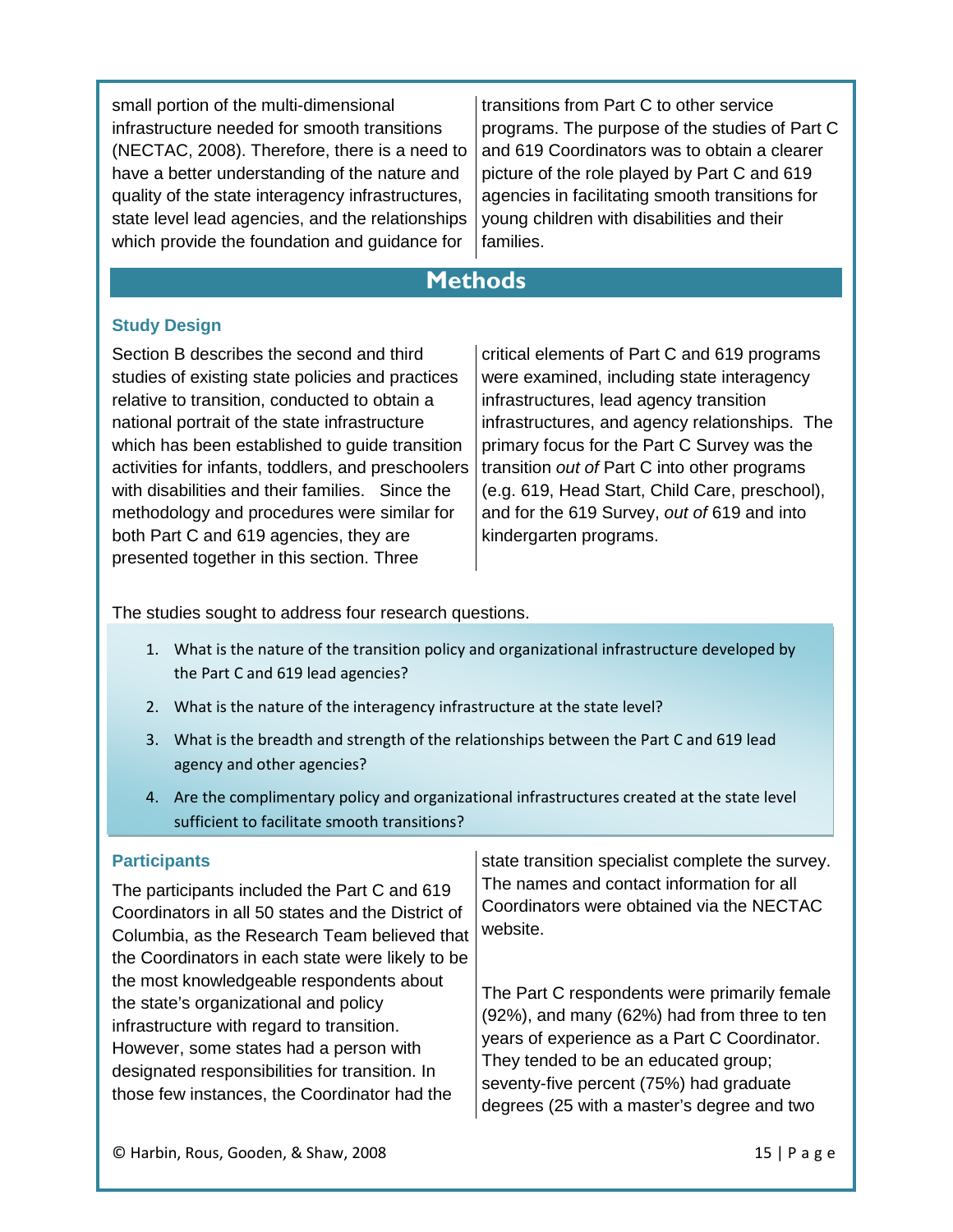with a doctorate). Twenty-two respondents (65%) had more than five years' experience working with infants, toddlers, and their families. The 619 respondents also were primarily female (89%), and many (53%) had from three to more than ten years of experience as Coordinator. Ninety-two percent (92%) of those responding to this question had graduate degrees (32 with a master's degree and three with a doctorate). Eleven (50%) respondents reported more than five years of professional experience working with infants and toddlers, and 28 respondents (85%) had more than 5 years of experience with preschoolers with disabilities.

#### **Instruments**

The *State Transition Policies and Infrastructure Part C* and *State Transition Policies and Infrastructure Preschool Special Education (619) Surveys* (available at

[http://www.ihdi.uky.edu/nectc/Focus3.aspx\)](http://www.ihdi.uky.edu/nectc/Focus3.aspx) included items developed in response to the complex nature of the policy and organizational infrastructure at the state level. The items were based on factors identified from previous transition studies, policy studies, and program evaluations of transition initiatives, many of which had been conducted by the researchers for this study (Harbin, McWilliam, & Gallagher, 2000; Harbin, Pelosi, Kameny, McWilliam, Kitsul, Fox & Rodriguez, 2004; Neal, 2007; Rous, Hallam, et al., 2007). The Part C survey contained 49 items and the 619 survey included 54 items, designed to obtain descriptive information about the elements of the interagency infrastructure, the policy and organizational infrastructure created by the Part C and 619 lead agencies (LAs); and the nature of the relationships among agencies. The items were grouped into 8 major sections: foundation for transition, approach to transition, policies, structures to support transition, funding, training, monitoring and evaluation,

and barriers to transition. There were five survey questions that sought information on the characteristics of the respondents (described above).

Existing literature, the NECTC conceptual framework (Rous, Hallam, et al., 2007), and the participatory research model (Whyte, 1998) provided the foundation and approach used in developing survey content. A *Research Work Group* was assembled, composed of representatives of stakeholder groups including state program Coordinators (Part C, 619, Early Childhood), parents of children with disabilities, NECTAC staff, and transition researchers.

# **Data Collection**

Surveys were sent to all Part C Coordinators in the 50 states and the District of Columbia via email in December 2004. Respondents were given the opportunity to complete the survey either online, on paper, or over the telephone. In February 2005, an email reminder was sent to non-responders. Additional follow-up reminders included both periodic electronic reminders and reminders distributed through the U.S. mail (Dillman, 2000). In the fall of 2005, in order to increase response rate, the study researchers promised chocolate to respondents, as well as an advanced copy of the study findings, upon completion and return of the survey. Another strategy was to connect with non-responders who were at the OSEP National Early Childhood Conference in Washington, D.C. Prior to the conference, researchers emailed non-responders, inviting them to stop by the NECTC booth to complete their survey and receive their chocolate in person. The final Part C survey response rate was 86% (44 of 51 surveys completed).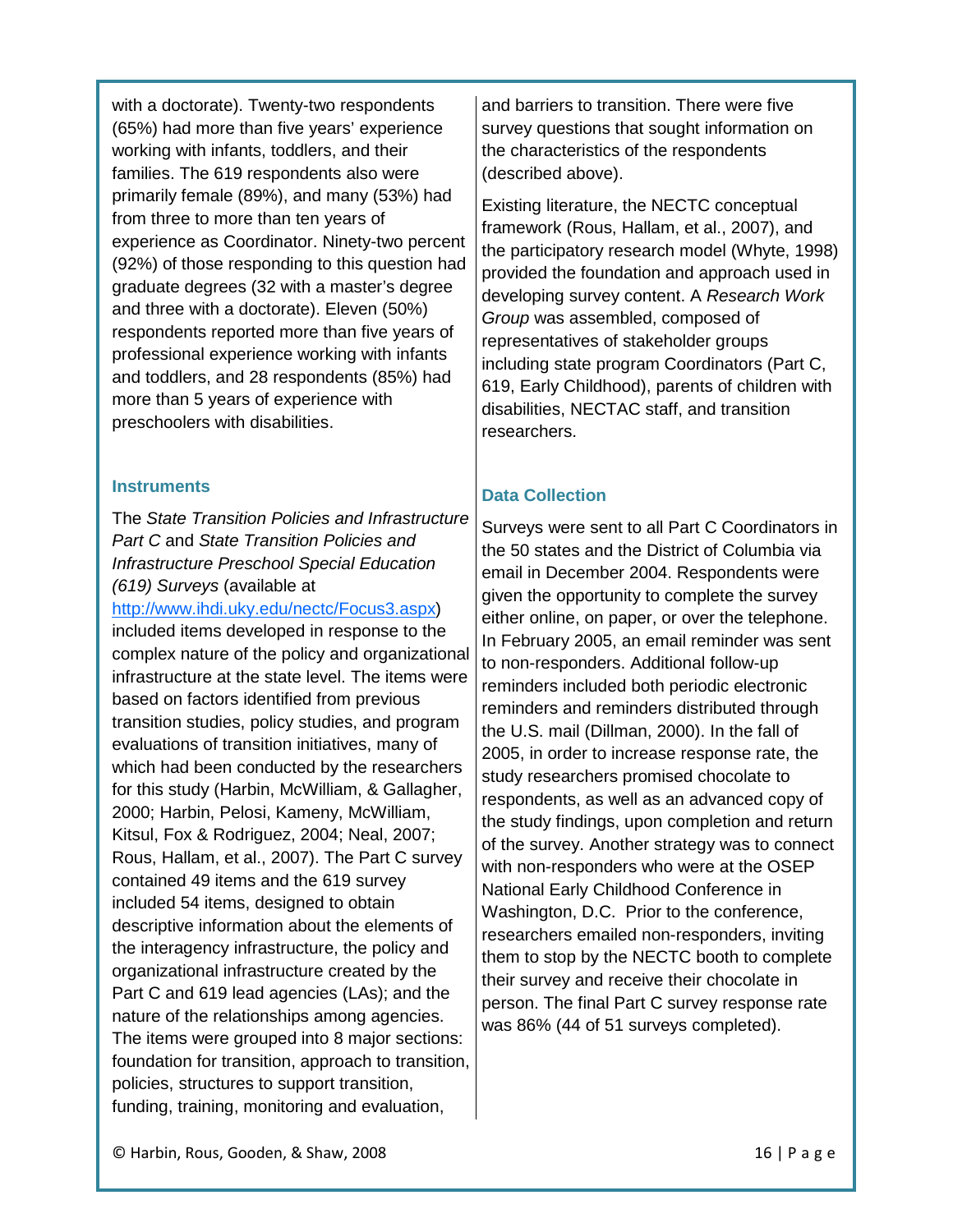Using the same strategies, surveys were sent to the 619 Coordinators via email in April 2005, with email and hard copy reminders in June and November 2005. The final 619 survey response rate was 90% (46 of 51 surveys completed). For both surveys, the responding states represented all regions of the country, all types of lead agencies, and varied in size.

### **Data Analysis**

Data from the surveys were imported from the online system into Excel and then into SPSS for analyses (SPSS, 2006). Prior to analyses, the data were cleaned by examining distributions of the data, using frequencies per individual item analysis. Researchers created a frequency and percentage table to qualitatively look for patterns among variables.

# **Results**

The findings from the *State Transition Policies and Infrastructure Part C* and *State Transition Policies and Infrastructure Preschool Special Education (619) Surveys* were organized using the complementary sets of infrastructures depicted in the introduction in Figure 2. The results are described in relation to the following state-level infrastructures: interagency service systems, the Part C and 619 infrastructures which support transitions, and the collaborative relationships among agencies. It is important to note that although 44 and 46 respondents respectively returned surveys, there were instances in which respondents did not answer all questions. Therefore, the number (n) of respondents varied for each question.

### **Interagency Service System**

The nature and context of the interagency service system can enhance or inhibit the ability of agencies to work together and hence ease the transitions which children and families make from one program to another (Harbin, Rous, et al., 2007). Respondents provided descriptions of the scope of the service system, the specificity and content of the interagency agreements, and the structures and mechanisms which facilitate coordination.

**Scope of the service system.** There is a wide array of programs in every state and community which provide services to young children with disabilities. There are also programs providing services to children who are at risk for poor developmental outcomes (e.g. due to poverty, health conditions, or household violence), and that are available to all children regardless of whether they are at risk or have disabilities. Respondents were asked to indicate which programs actively participated in the coordination of transitions from one program to another. The question was designed to provide a measure of the *breadth* of the service system and the *scope* of collaboration with regard to transitions.

In general, Part C respondents (n=39) reported the highest level of active coordination by programs which provided *educational* interventions. The programs cited as most actively involved in coordinating transitions were the 619 Programs (100% of those responding to this item), and the Head Start and Early Head Start Programs (97%). The least frequently reported coordination with educational programs occurred for preschool programs within the public schools (54%). The providers of *therapies* who were cited as actively involved in coordinating transitions were Part C therapists (94%) and 619 therapists (79%). Active coordination with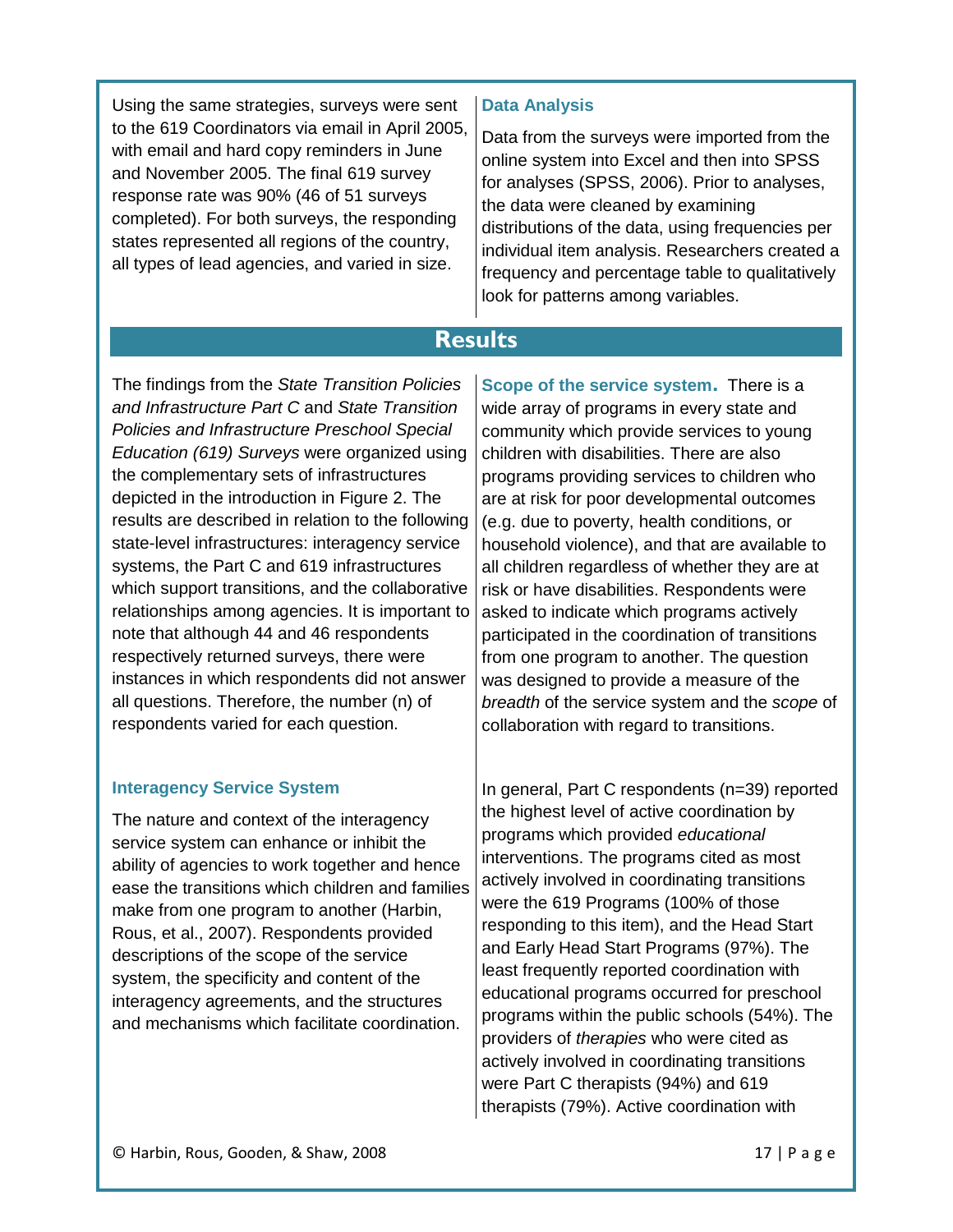private agency providers was reported by some respondents (55%). Many children with disabilities and their families often need services from *other human service agencies*. A number of states reported active coordination with these non-educational agencies including Health Departments and Developmental Disabilities (71% each), and social services  $(74%)$ .

The 619 respondents (n=40) also indicated the highest level of active coordination by programs which provided *educational* interventions, including local or regional Part C Programs (98%), Head Start and Early Head Start Programs (90%), and public preschool programs (80%). The least reported coordination with educational programs occurred with child care programs (45%).

For respondents who indicated *therapists* as being actively involved in coordinating transitions, preschool special education (93%) and Part C therapists (74%) were most often involved. Active coordination with private therapists was also reported (44%). Coordination with *other human service agencies* was reported by a number of states, most frequently including Health Departments (63%) and Developmental Disabilities (66%). Of the states responding to this portion, 50% reported active involvement by social services.

**Interagency agreements.** An interagency agreement (IA) is designed to articulate the agreements, roles, and responsibilities of those agencies or entities who are signatories of the interagency agreement. In most states, the contents of the interagency agreements are legally binding. For this study, interagency agreements were examined in terms of their specificity and content, as there is evidence that more *specificity* in these written agreements results in improved and more uniform implementation of agreed-upon

practices (e.g., Dunst, Trivette, Starnes, Hamby, & Gordon, 1993; Harbin, McWilliam, & Gallagher, 2000). Respondents were asked to describe the specificity of their states' interagency agreements. For Part C, over half of the 36 respondents (56%) described their IAs as general or containing few specifics concerning transition. Four states had no IA or the existing IA did not address transition. For 619 programs, half (50%) of the 40 respondents described their interagency agreements as general or containing few specifics about transition; five states reported no IA or no mention of transition.

The study sought to gain a better understanding of the *contents* of interagency agreements with regard to transition, as they provide information and guidance for providers implementing transitions from one program to another. For Part C (n=35), the most frequently addressed areas were the description of responsibilities for transition services (69%) and stated values guiding transition (51%). Transfer of data (49%), procedures for resolving conflicts (43%), and developing individualized plans (43%) were addressed by less than half the states. The areas least addressed were forms to guide the process (17%), a directory of services and resources (11.4%), and the use of evidence-based transition strategies (11.4%). For 619 programs (n=39), the most frequently addressed areas were responsibilities for transition services and transfer of information from Part C to 619 (both at 49%). Fewer states addressed procedures for resolving conflicts (44%), fiscal responsibilities (39%), child assessments (39%), desired outcomes of transition (36%), philosophies guiding transition and training (34% each). Least addressed were the use of evidence-based transition strategies (8%) and a directory of services and resources (10%).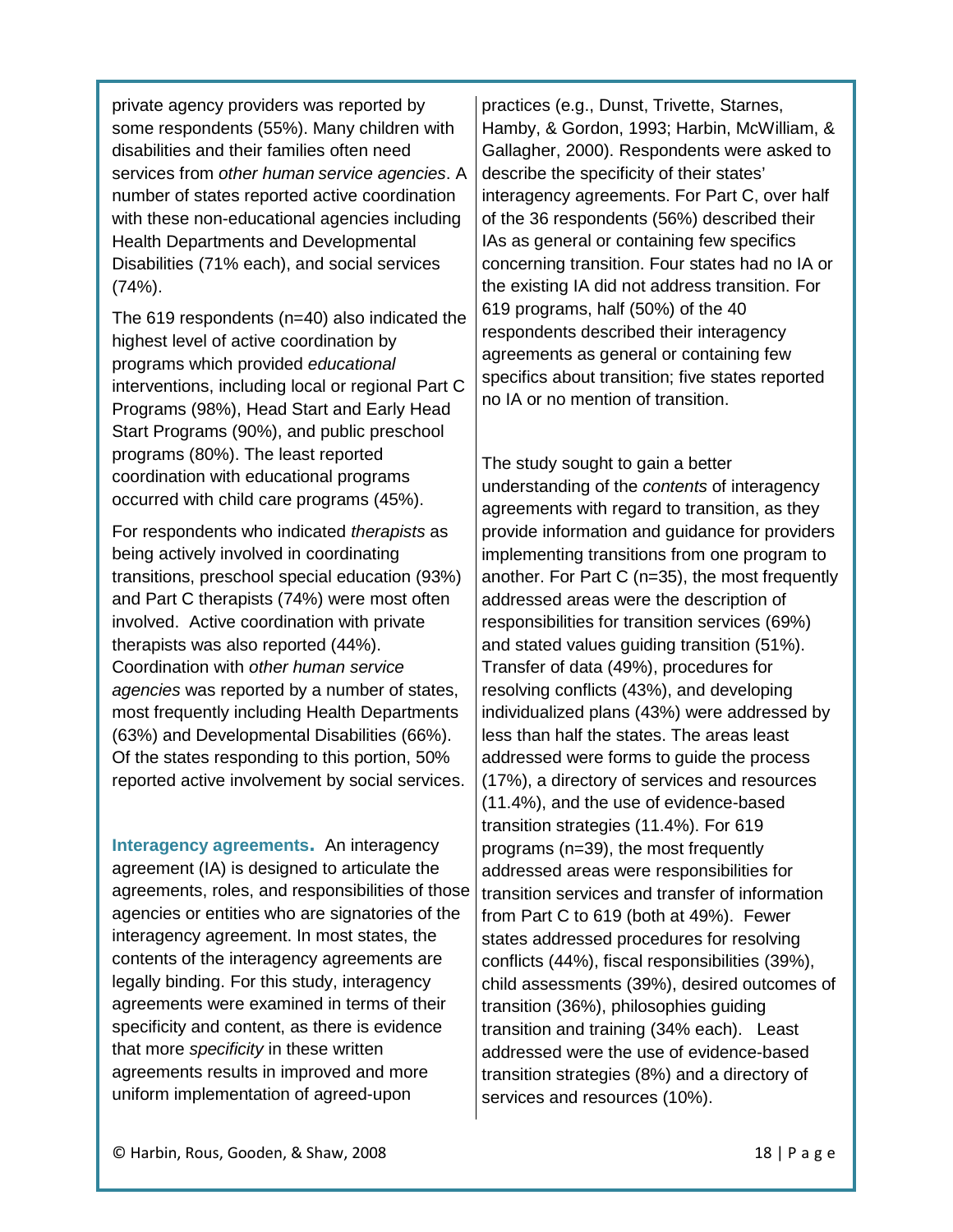**Structures for transition.** The survey included questions to gain a better understanding of the state structures that were in place to facilitate smooth transitions. For a clear majority (84%) of the Part C states (n=36), there was a single group whose charge was transition at age three. Eighteen of those states (49%) indicated that the transition group also was responsible for addressing other service delivery issues. In 10 states (27%), transition issues were addressed by more than one state group. For the responding 619 programs (n=40), 37 states (93%) had a single group that addressed transition, 24 (60%) of which addressed other service delivery issues as well. In six states (15%), transition issues were addressed by more than one state group. The most prevalent pattern was two groups – one that addressed only the topic of transition and one that addressed transition as one of many topics.

The 619 survey queried participants about the number of groups that addressed transition at age five into the public school's kindergarten program (n=40). Three states (8%) had a single group that addressed only transition at age five, and the same number (8%) had more than one group addressing only transition. In half of the responding states, transition at age five was addressed by a group which also addressed other issues.

Respondents were asked to indicate what type of group was charged with on-going coordination across agencies, providers, and stakeholders. Of those responding, 51% of the Part C states (n=35) and 77% of 619 states (n=39) identified a state level group (including ICCs, early childhood workgroups and state administrators) charged with coordination. It is interesting to note that although facilitating smooth transitions is a responsibility given to

the SICC, four (11%) Part C and eight (21%) 619 Coordinators reported having a SICC transition task force. Nine percent (9%) of Part C and 10% of 619 states had no group charged with coordination.

### **Lead Agency Infrastructures**

The nature and quality of Part C and 619 lead agency infrastructures significantly impact transition practices at the local level (Harbin & Salisbury, 2000). Participants were asked to respond to questions about the nature of that infrastructure, including policy guidance provided to local providers, participation of stakeholders in policy development, personnel development, funding, transition monitoring and evaluation, the biggest barriers to smooth transitions, strategies to improve transitions, and recent changes in transition policies.

**Policy Guidance.** Often the term "policy guidance" evokes the concept of a single document that is fairly straightforward. However, this term is composed of many facets which are important to consider for an understanding of transition policy and the nature of guidance provided. This section addresses a number of those important facets, including the types of policy documents, guiding values for transition, desired outcomes, planning process, target populations, transition procedures, transfer of child data, identification of services, resource guides, and the role of service coordinators.

Typically, there is no single document at the state level to which an individual can go to for guidance about transition. Respondents were asked to identify the types of policy documents in their state that provide guidance on transition processes, timelines, and practices. For Part C (n=40), the most frequently used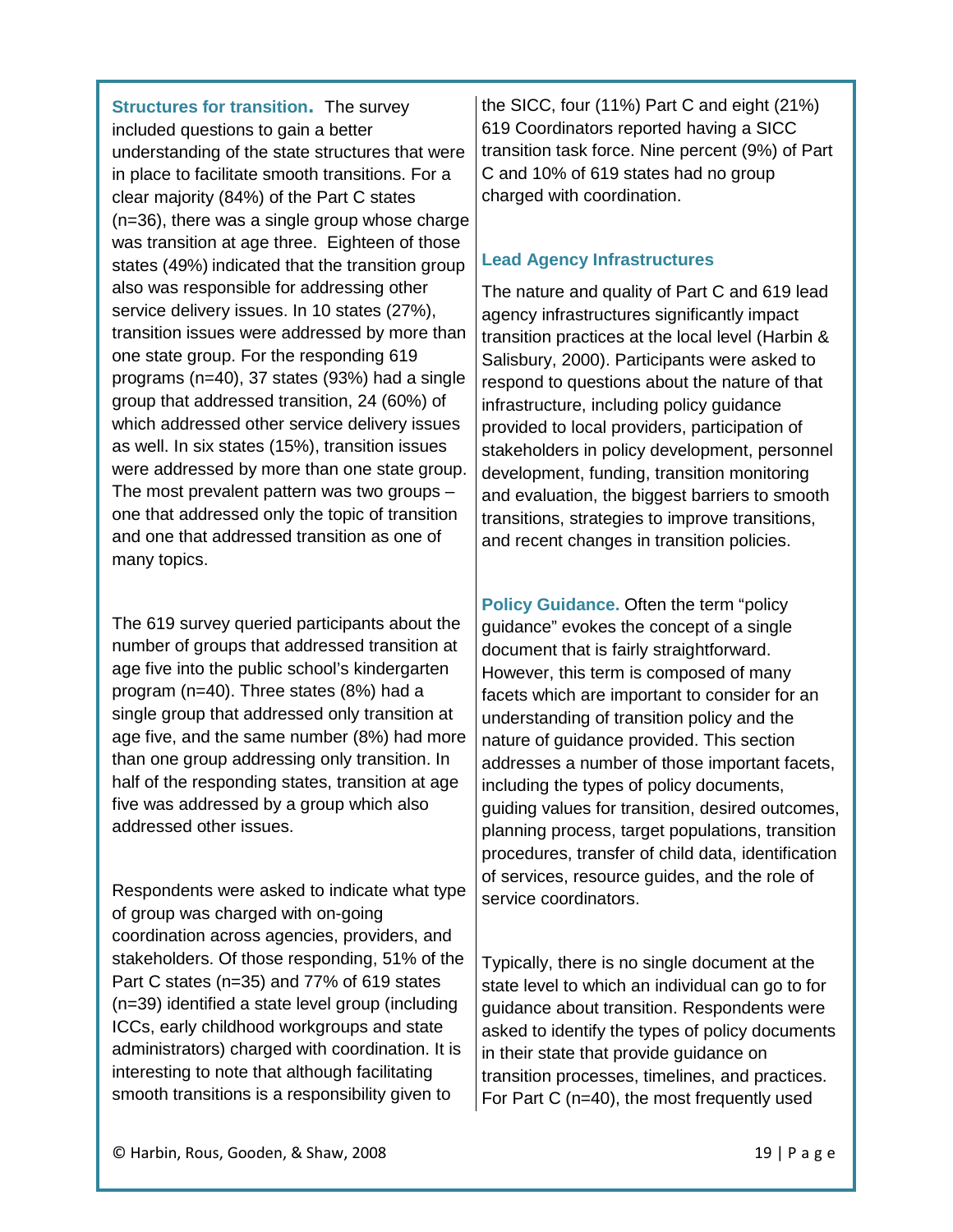measures were transition handbooks (93%) and rules (90%). Some states used interagency agreements (65%), and policy (63%) and technical assistance memos (50%) to provide guidelines on a more on-going basis. Legislation was used least frequently (35%). For 619 programs (n=40), the most frequently cited documents were rules and transition handbooks (88% each) and interagency agreements (85%). Some states used guidelines (65%), policy (55%) or technical assistance memos (50% each). Legislation was again the least frequently used measure (38%).

While the delineation of transition timelines and procedures is important, there is evidence to indicate the importance of including a description of the philosophy and values that are intended to guide the procedures (Harbin, Bruder et al., 2004). For Part C respondents (n=32), 80% included a statement of philosophy in policy documents. The two most frequently addressed areas were the participation of the family and the collaborative nature of the transition process (97% each). Also addressed were the setting for services (84%), staff approach to helping (75%), facilitating child development (66%), and family comfort and staff support (56% each). Two areas least frequently included were supporting the child's comfort during transition and TA support (50% each).

For 619 respondents (n=41), most (96%) indicated that the philosophy focused on children transitioning out of Part C, while 64% included a philosophy for transitioning from other services as well (e.g., Head Start, Early Head Start). The two most frequently addressed areas were service settings (88%) and the collaborative nature of the transition process (80%). Other areas addressed were

family participation (76%), facilitating the child's development (68%), administrative support (64%), and staff approach for helping, family comfort, and child comfort (56%). Staff support was least frequently addressed (48%). Participants also were asked about transitions at ages five and six. Slightly less than half (48%) reported guidance for exiting 619 programs at age five, and 12% indicated procedures for transitions into first grade.

The literature also describes an array of *values* that have been linked to both positive transitions and service outcomes (Harbin, Bruder et al. 2004). Respondents indicated which values were included in their transition policies. Almost all (97%) of the Part C (n=32) and 58% of 619 states (n=24) reported that transition tasks should be done in a familycentered manner. For 619 programs, legal compliance was most frequently stated (92%), whereas 81% of Part C states valued it. Individualized services and staff collaboration were recognized by 78% of Part C and 83% of 619 programs. Forty-seven percent (47%) of Part C programs reported that their states' policies included the values of cultural sensitivity, linkages to services needed by families, and functional and emotional support of the child and their family. Fifty percent (50%) of 619 programs addressed cultural sensitivity and relevance, and 42% valued the provision of functional and emotional support for the child or family. Interestingly, these values are considered part of many definitions of familycenteredness in the literature. Least frequently included were an ecological perspective (16% for Part C and 17% for 619) and functional support for staff (13% and 25%, respectively).

Clearly articulated outcomes have long been linked to adequate implementation and enhanced child and family outcomes (Harbin,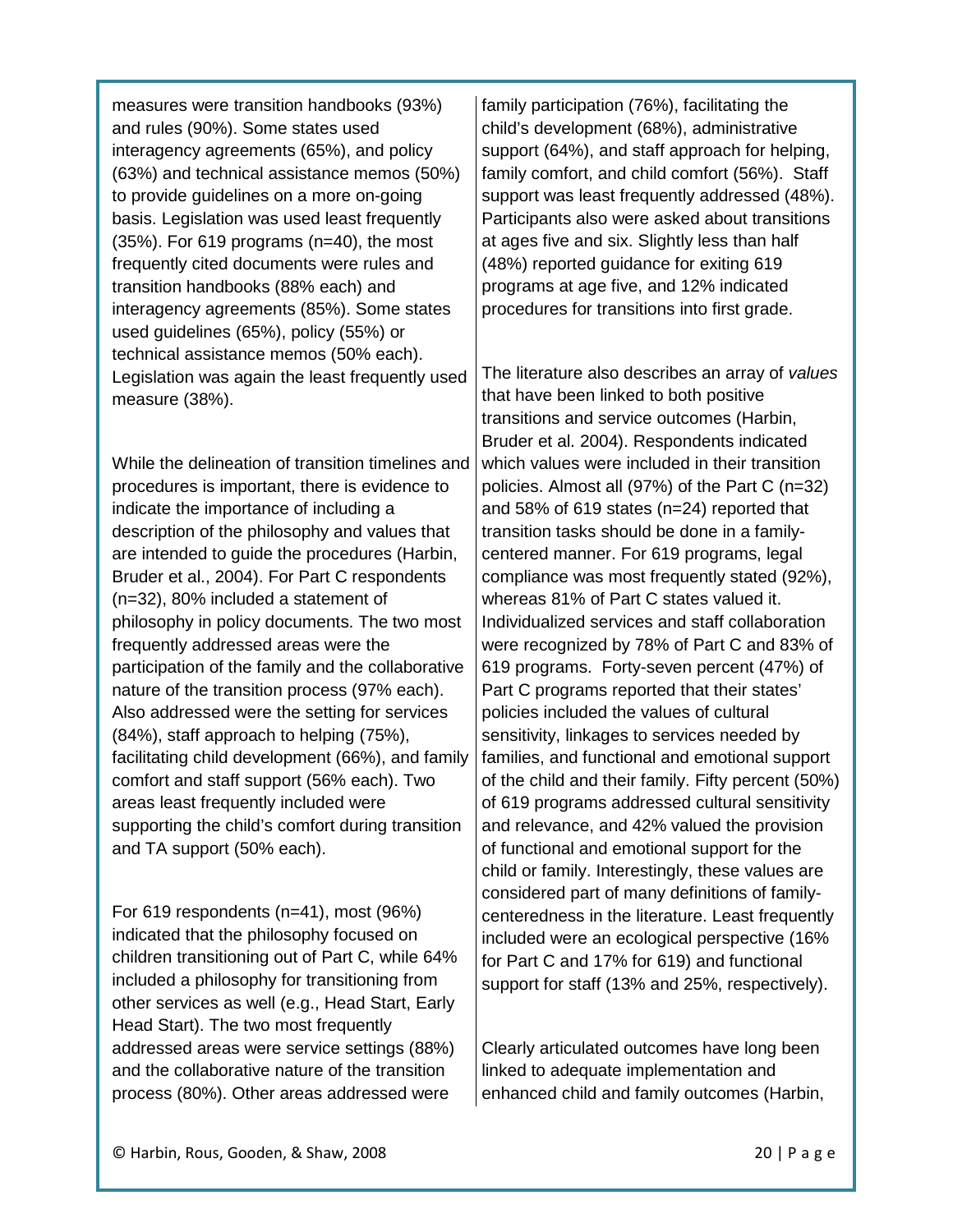Bruder et al., 2004). Knowledge of required transition processes is one component of implementation; articulating the desired results is quite another. Respondents indicated their policies with regard to child, family, and system outcomes (Part C n=40; 619 n=39). Twentyseven (27) Part C and twenty (20) 619 respondents indicated that their states' transition policies recognized desired child outcomes. The outcomes most frequently included for both surveys were success in and adjustment to the child's new environment (63% and 59% respectively for Part C; 45% and 50% for 619). Less frequently included were improved developmental skills (33% for Part C; 20% for 619); ability to communicate in a new environment (30% and 15%), ability to interact appropriately with others (22% and 15%), and happy in the new environment (19% and 26%).

The *family outcomes* most often identified were also very similar for Part C (n=27) and for 619 (n=20). Both programs addressed the knowledge of the family about service options (89% for Part C; 70% for 619), navigation of the transition process (78% and 60%, respectively), and families' confidence in their ability to advocate for their child (59% and 25%). Less frequently, family outcomes included families seeing themselves as primary decision-makers (41% and 30%) and having less worry (26% and 30%).

Respondents indicated if their state transition policies identified *system outcomes* to judge the effectiveness of transition (Part C n=27; 619 n=21). The most frequent system outcomes were families felt supported (81% for Part C; 48% for 619); families experienced easy transitions (74% and 57%, respectively); families feel valued (63% and 38%); families were offered meaningful options (63% and

43%); and staff were knowledgeable about the programs *into* which children were transitioning (59% and 57%). Fewer states included family satisfaction (67% and 33%) and staff knowledge about the program *from which* children transition (31% for Part C). Clearly, family-related system outcomes were more valued by Part C than by 619 programs.

Respondents indicated for which children their states' transition policies applied, whether for children with disabilities only or for a broader population (Part C n=40; 619 n=39). More states' transition policies applied only to children with disabilities (63% for Part C and 54% for 619). Some states (28% and 23% respectively) targeted children with disabilities and risks, and the fewest states policies' addressed all young children (10% and 23%).

A number of survey questions were designed to provide information about multiple aspects of the transition planning process, including timing for planning, summer birthdays, team members, support of staff to participate in various activities to facilitate transitions, and scheduling meetings. State policies and responses varied with regard to the timing for transition planning to begin (Part C n=40; 619 n=39): *three months prior* to the child's third birthday, which was the federal requirement at the time data were collected (10 states for Part C and 16 states for 619); *six months prior* to the third birthday (15 states for Part C and 13 states for 619); *eight to nine months prior* to the third birthday, which was in line with proposed regulations (five states for Part C and three states for 619); *one year* prior to the third birthday (six states for Part C and two states for 619); or *at intake* (two Part C states). Three 619 states' policies specified a time range for transition planning: a) between the time of intake and at least six months prior to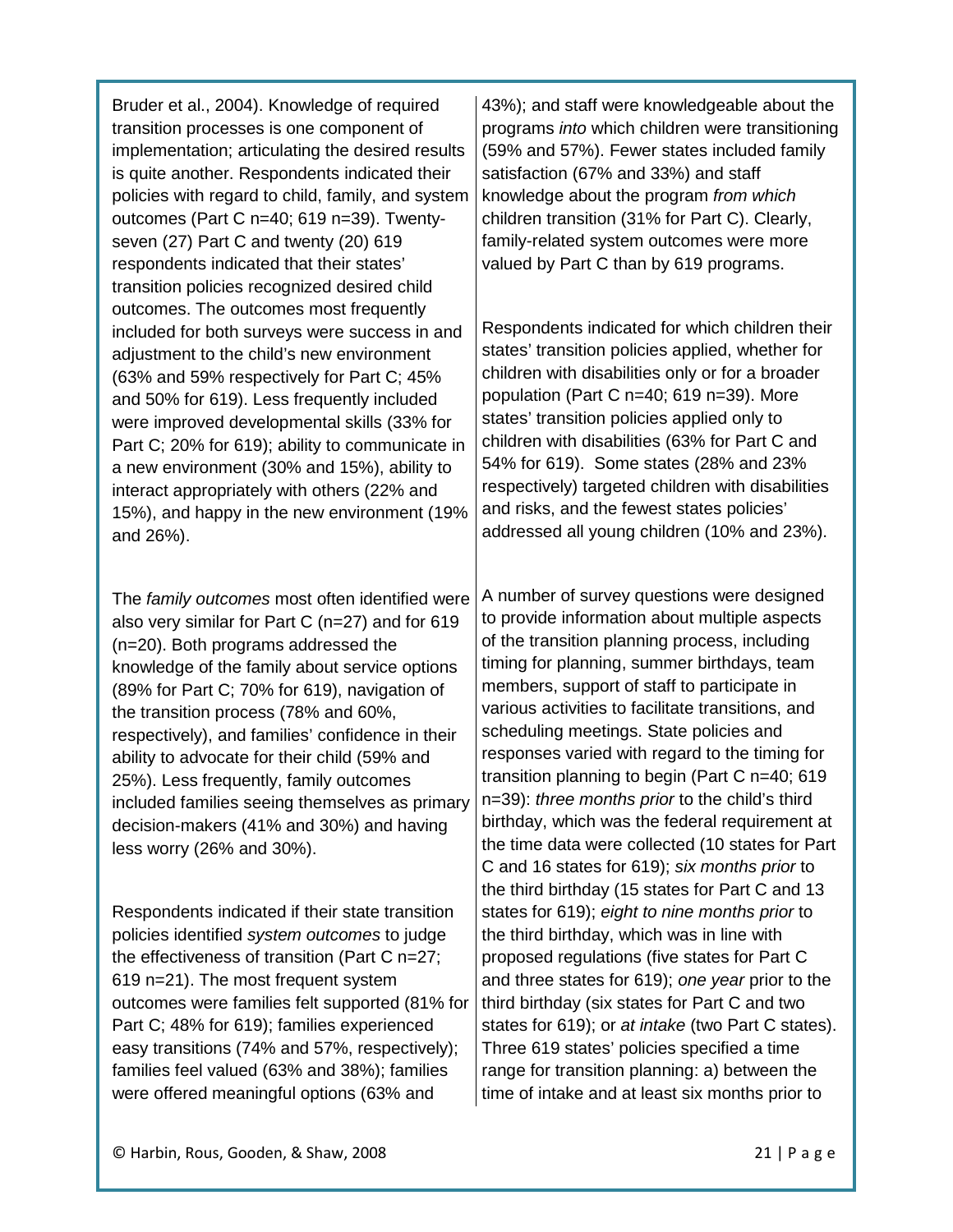the third birthday; b) between nine months and no later than 90 days prior to the third birthday; and c) between one year and 90 days prior to the third birthday.

State 619 programs also serve as the sending agencies for children who are entering kindergarten or first grade. Researchers were interested in what type of transition planning was required for children who were exiting the 619 program (619 n=40). Twenty-nine (29, 73%) respondents reported that their state policies required transition planning for exiting children. Of these, six respondents (15%) indicated that a transition team was required to facilitate this important transition.

The survey also sought information about when transition planning was required to occur for children entering kindergarten (619 n=40). The majority of 619 respondents (73%) reported that there were no requirements regarding when transition planning should occur for children transitioning into kindergarten. A few states (8%) indicated that it should occur three months prior, with 5% indicating it should occur six to seven months prior to kindergarten.

The timing of transition planning for children with summer birthdays has always been a challenge for parents and providers. Respondents were asked about their states' policies regarding the timing of transition planning when the child's third birthday occurred in the summer (Part C n=40; 619 n=38). Transition planning was reported to begin early for 55% and 61% of the states respectively, occurred during the summer for 18% and 26% of the states, and varied across the state for 28% and 13% of the respondents.

Another important issue is the required composition of the transition team. Respondents were asked to indicate their state's policies regarding membership of the transition team. Appendix Table B-1 reports whether states' policies required, recommended, or did not mention various types of professionals. The most frequently required team members were a family member (93% for Part C; 85% for 619), the service coordinator (90% and 62%, respectively), and anyone requested by the family (68% and 26%). Slightly more than one third (35% and 39%) of the states required the child's primary service provider from the sending agency to be a member of the transition team. Very few states' required the child's teacher or providers from the *current* natural setting (8% and 18%) or the *new* natural setting (0% and 8%) to be a member of the transition team. However, nearly half of the states' policies for both programs recommended the inclusion of these important direct service providers.

Recommended practice suggests that direct service providers be an integral part of the transition planning team, because of their knowledge of the child and their role in helping to prepare the child for the next setting (Harbin, 2000). The survey asked about the types of support provided to agency staff to facilitate their participation in transition planning (Part C and 619 n=40). In most states (85% and 75%, respectively), transition planning time was included in the normal work schedule. Infrequently (5% and 13%), staff received release time for transition planning.

Transition research also suggests that conducting the transition meeting should be done at the convenience of the family, given the complexities of families' schedules (Rous, 2008; Rous, Myers & Stricklin, 2007). Therefore, the survey asked respondents if their states' policies indicated at whose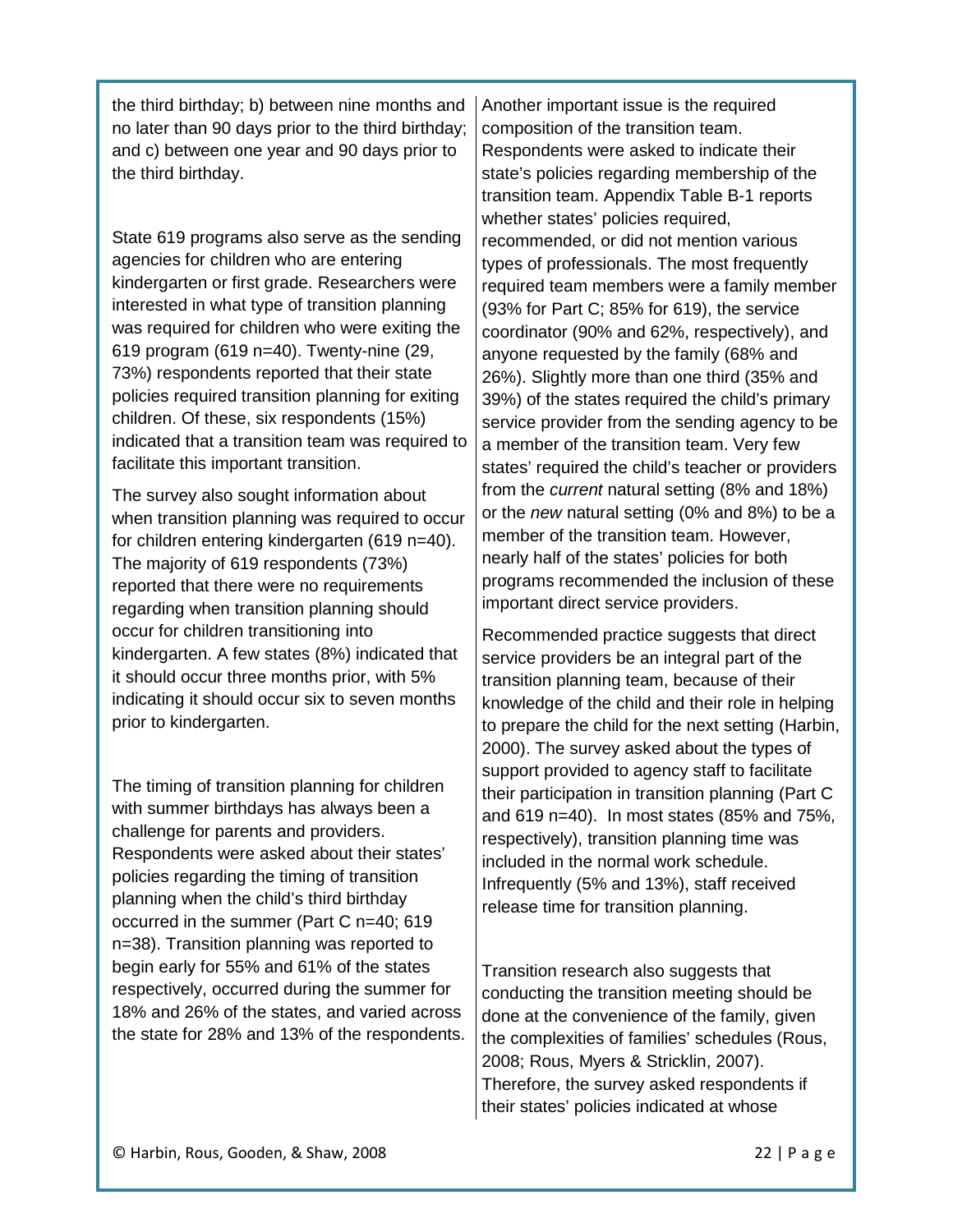convenience the meeting should be scheduled (Part C n=40; 619 n=36). Many states responded that it should be scheduled at families' convenience, though during program hours of operation (43% and 44%, respectively). Other states (45% and 36%) allowed meetings to be scheduled at families' convenience, even if outside of typical operating hours. Scheduling at the convenience of both sending and receiving agencies was reported by 10% of Part C and by 17% of 619 respondents.

The receiving program, particularly 619 agencies, needs information about entering children in order to facilitate planning at the program and individual child level. The timing of information transfer from Part C to the 619 program historically has been identified as a barrier to effective transitions (Rous, Schuster, & Hemmeter, 1999; Rosenkoetter, Hains & Fowler, 1994). Survey participants were asked to describe their agency policy regarding the timing of sharing *unidentifiable information* (e.g., demographic and descriptive) for children transitioning to 619 or other programs (Part C n=36; 619 n=40). This type of information often includes the number of children transitioning, dates of third birthdays (i.e., when they are transitioning), and general service needs, and allows 619 programs to plan for staffing, facility needs, and time management of transition tasks. The approach selected by the largest number of states (37% for Part C and 38% for 619) was the provision of unidentifiable data at a designated time during the school year of transition. Less frequently, Part C agencies had variable policies or provided information a year or more in advance (14% and 22% respectively). Occasionally, Part C agencies did not provide such information at all (6% each), agencies already had such information (6% each), or local Part C agencies provided this information monthly (3% and 6%).

The 619 survey participants also were asked to describe their state's policies for sharing unidentifiable information for children exiting 619 and entering kindergarten (n=39). Two primary approaches were used by most states. The first approach (36%) was that policies for sharing unidentifiable information varied locally. The second most common response (23%) was that the information was already located in the school's data system, because both programs (619 and kindergarten) were part of the same agency (i.e. LEA) and shared a data system.

Respondents also indicated their policy for providing *identifiable information* about children transitioning to the 619 program (Part C n=35; 619 n=39). The majority of states reported that records and identifiable information were transferred once the family gave permission (74% and 59%). In some instances, the policy was locally determined (14% and 26%); records were sent three months prior (6% and 3%) or six months prior (3% each) to transition; or were sent after the child entered 619 (3% and 10%).

Part C and 619 Coordinators were asked three questions related to the identification of services for children, including who, how, and when services were delivered. First, they were asked about their state's policy directives regarding who provided information to families about the educational and therapeutic options available from the receiving agencies (Part C n=40; 619 n=38). The most frequently selected responses were the provision of information by both the sending and receiving agencies (43% for Part C; 32% for 619), and by representatives of the 619 program (40% for 619) and the receiving agency (20% for Part C). Less frequently, service coordinators (20%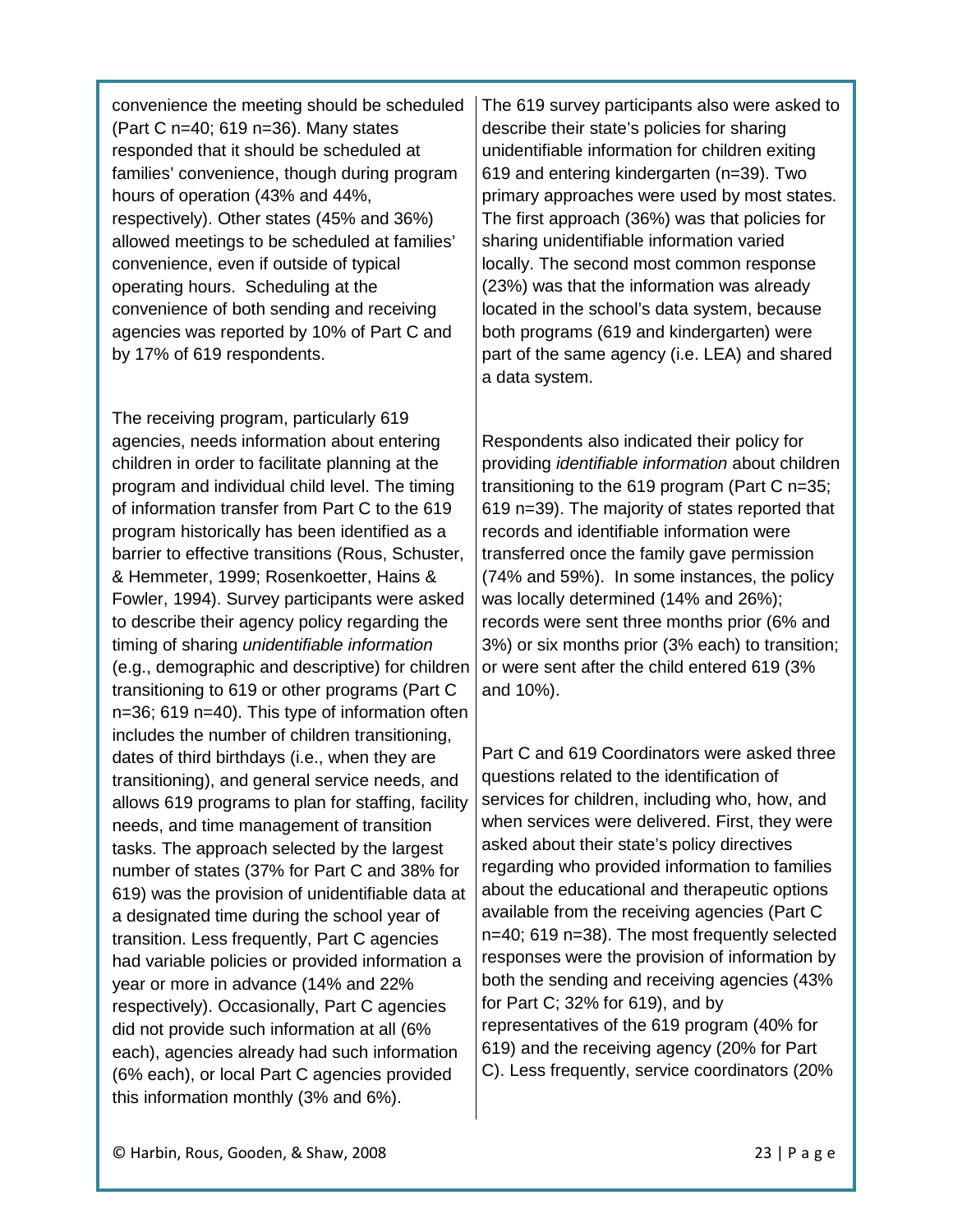and 11% respectively) or family support programs (8% and 5%) provided information.

Second, participants were asked whether their agency's transition policy instructed programs to facilitate the continuity of services and therapies by using the same settings and providers when possible (Part C and 619 n=40). Many (68%) states' Part C policies did not require continuity of services, although some (18%) recommended it. Twenty-five percent (25%) of 619 states required continuity of services when possible, while 20% recommended it. The majority of 619 states (53%) neither required nor recommended continuity of services and providers.

Third, respondents were asked to describe their states' general approach to transition and service delivery, for children who turn three during the spring or summer months (Part C n=39; 619 n=40). The approach selected by the highest number of Part C states was for the Part C program to continue to serve the child through the spring and summer using Part C funds (21% for Part C; 3% for 619). The most frequent option for 619 respondents was serving children as soon as they turned three (18% and 25%, respectively). A few states provided families with suggestions for child development (18% and 5%), determined extended school year need based on Individual Education Plans (IEPs) (13% and 26%); or started services when school resumed in the fall (5% and 10%).

The types of resources that helped guide staff in any phase of the transition process (Part C and 619 n=40) were also examined. Respondents, on average, selected three or more resources that supported the ability of providers to comply with the law, as well as

strategies that supported the use of effective practices. The most resources were checklists of required transition tasks (68% for Part C and 50% for 619), separate Individual Family Service Plan (IFSP)/IEP page (60% and 5%, respectively), section of IFSP/IEP with transition elements (59% and 20%), lists of recommended strategies or tips to facilitate smooth transitions (53% and 45%), or manuals (43% and 30%). Infrequently, 619 states used transition pamphlets, websites, data fields, and memos (5%, 5%, 3%, and 3% respectively). Videotaped practices were rarely used (8% for Part C and 619).

Legally, the service coordinator is required to play a major role in ensuring smooth transitions for children and their families (IDEA, 2004). Therefore, researchers asked which types of policies addressed the role of service coordinator (Part C n=37; 619 n=40). The most frequently cited policies pertained to rules and regulations (78% for Part C; 53% for 619) and program guidelines (70% and 50%, respectively). Policy (54% and 38%) and TA (51% and 33%) memos and handbooks (35% and 40%) were used by some states. Legislation (27% and 13%) and executive order (3% each) were the least frequently cited types of policies addressing the role of service coordinator.

# **Participation and Collaboration of**

**Stakeholders.** Transition policies and procedures affect a wide array of individuals. Consequently, the survey researchers were eager to gain a better understanding of the participation of stakeholders in the development of transition policies and implementation. Participants indicated whether their state used primarily a "lead agency" or a "collaborative interagency" approach (Part C and 619 n=40). Not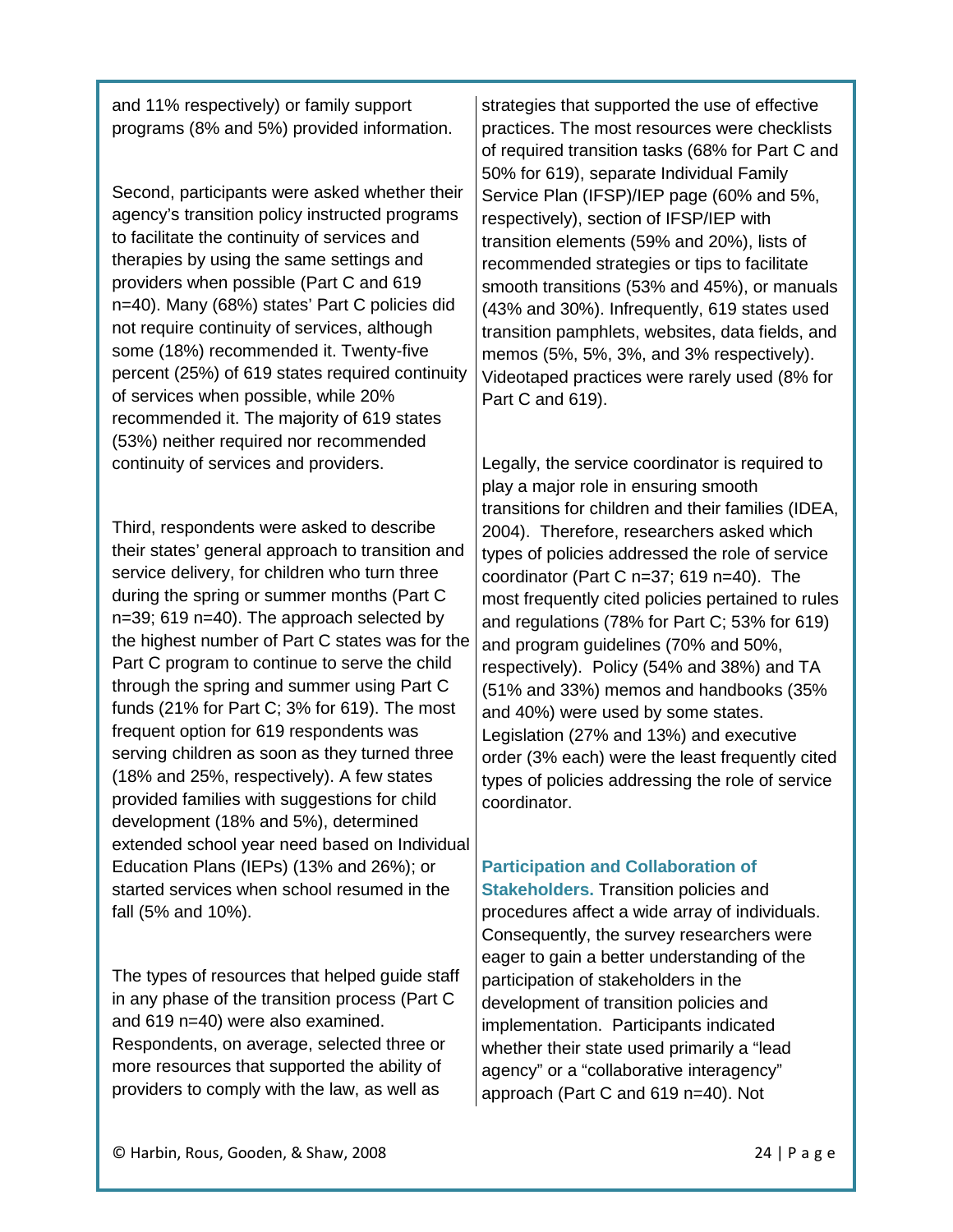surprisingly, most states described the use of a collaborative approach to ensure compliance (73% for Part C; 90% for 619). Contributing funds to training occurred more often for 619 agencies (45% and 78%, respectively), although designing training to facilitate collaboration occurred fairly evenly (83% and 85%), as did conducting discussions with sending and receiving agency staff to improve transitions (82% and 78%). Lead agency oriented approaches to transition were in the minority, as evidenced by the frequency of the development of regulations (28% and 10% respectively), design of training to meet regulations (18% and 15%), and discussions with service providers to improve transitions (18% and 23%). The exception to this trend was the funding of training for lead agency staff, at 55% for Part C and 23% for 619.

NECTC researchers also were interested in gaining more information about which stakeholder groups contributed to the development of the lead agency's transition policy. Participants indicated those stakeholders who were actively and meaningfully involved (Part C and 619 n=40). The directions for the question indicated that "meaningful and active involvement" went beyond sharing information and requesting input after major policy development had been completed. For Part C, the most involved stakeholders were the 619 program (93%), families (73%), SICC (70%), and local providers (55%). Other groups included state technical assistance (TA) agencies (45%); health departments and Head Start (43%); university faculty, child care, and social services (30%); public preschools and kindergarten (K)-12 schools (25%); and private preschool and nursery schools (13%). Given that a number of Part C programs use a vendor-based model of service delivery, it is interesting to note the low percentage of states including the participation of specialized intervention programs (23%) and private providers (20%). For 619 programs, the most frequently involved stakeholders included Part C programs (100%), SICC (80%), Head Start (60%), and families and K-12 schools (50%). Also involved were public preschools (46%), health departments (43%), state TA (38%), university faculty and social services (23%), and therapeutic clinics and agencies (8%).

Families and parent organizations can contribute in numerous ways to facilitating and improving transitions. Sometimes these contributions are made by *individual* family members (Part C n=37; 619 n=39) and sometimes they are made by representatives of parent or family *organizations* (Part C n=32; 619 n=38). In general, respondents reported that contributions were made more often by representatives from parent organizations for: helping conduct trainings, serving as resources, linking families, and providing input (responses ranged from 63% to 88% for Part C and from 61% to 79% for 619). Interestingly, not all states reported the involvement of parent organizations in tasks which these organizations typically were funded to conduct (i.e., informing families of their rights, 84% for Part C and 619; linking families to other families, 75% and 79% respectively; and serving as information resources, 88% and 79%). Contributions from individual family members were lower, and ranged from 27% to 76% for Part C and from 28% to 90% for 619. One notable exception was the participation of families on an SICC task force or transition work group (53% for Part C and 55% for 619 for parent organizations; 76% and 90% for individuals).

**Personnel Development.** Training is often cited as one of the most important ingredients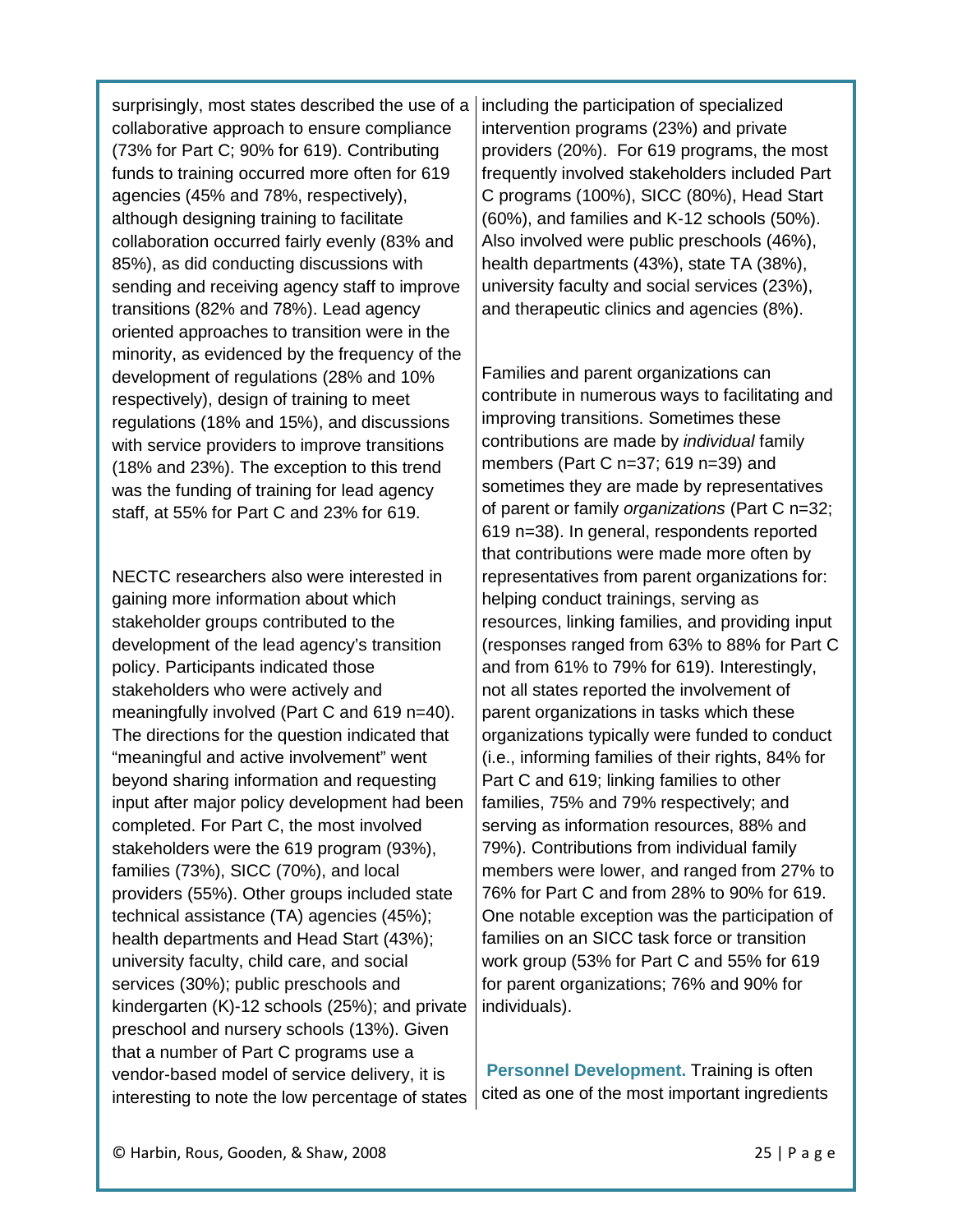for successful transitions, and as one of the biggest challenges (Rous, Hallam, McCormick & Cox, in press; Pianta, Cox, Taylor, and Early, 1999). This survey sought to gain a better understanding of several facets related to training: how training was provided, to whom, by whom, and whether training in transition (policies, processes and strategies) was included in the core competencies of the states' personnel standards.

Respondents were asked which mechanisms were used by their state to conduct training on a regular basis (Part C n=35; 619 n=37). Four of the possible training options were selected by four or fewer states. The option selected by the highest number of states (17 for Part C and for 619) was conducting workshops on transition for staff from sending and receiving agencies. Options rarely selected by states included: a) conferences for lead agency staff, in which transition was one of the topics (four and three states, respectively); b) conferences for both sending and receiving agencies, in which transition was one of the topics (two and eight states); c) specific training on transition for Part C (three and two states); and d) training for local interagency council members (three and two states respectively).

The breadth of the group included in the training activities (Part C n=37; 619 n=39) was also examined. The largest group of states (68% for Part C; 59% for 619) targeted the broadest group, which included multiple sending and receiving agencies and programs (not just Part C and 619). Also addressed were staff from lead sending and receiving agencies (24% and 31%, respectively), staff from multiple sending agencies (5% and 3%), and lead staff (3% and 8%).

**Who Provides Training.** When asked about the providers of training (Part C n=37; 619 n=38), respondents indicated that one option for trainers was a multi-agency team or project (35% for Part C; 21% for 619), funded by both the sending and receiving agencies. For 16% and 37% of states, respectively, training was provided by state agency staff. Less frequently, training was provided by consultants or a technical assistance project (Sequenced Transition to Education in the Public Schools, Kansas Inservice Training System) (16% for Part C; 8% for 619), or in a specific model (5% and 11%).

Study researchers were interested in determining if state administrators had included transition knowledge and skills in their states' personnel policies (i.e., core competencies or personnel standards). This policy might serve as one indication of the importance of these skills as viewed by policy makers. Fifty-four (54) percent of Part C (n=37) and 26% of 619 respondents (n=39) indicated transition competencies were included in their state policies.

### **Funding Approach for Transition Activities.**

Funding of transition activities varied according to the sources and types of events planned. The survey asked participants to identify the primary funding sources used for transition planning activities, as well as for other transition activities conducted by staff (Part C n=37; 619 n=41) . Most Part C (95%) and some 619 states (66%) indicated that the *lead agenc*y was the primary funding source for transition activities. Fewer respondents identified the *receiving agency* (49% and 12% respectively) and the Medicaid program (27% for Part C) as other primary sources of funding.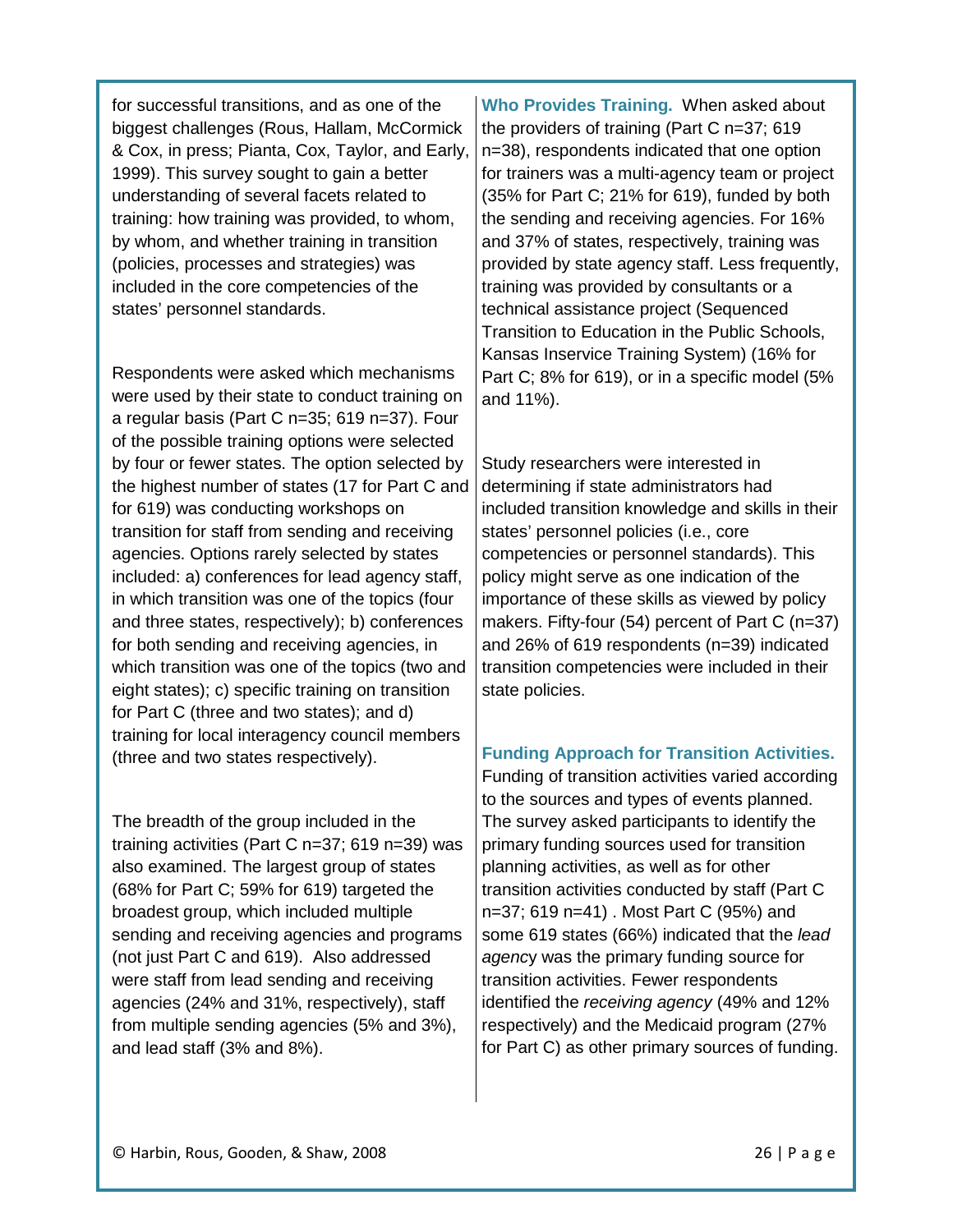States reported using a variety of sources to support the broad array of transition activities (Part C n=37; 619 n=39). The most frequent sources supported staff time as program funds (89% for Part C; 82% for 619), billable hours (60% and 10%, respectively), and state TA (46% and 67%). Other sources included afterhour contributions of staff time (0% and 8%), special projects (16% and 23%), participation in model demonstration projects (11% and 10%), and volunteers (8% and 10%). The amount of voluntary or special project funding support is noteworthy, for a process as important as transition.

### **Transition Monitoring and Evaluation.**

There is an adage, "People do the things for which they are evaluated." In other words, if you want people to do certain tasks or do them in a specified way, evaluate their performance. Consequently, the survey sought to gain a better understanding of the relationship between transition and monitoring (Part C n=37; 619 n=39). For Part C respondents, 60% indicated that transition was a major focus of local monitoring. Another 35% monitored transition, but indicated it was not a major emphasis. Of the 619 respondents, 39% reported transition was a major focus locally; for 54%, it was not a major emphasis. Eight percent indicated that their state did not monitor transitions at the local level. It should be noted that this survey was conducted prior to the identification of transition as a monitoring target for the APR.

Respondents identified a variety of approaches to participation in monitoring (Part C n=35; 619 n=36). The single approach selected by the largest number of states (23% for Part C; 28% for 619) was transition monitoring by the *lead agency*. Some (33% and 21%, respectively) respondents identified approaches that

included *families* in the monitoring activities. More often, both *state and local representatives* were included (36% and 43%). *Multiple agencies* were at times involved (36% and 21%), with the receiving agency involved (24% and 20%) least frequently.

The survey asked about the gathering of effectiveness data, and if so, from whom it was requested. Twenty-five (25) Part C and twenty (20) 619 states reported gathering Part C effectiveness data. Families were the primary source, including families in the process of experiencing transition (60% and 58%, respectively) as well as families who had completed transition (60% and 47%). Service coordinators also contributed to effectiveness data (56% and 37%), as well as service providers (52% and 21%) and administrators (40% and 32%). Other agencies (20% and 5%) and community programs (16% and 5%) also provided data. Consistent with the findings thus far, SICCs (11% and 11%) and LICCs (28% and 21%) were less frequently used sources.

Respondents also were asked whether their state collected data on the outcomes, effects, or results of transition on children and families. Thirty-two (32) Part C and twelve (12) 619 participants answered affirmatively to this question. It should be noted that the survey did not provide definitions for the terms "outcomes", "results", or "effects". It is possible that respondents have a more flexible definition of those terms than the definition held by study researchers. In the experience of the researchers, few (if any) states collect child performance data as a consequence of the preparation activities for, and the adjustment to, transition from the Part C program to another program.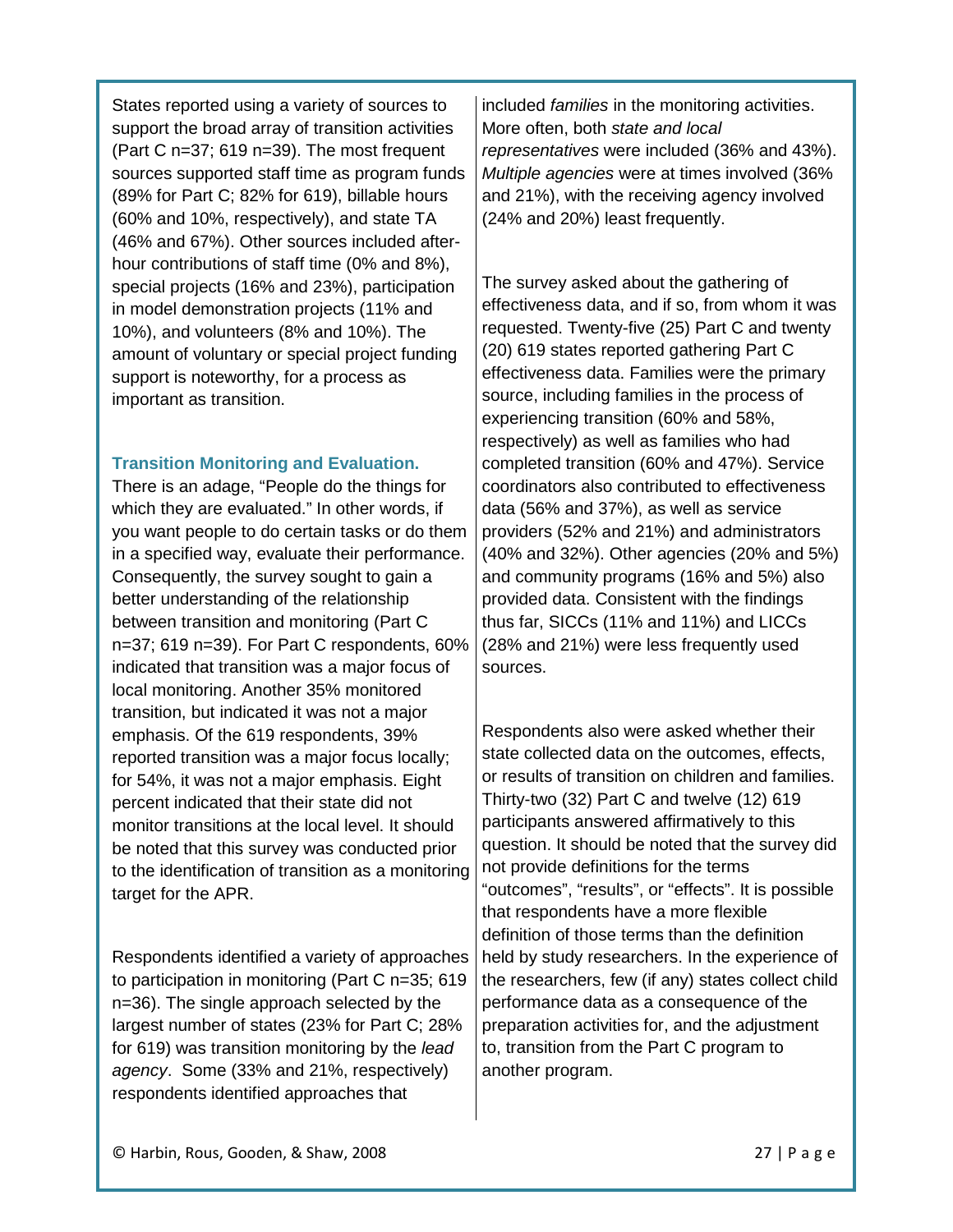Respondents were asked to describe the various ways their state used transition data (Part C n=37; 619 n=39). Nearly all of the states (92% and 90%, respectively) used state transition data to report progress to OSEP, and the state lead agency was the primary user of these data to identify problems (62% and 64%) and to assess progress (68% and 62%). Although the SICC is charged with the responsibility of facilitating and improving transitions, less than half (43% and 46%) of the states identified the SICC as a user of the state data related to transition. Other uses included by local LAs to identify problems (32% and 28%) and to assess progress (30% and 18%); and by other agencies participating in transition (27% and 15%).

### **Barriers to Smooth Transitions.** The

literature, which describes a variety of barriers to smooth and effective transition, has evolved over time. Most barriers have been identified through interviews, focus groups, and the observations of various stakeholders (Rous et al., 2007; Pianta et al., 1999; Rous, Schuster & Hemmeter, 1999; Rosenkoetter, Hains & Fowler, 1994). At this critical juncture of implementation within the context of accountability, the researchers were interested in the perceptions of state Coordinators with regard to current transition barriers. Participants were asked to indicate *how much* each of 11 items served as barriers in each of their states. They rated each barrier from "none" (1) to "a great deal" (4). Appendix Table B-2 displays their responses. For all of the barriers surveyed, states indicated "*some*" difficulty. Several states reported a *great deal* of difficulty due to the differences in the array of service options, service delivery models, and differing eligibility criteria. A few barriers were not perceived as impediments by many states, including the inability of LICCs to address policy differences, differences in

Medicaid use, and differences in ability to pay for private therapists. Lastly, some barriers were more troublesome for some states than others, including the differences in the array of service options and different eligibility criteria.

As mentioned above, there are two service delivery issues cited in the literature as barriers to smooth transitions (Rosenkoetter, Whaley, Hains, & Pierce, 2001). The first issue related to assessment policies and the determination of eligibility for 619 services. Many families described their frustration with the differences between Part C and 619 assessment policies. Respondents were asked to compare the assessment policies of the two programs (Part C and 618 n=40). Most often, assessment requirements were similar, with only partial reassessment needed (58% for Part C; 43% for 619). Assessment requirements differed completely for some states (15% and 20%, respectively). The least frequently reported practice was that the same assessment was used for both programs (10% and 13%).

The second issue that historically has been a service delivery barrier is the development of the IEP and the differences in content between IFSPs and IEPs. Many individuals have suggested that transitions would be smoother if the child could use the IFSP instead of developing a new document (Harbin, McWilliam, & Gallagher, 2000). Participants indicated which option best described their development of the IEP (Part C n=40; 619 n=39). More 619 states reported collaborative IEP development with LEA, families, and Part C representatives (51%); whereas, more Part C states reported LEA-developed IEPs (35% each). Some states reported development by LEAs and families (20% for Part C; 8% for 619). The majority of states prohibited the use of the IFSP in 619 programs (Part C and 619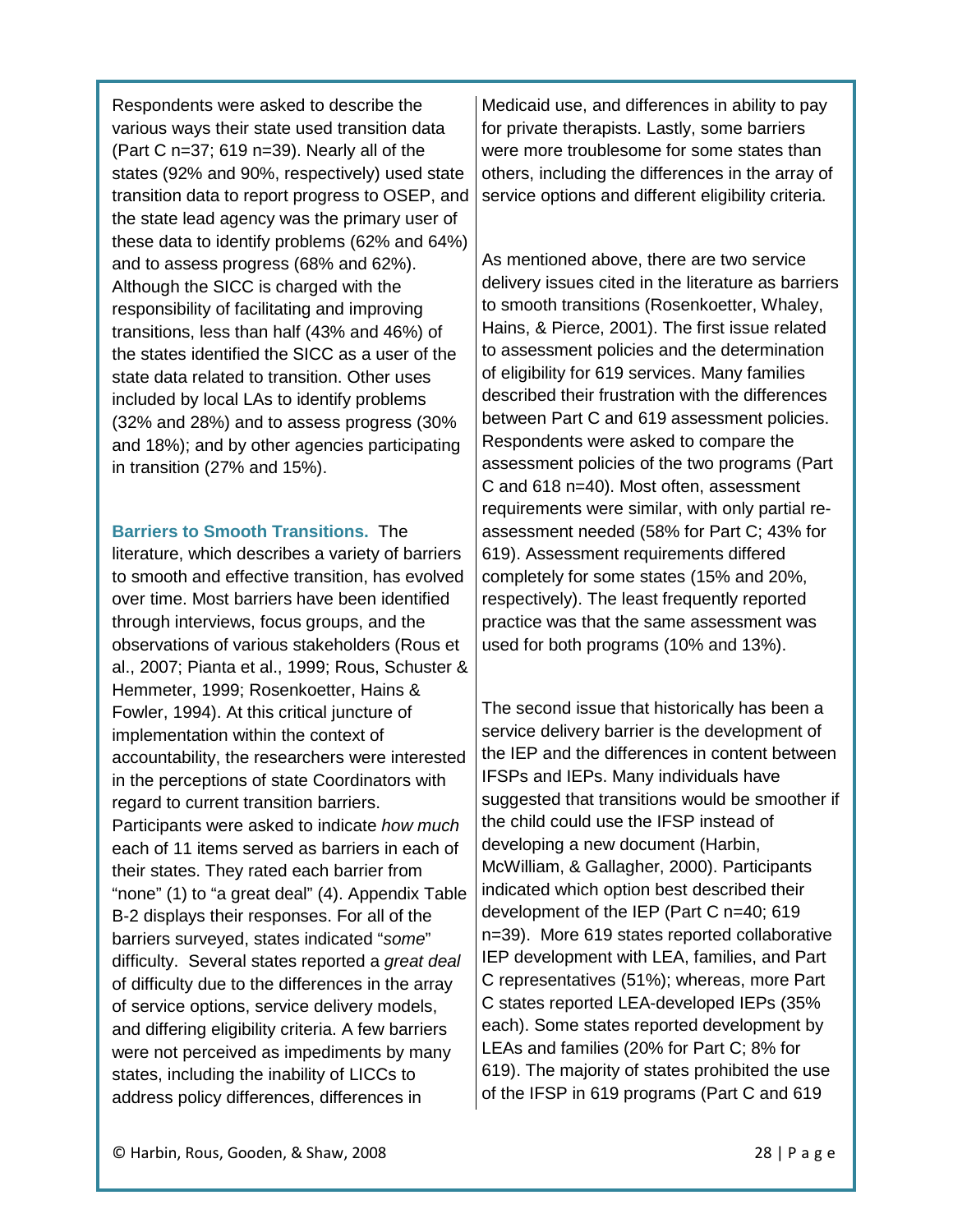n=40). Respondents from 619 were almost equally split between prohibiting (48%) or allowing (45%) the IFSP, whereas Part C respondents reported greater percentages for prohibiting (53%) as opposed to allowing (35%) the IFSP. A slight number (3%) of each group required the continuation of the IFSP.

#### **Transition Strategies and Practices to Promote Effective Transitions.** There are a

variety of strategies cited in the literature which are recommended to improve and enhance transitions for children and their families. Some of these strategies are based upon research (e.g., Rous et al., 2007; Pianta et al., 1999), while others have been identified as part of program evaluations, focus groups, or expert opinion (e.g., Rous et al., 1999; Rosenkoetter et al.,1994). The researchers for this study were interested in discovering if states had included any of these recommended strategies in their policies in order to improve transition practices. Consequently, study participants were presented with 18 strategies and practices, and were asked whether each strategy was *required* or *encouraged* (Part C n=37; 619 n=40). The analysis of results (presented in Appendix Table B-3) indicates that both Part C and 619 programs primarily encouraged the use of these strategies rather than requiring them.

The most frequently recommended strategies included providing opportunities for staff to discuss improvements for transition (63% for Part C; 73% for 619), developing collaborative working relationships with staff of other agencies (68% each), staff visiting receiving programs (60% and 53%), and making provisions for children to visit potential programs (49% and 53%). The primary exception was the provision of meaningful information to families so they can be informed consumers, which was required most often (63% and 50%). Of the 18 strategies listed, this one aligns with federal legal requirements. All other strategies were recommended significantly less than half of the time by both programs.

Staff ability to effectively use the strategies and practices requires the provision of a variety of supports (Part C n=37; 619 n=40). Three strategies that support staff were identified by over half of the responding states, including cross agency training (78% for Part C; 63% for 619), opportunities to dialogue with staff in the same and other programs (68% and 50%, respectively), and opportunities to attend conferences and workshops (68% and 60%). Less frequent strategies included staff visits to other programs (46% and 38%), access to a directory of services (41% and 15%), up-todate information about effective transition practices (35% and 28%), a community of practice for transition (22% and 13%), and mentors (19% and 0%).

Respondents identified a variety of strategies that *resulted in improvements* in transition (see Appendix B-4; Part C n=36; 619 n=38). Many states reported using four or more strategies that improved transitions, including training projects focusing on knowledge, skills, and collaboration (61% for both); service providers from sending and receiving agencies visiting one another's programs (36% and 18%); increased similarities in assessment policies (14% and 24%), and in-depth training for families about the process, their rights, and options (22% and 37%).

States reported a combination of strategies that led to improvements as a result of personal interactions including trainings,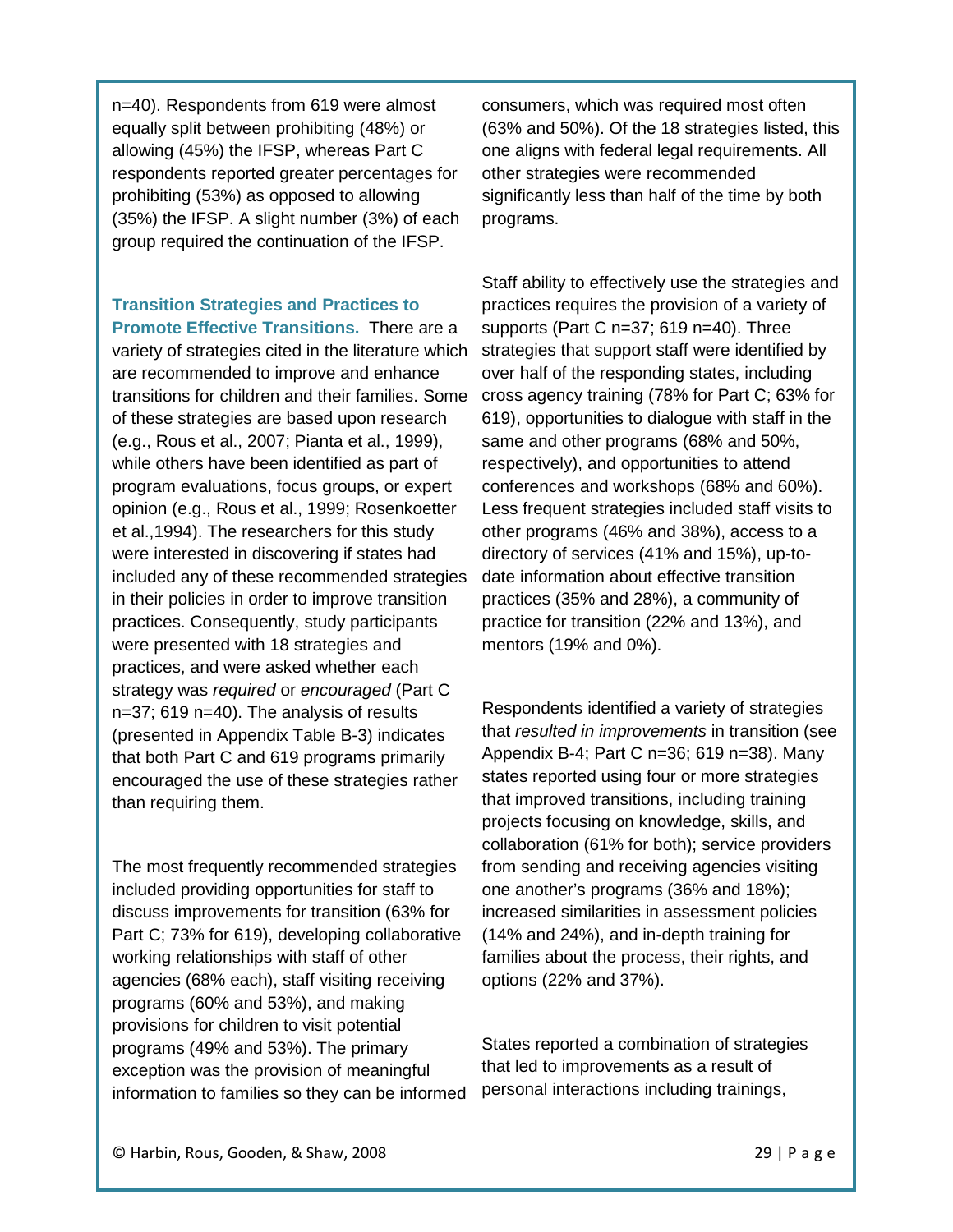forums, and resource materials. With regard to training, sessions for Part C staff were reported

(33% by Part C; 29% by 619), for family leaders (31% and 37%, respectively), and for leadership staff (25% and 37%). Forums were conducted by staff to address family concerns (39% for Part C; 16% for 619); and by families (25% and 18%). The use of resource materials included informational websites (31% for Part C; 34% for 619 respondents), Frequently Asked Questions documents (14% and 26%), websites for individual programs (3% each), informational videos (19% and 13%, respectively), videos of successful planning meetings (8% for 619), and videos of various programs (3% each). Some respondents voluntarily listed *other strategies* that had been useful in their states. These are contained at the bottom of Appendix Table B-4, and include mentors, resource packets, regional forums, TA, training and policy guidelines.

#### **Recent Changes or Improvements Made By**

**States**. States have used a variety of strategies which were intended to reduce barriers to transition. Researchers asked study participants to identify changes that had been made in their states' policies, training, or support structures within the last two to three years (Part C n=37; 619 n=38). Seventy-three percent (73%) of Part C and 66% of 619 respondents reported changes. Changes made by at least one third of the states included required content of the transition plan (70% for Part C; 33% for 619); collaborative planning (59% and 41% respectively); IAs (41% and 37%); and content of assessment policies (42% and 33%). Less frequent changes included the preparation and support of families (44% and 26%), role of families (41% and 11%); composition of transition teams (30% and 22%); child preparation (22% and 11%); more compatible eligibility criteria (7% and 15%), IEP development (7% and 22%),

and the attitudes of local lead agencies (26% and 15%).

### **Collaborative Relationships**

Previous studies have demonstrated that the working relationships between and among agencies, and the people within them, can have an impact on the transition experiences of children and their families (Hanline and Knowlton 1988; Wischnowski and McCollum, 1995). Logic and this evidence indicate that in communities where there are strong linkages among many agencies and programs, transitions are smoother. For children with disabilities who are transitioning from Part C to 619, the nature of the communication between these two programs is extremely influential. In addition, 619 programs also serve as the sending program when children transition into other programs. Survey participants rated their working relationship with the next placement with regard to transition (Part C and 619 n=37). They used a 6-point scale, with "1" indicating "very poor" and "6" indicating a "fantastic" relationship. Appendix Table B-5 displays the results. Relationships with 619 programs received the highest rating for specialized intervention programs (52% for Part C; 76% for 619); none reported having very poor or poor relationships. Programs for children who were hearing impaired (46% and 35%, respectively) and who were visually impaired (40% and 41%) were rated as very good or fantastic. The strongest working relationships with other educational programs included public preschool (19% and 52%), Early Head Start (39% and 32%), and Head Start (36% and 51%). Within the category of other service agencies, Health (41% and 15%), Developmental Disabilities (30% and 34%) and Social Services (30% and 14%) received the highest ratings. Fewer relationships were reported with child care (11% and 17%).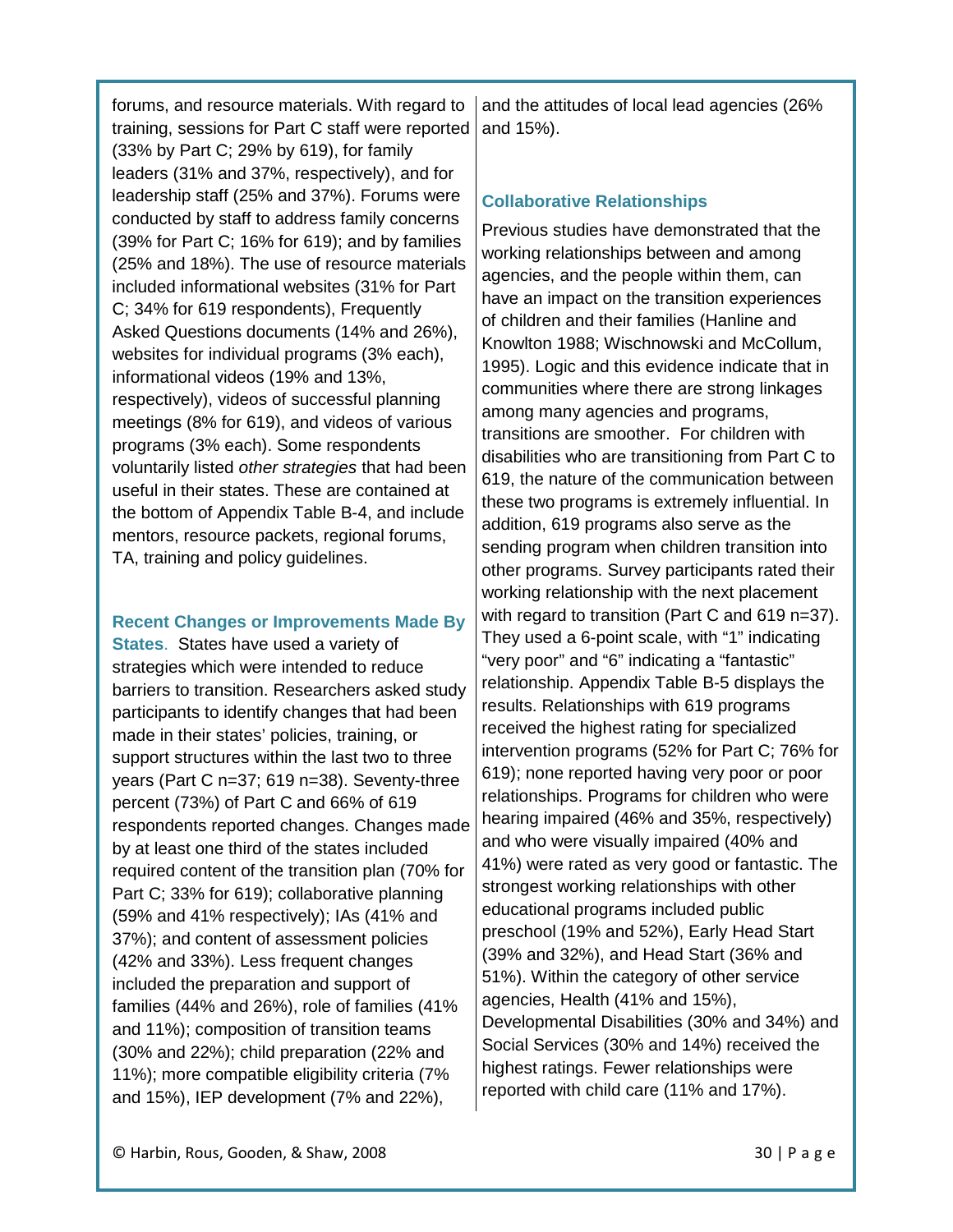# **Study Findings**

The findings for this study highlight practice relative to each of the research questions guiding the study. The first question pertained to the nature of the transition policy and organizational infrastructure developed by Part C and 619 lead agencies. As the results illustrated, state policy statements and procedures were often minimal, and could be characterized as mostly permissive rather than regulatory. Typically, there was not a single guidance document at the state level for transition. Policies were often given in handbooks, checklists, or rules.

Allowances for cultural variability and family support were absent for many states, even though highly recommended in familycenteredness literature (McLean, Snyder et al., 2002). For states which provided guidance on outcomes for children and families, policies were general in nature. Procedures pertaining to summer birthdays, transition team members, staff support, and effectiveness data were variable and usually permissive. Procedures related to the transfer of identifiable and unidentifiable student data were variable, although required. Services for children with summer birthdays also varied, ranging from services provided by Part C agencies over the summer to services from 619 programs in the fall when school resumed. Reported barriers to smooth transitions included differences between assessment policies between Part C and 619, and the content between IFSPs and IEPs.

Effective strategies to facilitate the transition process mostly focused on family education in the transition process (as required by federal legislation). More often, helpful strategies were recommended, rather than required, by states.

Training provisions also reflected the varied nature of policies. Funding for training was primarily provided by lead agencies and was limited to participation by lead agency staff for a sizeable number of states. For others, training efforts included staff from sending and receiving agencies and was often sponsored by multiple agencies. Competencies for transition practice were irregularly stated in states' policies. Monitoring practices were variable, with some states reporting transition not to be an area of emphasis. Most Part C agencies overwhelmingly recognized the important role of families, the role of the service coordinator, and the need for collaboration in the transition process.

As demonstrated repeatedly in the literature (Harbin, Rous, et al., 2007; Rosenkoetter, Hains, & Pierce, 2001; Rous, Hallam et al., 2007; Rous, 2008), transitions are complex, multi-dimensional, and varied. Policies need to be clear and mandatory for all components of this process to result in effective transitions for young children. The recent status of states' SPP compliance indicators for transition (NECTAC, 2008) illustrates the need for improved specificity for transition and monitoring policies.

The second research question examined the nature of interagency infrastructures at the state level, identified as one of the critical components of the NECTC model (see Figure 2). Interagency infrastructures were defined by the scope of services provided, the interagency agreements, and the current interagency structures. Not surprisingly, there was a wide array of service systems in every state. The greatest number of agencies involved in the coordination of transition was educational in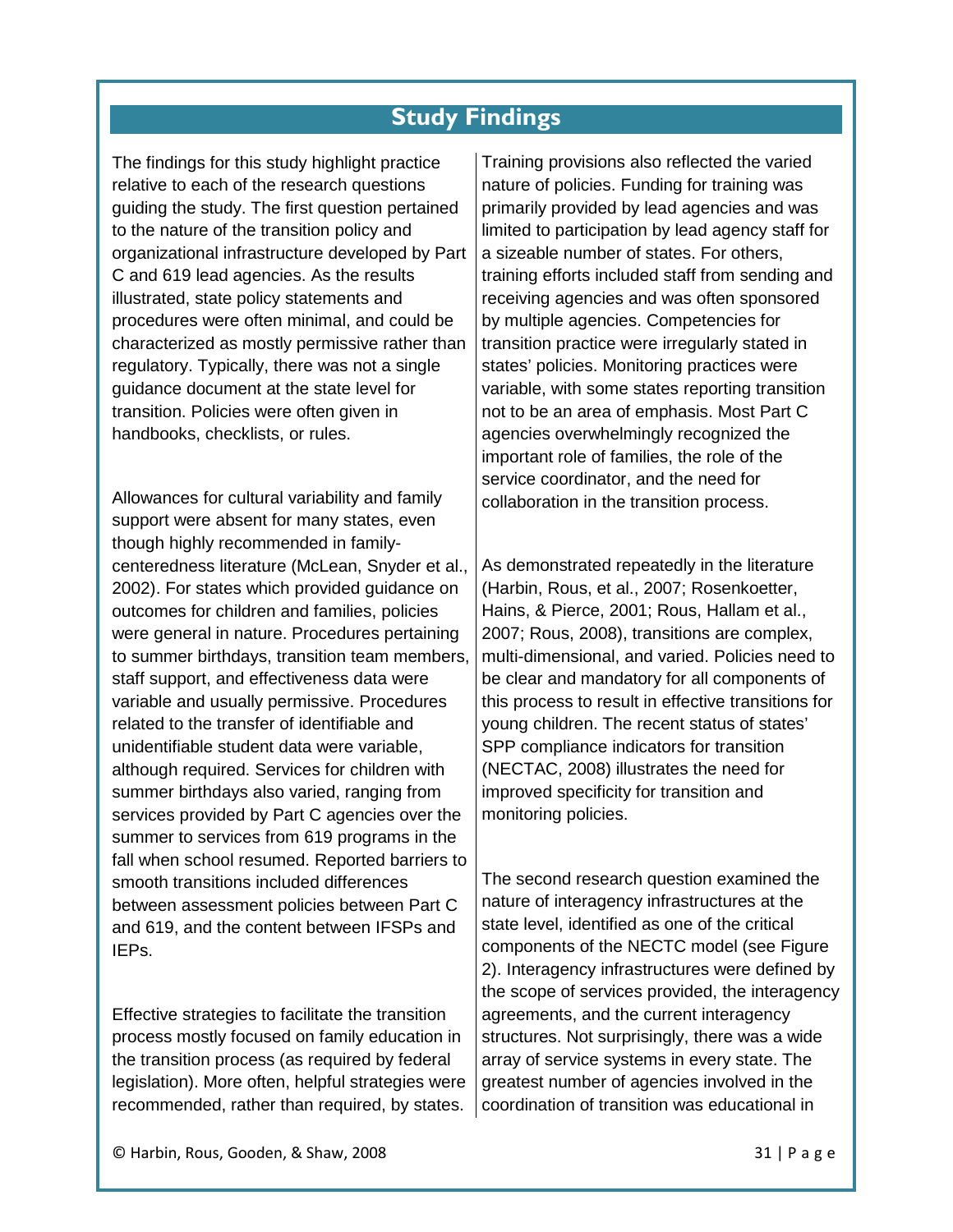nature; therapeutic and other health agencies also were involved, though to a lesser degree. Interagency agreements were mostly general or non-existent. When present, their content primarily included responsibilities for transition activities and values. For the majority of states, the interagency structure for transition was most often a single group whose charge was transition. As noted previously, increased specificity of interagency agreements results in improved and uniform implementation of transition practices (e.g., Dunst, Harbin, McWilliam, & Gallagher, 2000). Without clear and supported agreements, transition policies are difficult to implement.

The third research question investigated the breadth and strength of relationships between Part C and 619 lead agencies and other agencies. Literature suggests that strong linkages among agencies results in smoother transitions for young children (Harbin et al., 2004). The current study found that the strongest agency relationships were among educational agencies, and were somewhat strong with Head Start agencies. For nonschool agencies, relationships between LAs

and specialized intervention programs and with other service agencies (health and social services) were not as strong. These results indicate a minimalist system of practice in the field, as the strongest relationships occurred where mandated by law.

Lastly, the fourth research question considered whether the complimentary policy and organizational infrastructures at the state level were sufficient to facilitate smooth transitions. The results indicated that state infrastructures did not appear to adequately facilitate such complex processes. Policy guidance documents and transition procedures were often recommended rather than required. Stakeholders were variably included in development and implementation across agencies. Funding for training was geared primarily to lead agency staff. Desired outcomes were often not specified; and as a result, resultant monitoring was inconclusive. Meaningful and effective transition practice at all levels reflects desired outcomes for children, families, and systems (Harbin, Rous, et al., 2007).

# **Discussion**

Based on this study of SICC, Part C, and 619 programs, numerous policy and practice changes have been highlighted which would facilitate more effective transitions for young children with disabilities and their families. Considering the NECTC conceptual model for effective transitions as outlined in Figures 1 and 2, interagency service systems set the stage for effective transitions, with policies developed by stakeholders from all related programs. Families' needs and preferences need to be recognized in flexible policies that encourage their participation in all phases of the transition process. Recognition of the importance of families was one of the most

consistent findings across all programs; further participation in improved policy development is the next step. Alignment and continuity of policies across service systems will ensure practices that facilitate positive outcomes for children and families. Study results indicated that a few practices are in use, and that their use had increased recently. Implementation of a consistent body of research-based practices across local and state systems is needed.

Lead agencies for both sending and receiving programs need to take the initiative for setting policies for best practice across each state.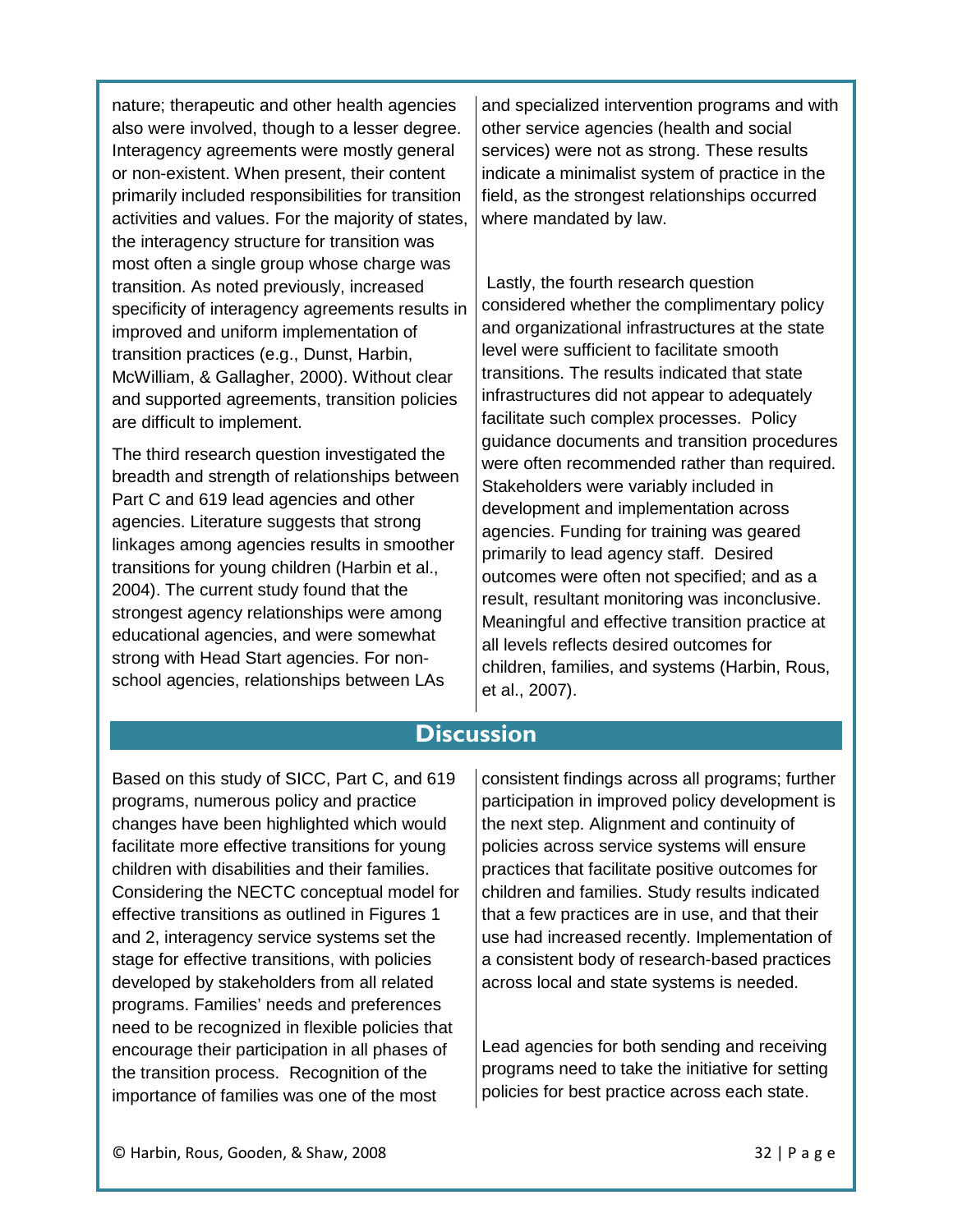Policies to promote collaboration, training, alignment, funding, and service delivery can be expanded. Coordinated training efforts across programs allow for the best use of limited resources and foster interagency relationships. Mandated policy-setting groups, such as SICCs and LICCs, are significantly underutilized. Full use of existing infrastructures is another way to promote effective practice. In addition, as LAs develop policies which extend beyond a minimalist approach to meet the individual needs of families and programs, transition outcomes will improve at all levels.

Interagency relationships need formalized structures within which they can develop. Release time, joint trainings, staff support, resource assistance, interagency agreements, and technical assistance are some of the ways to formalize procedures for building infrastructures within which relationships can grow. Established relationships at all levels

have been documented as an effective way to meet the needs of children and families in transition (Rous, Teeters, & Stricklin, 2007).

With the recent legislative emphasis on accountability, outcome measures for children, families, and systems are now being addressed for transition as well. It is no surprise that states' transition indicators were low, since a minority of states addressed child outcomes in their state policies. Significantly, two of the important child outcomes identified in the NECTC conceptual model (Rous, Hallam, et al, 2007), success in and adjustment to new environments, were measured by some states. With increased awareness in the field of the complexity of transition processes, states can expand their policies and procedures to more accurately measure the effectiveness of transitions for children and families.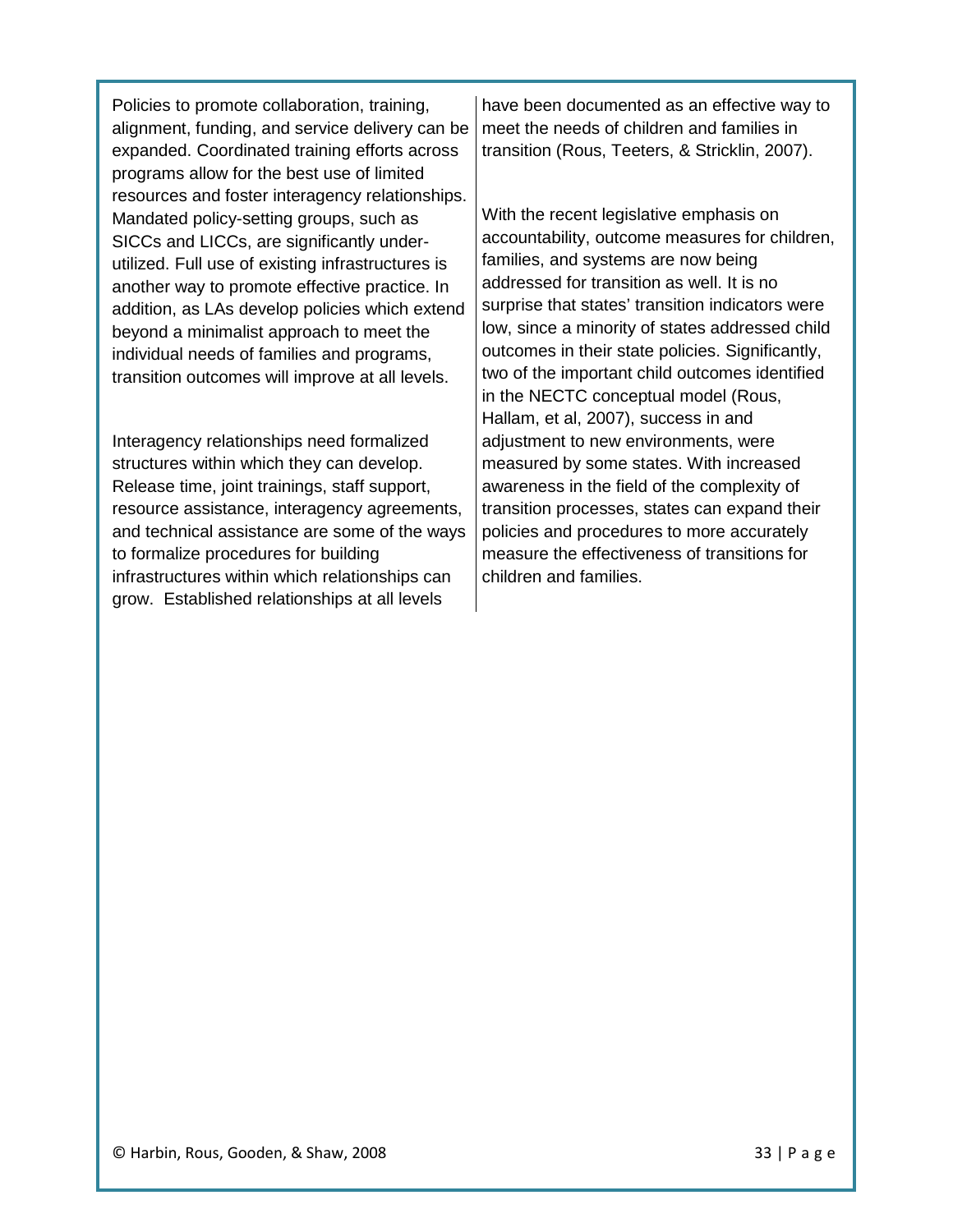# **References**

- Berman, P., & McLaughlin, M. (1980). Factors affecting the process of change. In M. Milstein (Ed.), *Schools, conflict, and change*. New York: Teachers College Press.
- Campbell, R., & Mazzoni, R. (1976). *State policy making for the public schools*. Berkeley, CA: McCutcheon Publishing Corp. (Chapter1).
- Data Tables for OSEP State-Reported Data. (2006). Retrieved March 2008 from [https://www.ideadata.org/arc\\_toc8.asp#](https://www.ideadata.org/arc_toc8.asp#POP) [POP.](https://www.ideadata.org/arc_toc8.asp#POP)
- Dillman, D. A. (2000). Mail and internet sur*veys: The tailored design method* (2nd ed.). New York: John Wiley & Sons.
- Dunst, C.J., Trivette, C.M., Starnes, A.L., Hamby, D.W., & Gordon, N.J. (1993). *Building and evaluating family support initiatives: A national study of programs for persons with developmental disabilities*. Baltimore, MD: Brookes.
- Fowler, S. A., Chandler, L. K., Johnson, T.E. & Stella, E. (1988). Individualizing family involvement in school transitions: Gathering information and choosing the next program. *Journal of the Division for Early Childhood, 12(3),* 208-216.
- Hanline, M.F. (1988). Making the transition to preschool: Identification of parent needs. *Journal of the Division for Early Childhood*, *12*(2), 116-126.
- Hanline, M.F., & Knowlton, A. (1988). A collaborative model for providing support to parents during their child's transition from infant intervention to preschool special education public school programs. *Journal of the Division for Early Childhood, 12*(2), 98- 107.
- Harbin, G. (1996). The challenge of coordination. *Infants and Young Children, 8*(3), 68-76.
- Harbin, G. (2000). Implementing early intervention policy: Are we making the grade? *Journal of Early Intervention 24(*2), 103-105.
- Harbin, G.L., Bruder, M.B., Adams, C., Mazzarella, C., Whitbread, K., Gabbard, G., & Staff, I. (2004). Early intervention service coordination policies: National policy infrastructure. *Topics in Early Childhood Special Education, 24*(2): 89-97.
- Harbin, G.L., Gallagher, J.J., Eckland, J., & Lillie, T. (1991). The prediction of state progress in the implementation of Public Law 99-457, Part H. *Early Education and Development*, *2*(4), 321- 333.
- Harbin, G. L., Kochanek, T., McWilliam, R.A., Gallagher, J.J., Shaw, D., Tocci, L., Buka, S., West, T., Sideris, J., & Clark, K. (1998). Implementing federal policy for young children with disabilities: How are we doing? Chapel Hill: University of North Carolina, FPG Child Development Center, Early Childhood Research Institute on Service Utilization.
- Harbin, G.L., McWilliam, R.A., & Gallagher, J. (2000). Services for young children with disabilities and their families. In J. P. Shonkoff & S. J. Meisels (Eds.), *Handbook of early childhood intervention,* (2nd ed., pp. 387-415). New York: Cambridge University Press.
- Harbin, G.L., Pelosi, J., Kameny, R., McWilliam, R.A., Kitsul, Y., Fox, E., & Rodriguez, I. (2004). *Identifying and predicting successful outcomes of coordinated service delivery.* Chapel Hill, NC: University of North Carolina at Chapel Hill, FPG Child Development Institute.
- Harbin, G.L., & Salisbury, C. (2000). Policies, administration, and systems change*.* In S. Sandall, M. E. McLean, & B. J. Smith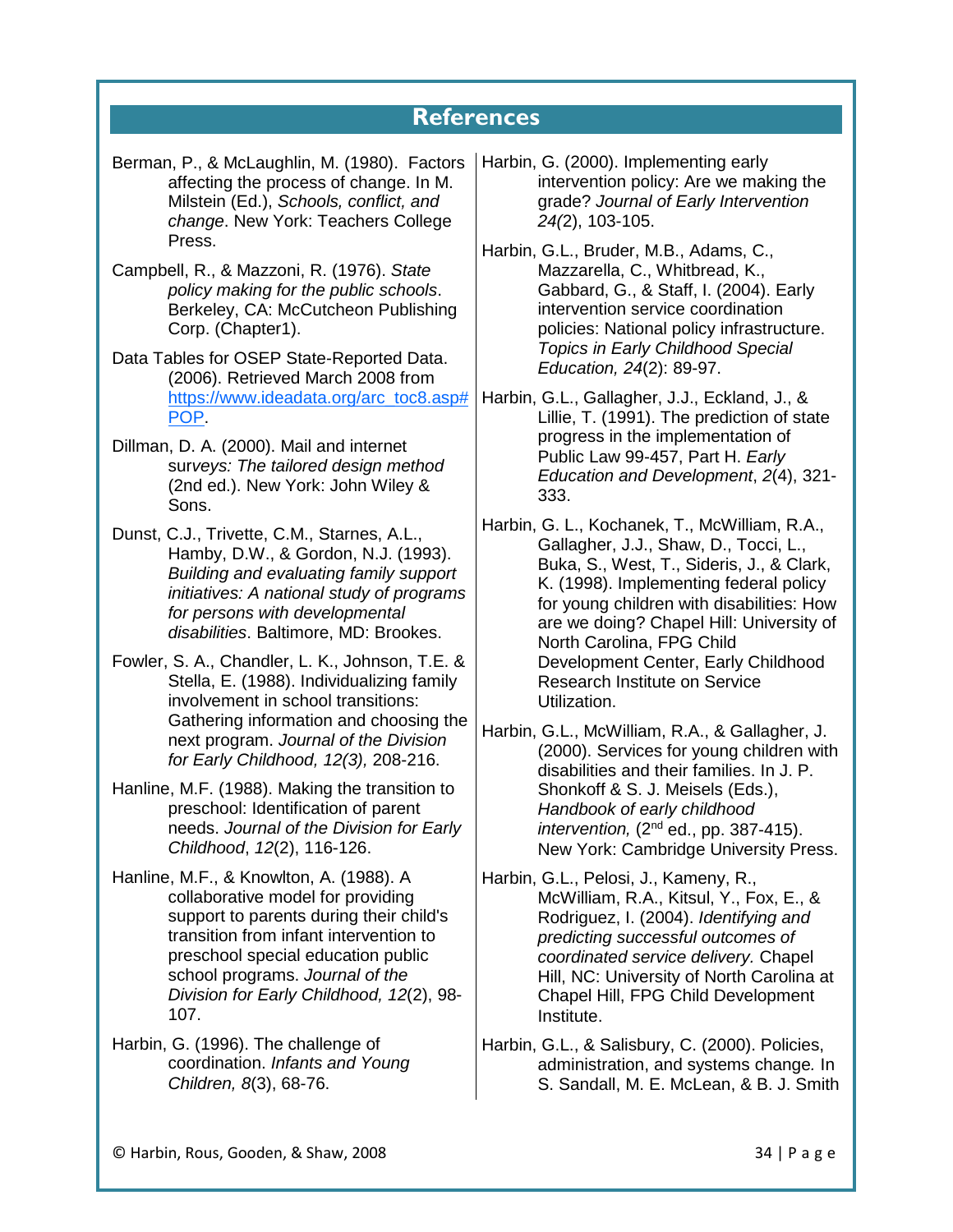(Eds.), *DEC Recommended practices in early intervention/early childhood special education* (pp. 65-69). Longmont, CO: Sopris West.

- Harbin, G.L., Rous, B., Peeler, N., Schuster, J., & McCormick, K. (2007). *Desired Family Outcomes of the Early Childhood Transition Process.* Lexington, KY: University of Kentucky, Human Development Institute.
- Individuals with Disabilities Education Improvement Act of 2004, PL 108-446, 20 U.S.C.§§ 1400 *et seq.*
- Knapp, M. S. (1995). How shall we study comprehensive, collaborative services for children and families? *Educational Researcher*, *24*(4), 5-16.
- Lincoln, Y.S., & Guba, E.G. (1985). *Naturalistic inquiry.* Thousand Oaks, CA: Sage Publications.
- Marshall, C., Mitchell, D.E., & Wirt, F. (1986). The context of state-level policy formation. *Educational Evaluation and Policy Analysis*, *8*(4), 347-378.
- McLean, M.E., Snyder, P., Smith, B.J., & Sandall, S.R. (2002). "The DEC recommended practices in early intervention/early childhood special education: Social validation." *Journal of Early Intervention 25*(2): 120-128.
- Neal, P. (2007). *Are we making a difference: Measurement of family outcomes in early intervention*. Unpublished doctoral dissertation, University of North Carolina at Chapel Hill.
- National Early Childhood Technical Assistance Center. (2008). Monitoring transition from Part C. Retrieved from [http://www.nectac.org/topics/transition/](http://www.nectac.org/topics/transition/monitrans.asp) [monitrans.asp](http://www.nectac.org/topics/transition/monitrans.asp) on November 24, 2008.
- Patton, M. Q. (1997). *Utilization-focused evaluation* (3rd ed.). Thousand Oaks, CA: Sage Publications.
- Pianta, R. & Cox, M. (2002). Early childhood research & policy briefs: Transition to kindergarten. *Early Childhood Research & Policy Briefs,* 2(2).

Available at

[http://www.fpg.unc.edu/~ncedl/PDFs/Tr](http://www.fpg.unc.edu/%7Encedl/PDFs/TranBrief.pdf) [anBrief.pdf.](http://www.fpg.unc.edu/%7Encedl/PDFs/TranBrief.pdf)

- Pianta, R.C, Cox, M.J, Taylor, L., and Early, D. (1999). Kindergarten teachers' practices related to the transition to school: Results of a national survey. *Elementary School Journal, 100*(1), 71- 86.
- Public Law 99-457. Education of the Handicapped Act Amendments of 1986. Washington, DC: 99th US Congress, 100 STAT; October 8, 1986:1145-1177.
- Ramey, C.T., & Ramey, S.L. (1999). Beginning school for children at risk. In R. C. Pianta & M. J. Cox (Eds.), *The transition to kindergarten.* Baltimore: Paul H. Brookes Publishing Company.
- Rosenkoetter, S.E., Hains, A.H., & Fowler, S.A. (1994). *Bridging early services for children with special needs and their families: A practical guide for transitioning planning.* Baltimore: Brookes.
- Rosenkoetter, S.E., Whaley, K., Hains, A.H., & Pierce, L. (2001). The evolution of transition policy for young children with special needs and their families: Past, present and future. *Topics in Early Childhood Special Education, 1,* 3-15.
- Rous, B. (2008). *Recommended transition practices for young children and families: Results from a national validation survey*. Lexington: University of KY, Human Development Institute, National Early Childhood Transition Center.
- Rous, B., Hallam, R., Harbin, G., McCormick, K., & Jung, L. (2007). The transition process for young children with disabilities: A conceptual framework. *Infants and Young Children,* 20(2), 135- 149.
- Rous, B., Hallam, R., McCormick, K., & Cox, M. in press; Practices that support the transition to preschool: Results from a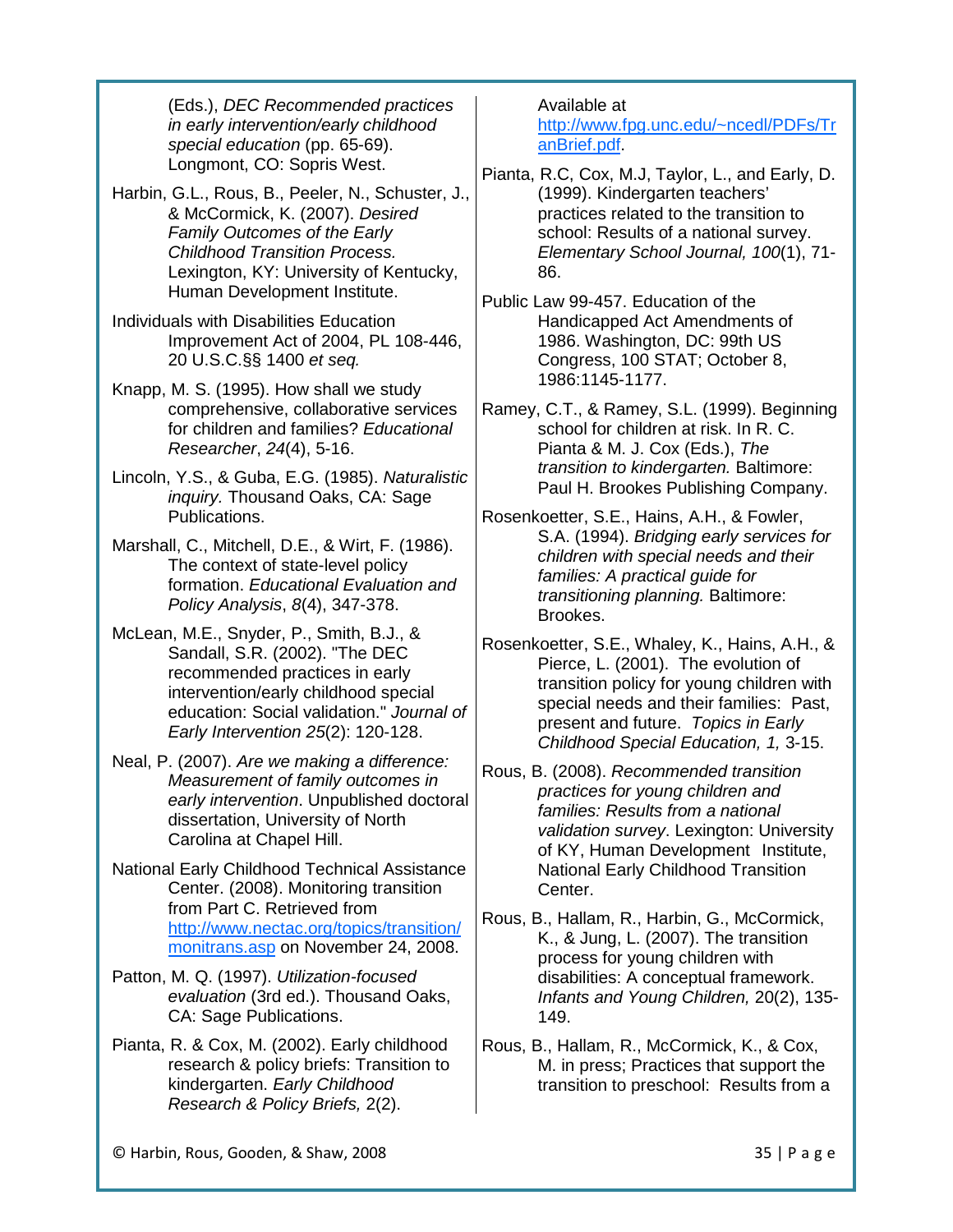national survey. *Early Childhood Research Quarterly.*

- Rous, B., Harbin, G., & McCormick, K. (2006). *A child outcome framework for the early childhood transition process.* Lexington, KY: University of Kentucky, Human Development Institute.
- Rous, B. McCormick, K., & Hallam, R. (2006). *Use of transition practices by public preschool teachers.* Lexington, KY: University of Kentucky, Human Development Institute.
- Rous, B., Schuster, J., & Hemmeter, M.L. (1999). Evaluating the impact of the STEPS model on development of community-wide transition systems. *Journal of Early Intervention, 22*(1), 38- 50.
- Rous, B., Teeters, C.M. & Stricklin, S. (2007). Strategies for supporting transitions for young children with special needs. *Journal of Early Intervention 30*:1.
- Shulting, A.B., Malone, P.S., & Dodge, K.A. (2005). The effects of school-based kindergarten transition policies on child academic outcomes. *Developmental Psychology, 41* (6), 860-871.
- Special Education Technical Assistance and Dissemination Network (2006a). *Analysis of Part B State Performance Plans (SPP): Summary Document*. Regional Resource and Federal Center Network. Retrieved March 2008 from: [http://www.rrfcnetwork.org/content/view](http://www.rrfcnetwork.org/content/view/383/47/) [/383/47/](http://www.rrfcnetwork.org/content/view/383/47/)
- Special Education Technical Assistance and Dissemination Network (2006b). *Analysis of Part C State Performance Plans (SPP): Summary Document*. Regional Resource and Federal Center Network. Retrieved March 2008 from: [http://www.rrfcnetwork.org/content](http://www.rrfcnetwork.org/content%20%20%20%20%20%20%20%20view/383/47/)  [view/383/47/.](http://www.rrfcnetwork.org/content%20%20%20%20%20%20%20%20view/383/47/)
- SPSS 15.0 Command Syntax Reference 2006, SPSS Inc., Chicago Ill.
- Wischnowski, M.W., & McCollum, J.A. (1995). Managing conflict on local interagency

coordinating councils. *Topics in Early Childhood Special Education 15*(3): 281-295.

Whyte, W.F. (1989) Advancing scientific knowledge through participatory action research. *Sociological Forum, 4*(3), 367-385.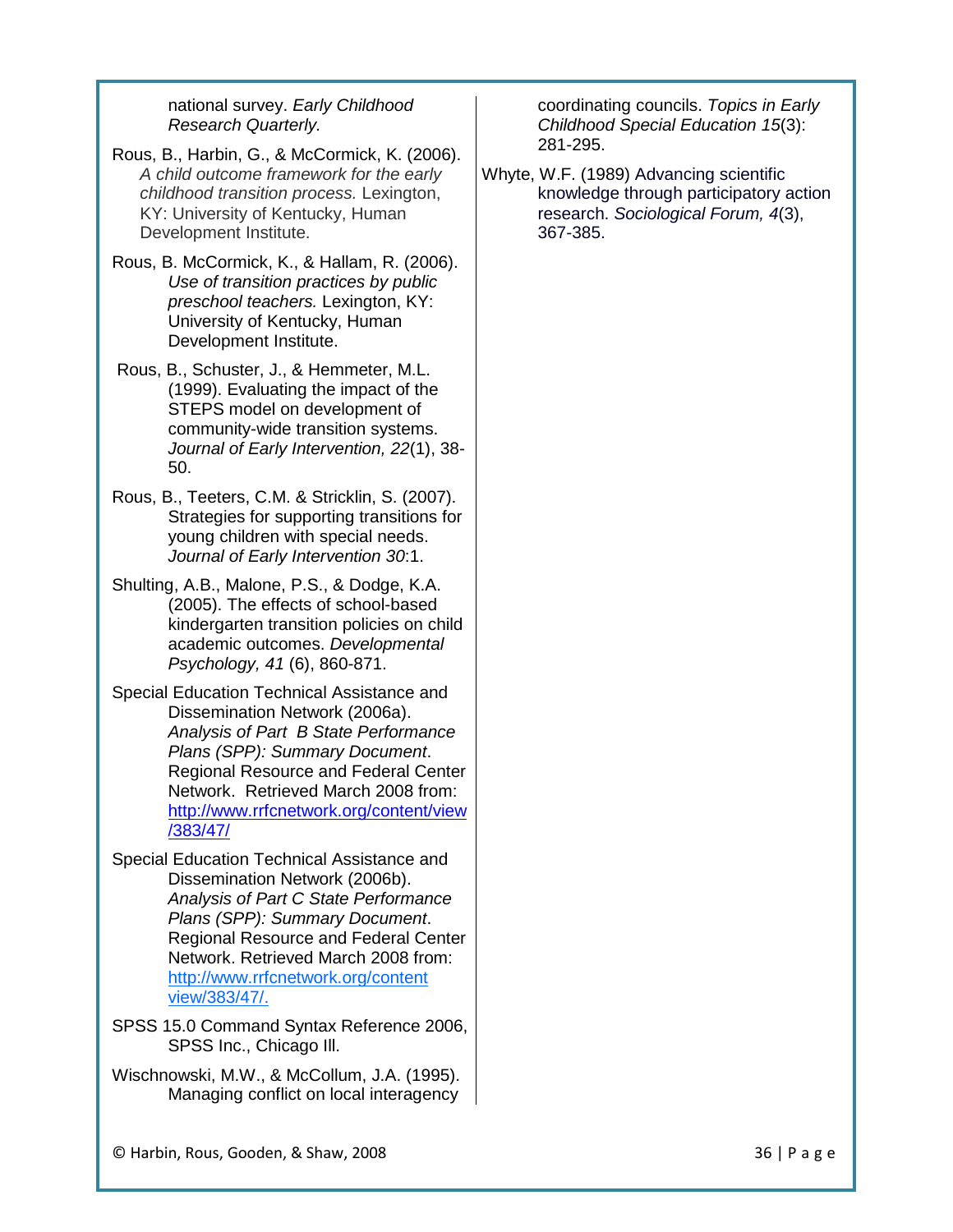# **Appendix**

| <b>Final Sample</b>        | Sample N(%) | All States N(%) |
|----------------------------|-------------|-----------------|
| Western                    | 82%         |                 |
| Southern                   | 76%         |                 |
| Northeastern               | 66%         |                 |
| Midwestern                 | 33%         |                 |
| Region                     |             |                 |
| South                      | 13 (41%)    | 17 (33%)        |
| West                       | 9 (28%)     | 11 (22%)        |
| Northeast                  | 6 (19%)     | 9 (18%)         |
| Midwest                    | 4 (13%)     | 12 (24%)        |
| Pacific                    | $0(0\%)$    | 2(4%)           |
| Lead Agency                |             |                 |
| Health                     | 17 (53%)    | 21 (41%)        |
| Education                  | 7(22%)      | 11 (22%)        |
| Developmental Disabilities | 5 (16%)     | 14 (27%)        |
| <b>Social Services</b>     | 2(6%)       | 4 (8%)          |
| Early Care & Education     | 1(3%)       | 1(2%)           |
| Wealth                     |             |                 |
| Tertial 1 - High           | 10 (31%)    | 17 (33%)        |
| Tertial 2 - Medium         | 12 (38%)    | 17 (33%)        |
| Tertial 3 - Low            | 10 (31%)    | 17 (33%)        |
| Population                 |             |                 |
| Tertial 1 - High           | 11 (37%)    | 17 (33%)        |
| Tertial 2 - Medium         | 12 (38%)    | 17 (33%)        |
| Tertial 3 - Low            | 8 (25%)     | 17 (33%)        |
| Minority Population        |             |                 |
| Tertial 1 - High           | 9(28%)      | 17 (33%)        |
| Tertial 2 - Medium         | 12 (38%)    | 17 (33%)        |
| Tertial 3 - Low            | 11 (34%)    | 17 (33%)        |

Table A-1.SICC Characteristics of State Sample (n=32) Compared to All States (N=51)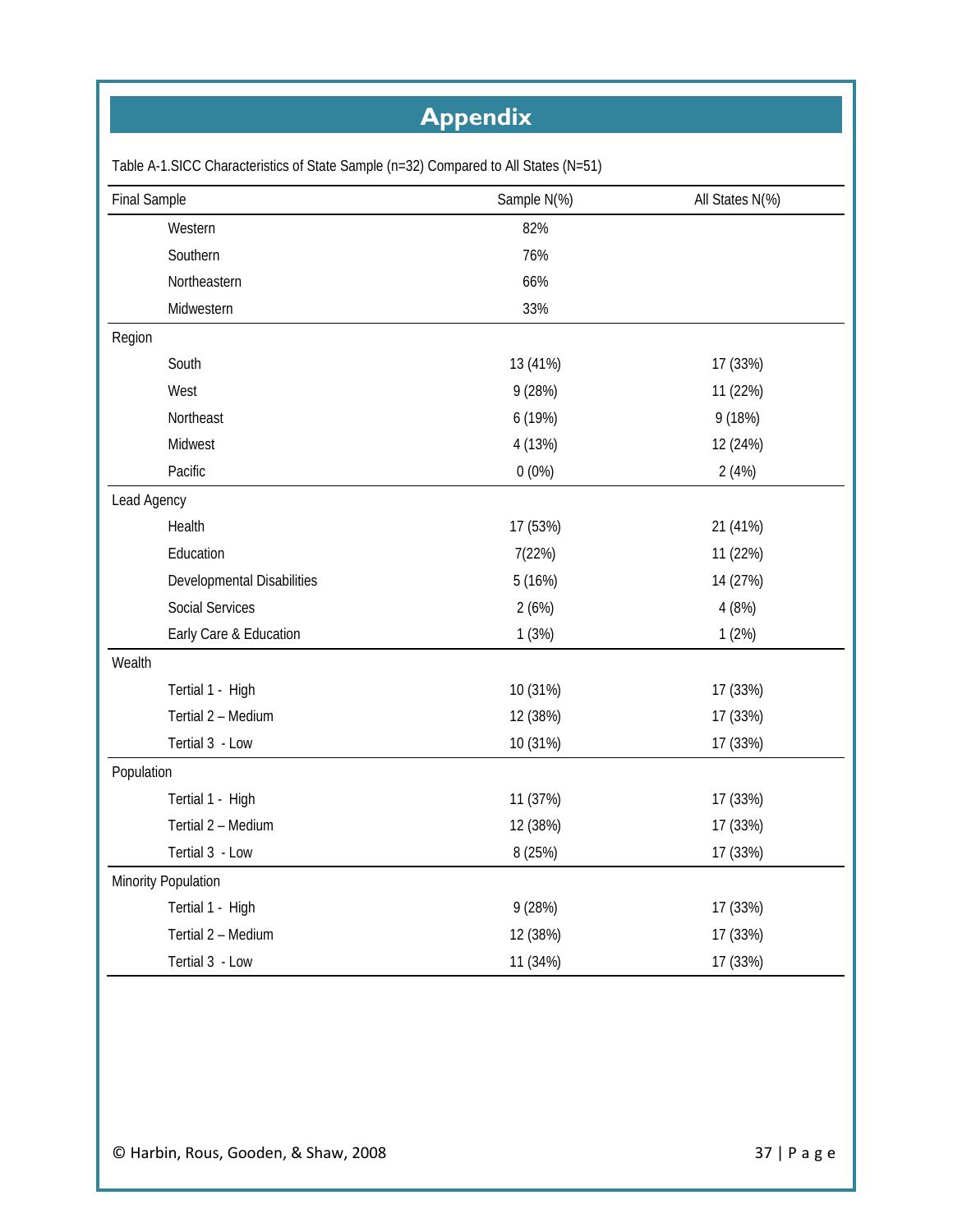|                                                 | Table A-2. SICC Approach To Coordinated Service Delivery n=32                                                                                                                                                                                                                                                                                                                                                                                                                                         |            |
|-------------------------------------------------|-------------------------------------------------------------------------------------------------------------------------------------------------------------------------------------------------------------------------------------------------------------------------------------------------------------------------------------------------------------------------------------------------------------------------------------------------------------------------------------------------------|------------|
| Scope of System and<br>Level of<br>Coordination | Statement                                                                                                                                                                                                                                                                                                                                                                                                                                                                                             | $N(\%)$    |
| 1                                               | The early intervention lead agency provides the bulk of the<br>developmental/educational intervention services (Part C Infants and<br>Toddler Program); thus, there is little coordination needed with other<br>agencies.                                                                                                                                                                                                                                                                             | 2(6.3%)    |
| $\overline{2}$                                  | Although the early intervention lead agency (Part C) makes most of the decisions<br>about the design and functioning of the state system, several agencies exchange<br>information about each agency's efforts and initiatives; the agencies have begun to<br>coordinate some of their activities, such as child find.                                                                                                                                                                                | 10 (31.3%) |
| 3                                               | There is a core group of agencies and/or programs providing<br>developmental or educational services (Part C Infant and Toddler<br>Program); thus, there is little coordination needed with other agencies.                                                                                                                                                                                                                                                                                           | 2(6.3%)    |
| 4                                               | The early intervention lead agency (Part C) provides leadership to<br>a variety of health, social, and education agencies that contribute fairly equally to<br>decisions regarding the design and implementation of the service system that meets<br>an array of child needs (e.g., health, recreation, mental health) and potentially some<br>family needs as well.                                                                                                                                  | 6(18.8%)   |
| 5                                               | A strong cooperative interagency group provides the leadership and the vehicle for a<br>wide variety of health, social welfare, mental health,<br>job<br>training and education representatives to collectively contribute equally to decisions<br>about the needs of children with risks and disabilities and their families. Public and<br>private providers and agencies work closely as if they were part of a single program.<br>Many or most intervention activities are cooperative endeavors. | 10 (31.3%) |
| 6                                               | Our state ICC is prominent in the design of a comprehensive system<br>to meet the needs of all young children with and without disabilities<br>and their families within the community. The individual agencies are<br>seen as secondary, and the interagency group is viewed as primary in importance in<br>decision-making.                                                                                                                                                                         | $1(3.1\%)$ |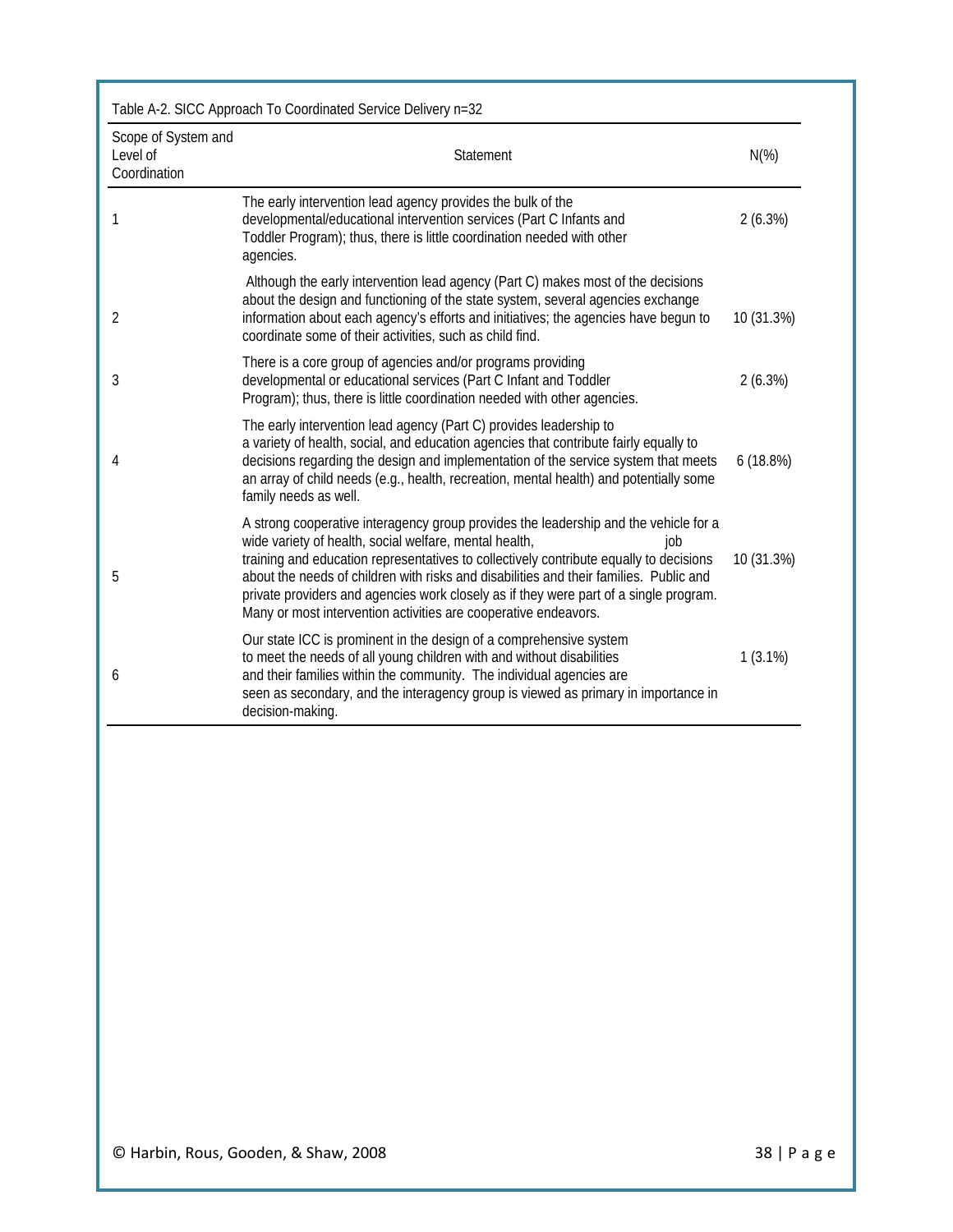| Person                             | Required       |                | Recommended    |                | Not Mentioned  |                |
|------------------------------------|----------------|----------------|----------------|----------------|----------------|----------------|
|                                    | Part C         | 619            | Part C         | 619            | Part C         | 619            |
|                                    | $n\frac{9}{6}$ | $n\frac{9}{6}$ | $n\frac{9}{6}$ | $n\frac{9}{6}$ | $n\frac{9}{6}$ | $n\frac{9}{6}$ |
| Sending Agency                     |                |                |                |                |                |                |
| Administrator                      | 5 (13%)        | 11 (28%)       | 4 (10%)        | 6(15%)         | 30 (77%)       | 20 (51%)       |
| Service Provider                   | 14 (35%)       | 15 (39%)       | 20 (50%)       | 13 (33%)       | 6(15%)         | 9(23%)         |
| <b>Agency Therapist</b>            | 4 (10%)        | 3(8%)          | 25 (64%)       | 20 (51%)       | 10 (26%)       | 14 (36%)       |
| <b>Contracted Therapist</b>        | 4 (10%)        | 1(3%)          | 21 (54%)       | 20 (51%)       | 14 (36%)       | 16 (41%)       |
| Service Coordinator                | 36 (90%)       | 24 (62%)       | 2(5%)          | 7 (18%)        | 2(5%)          | 6(15%)         |
| <b>Current Natural Setting</b>     |                |                |                |                |                |                |
| Teacher                            | 3(8%)          | 7 (18%)        | 21 (54%)       | 17 (44%)       | 15 (39%)       | 13 (33%)       |
| Child Care Giver                   | 1(3%)          | 3(8%)          | 25 (64%)       | 16 (41%)       | 13 (34%)       | 19 (49%)       |
| Receiving Agency                   |                |                |                |                |                |                |
| Administrator                      | 12 (31%)       | 14 (36%)       | 11 (28%)       | 8 (21%)        | 16 (41%)       | 14 (36%)       |
| New Teacher                        | 4 (11%)        | 8 (21%)        | 18 (47%)       | 14 (36%)       | 16 (42%)       | 15 (39%)       |
| Any Teacher                        | 6(15%)         | 9(23%)         | 12 (31%)       | 9(23%)         | 21 (54%)       | 19 (49%)       |
| <b>Agency Therapist</b>            | (3%)           | 1(3%)          | 18 (47%)       | 14 (36%)       | 19 (50%)       | 22 (56%)       |
| <b>Contracted Therapist</b>        |                | 1(3%)          | 13 (34%)       | 10 (26%)       | 25 (66%)       | 26 (67%)       |
| School Psychologist                |                | 1(3%)          | 6(15%)         | 8 (21%)        | 33 (85%)       | 28 (72%)       |
| <b>School Social Worker</b>        |                | 1(3%)          | 6(15%)         | 7(18%)         | 33 (85%)       | 29 (74%)       |
| School Counselor                   |                |                | 6(15%)         | 6(15%)         | 33(85%)        | 31 (80%)       |
| New Natural Setting                |                |                |                |                |                |                |
| Teacher or Care Giver              |                | 3(8%)          | 18 (46%)       | 19 (49%)       | 21 (54%)       | 15 (39%)       |
| Other Human Services (e.g. health) | 3(8%)          | 1(3%)          | 21 (53%)       | 16 (41%)       | 16 (40%)       | 20 (51%)       |
| <b>Family Member</b>               | 37 (93%)       | 33 (85%)       |                | 3(8%)          | 3(8%)          | 3(8%)          |
| Anyone requested by family         | 27 (68%)       | 10 (26%)       | 9(23%)         | 18 (46%)       | 4 (10%)        | 10 (26%)       |

\*\*Percentages vary based on sample size (n) for sub-items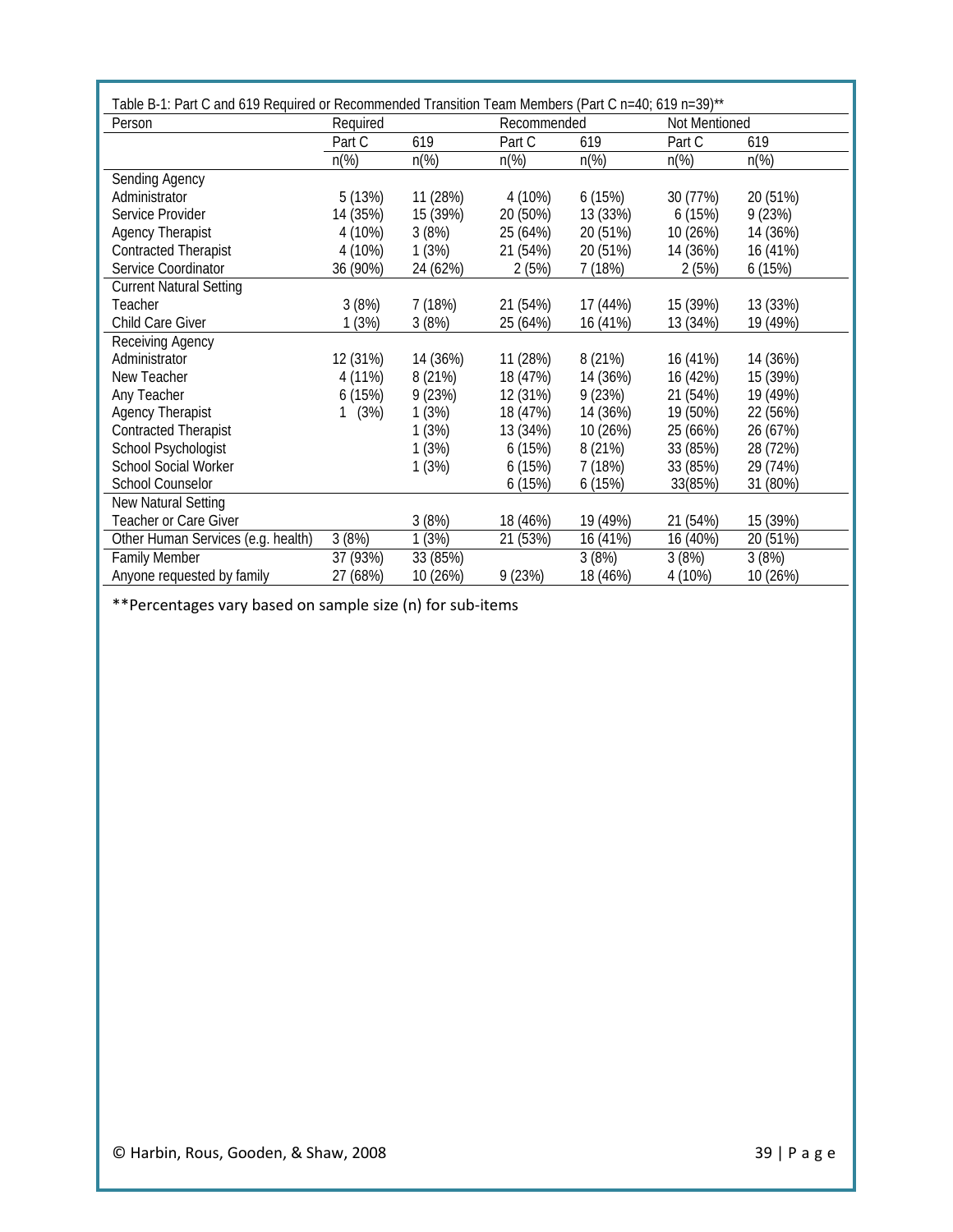| Table B-2: Part C and 619 Barriers to Smooth and Effective Transitions (Part C n=37; 619 n=38)                                                 |                |                |                  |                |                |                |                |                |
|------------------------------------------------------------------------------------------------------------------------------------------------|----------------|----------------|------------------|----------------|----------------|----------------|----------------|----------------|
|                                                                                                                                                | None           |                | A Little         |                | Some*          |                | A Great Deal   |                |
|                                                                                                                                                | Part C         | 619            | Part C           | 619            | Part C         | 619            | Part C         | 619            |
| Type of Barrier                                                                                                                                | $n\frac{9}{6}$ | $n\frac{9}{6}$ | $n\frac{\%}{\%}$ | $n\frac{9}{6}$ | $n\frac{9}{6}$ | $n\frac{9}{6}$ | $n\frac{9}{6}$ | $n\frac{9}{6}$ |
| Differences in array of service options<br>between sending and receiving agencies                                                              | 3(8%)          | 1(3%)          | 7 (19%)          | 7 (18%)        | 9(24%)         | 28 (74%)       | 18 (49%)       | $0(0\%)$       |
| Differences in service delivery model of<br>sending and receiving agencies                                                                     | 3(8%)          | 3(8%)          | 7 (19%)          | 6(16%)         | 11(30%)        | 28(74%)        | 16 (43%)       | 1(3%)          |
| Attitudes of service providers in receiving<br>agencies                                                                                        | 2(6%)          | 2(5%)          | 12<br>(33%)      | 7 (18%)        | 18<br>(50%)    | 28 (74%)       | 4 (11%)        | 1(3%)          |
| Differing eligibility criteria between<br>sending and receiving agencies                                                                       | 7 (19%)        | 7 (18%)        | 4 (11%)          | 6(16%)         | 18<br>(50%)    | 24 (63%)       | 7 (19%)        | $0(0\%)$       |
| Inadequate pre-service training                                                                                                                | 8 (22%)        | 5 (13%)        | 7 (19%)          | 8 (21%)        | 17<br>(46%)    | 24 (63%)       | 5 (14%)        | $0(0\%)$       |
| Insufficient in-service training                                                                                                               | 5 (14%)        | 7 (18%)        | 11<br>(30%)      | 7 (18%)        | 19<br>(51%)    | 23 (61%)       | 2(5%)          | 1(3%)          |
| Attitudes of service providers in sending<br>agencies                                                                                          | 4 (11%)        | 2(5%)          | 13<br>(36%)      | 10<br>(26%)    | 18<br>(50%)    | 25 (66%)       | 1(3%)          | 1(3%)          |
| Differences between sending and<br>receiving agencies level of coordination<br>with non-educational services (e.g.<br>health, social services) | 8 (22%)        | 13 (34%)       | 9(25%)           | 9(24%)         | 15<br>(42%)    | 15 (40%)       | 4 (11%)        | $0(0\%)$       |
| Differences between sending and<br>receiving agencies' ability to pay for<br>private therapists                                                | 11<br>(30%)    | 16 (42%)       | 7 (19%)          | 6(16%)         | 13<br>(35%)    | 14 (37%)       | 6(16%)         | 1(3%)          |
| Differences between sending and<br>receiving agencies in use of Medicaid                                                                       | 18<br>(50%)    | 17 (45%)       | 9(25%)           | 6(16%)         | 9(25%)         | 13 (34%)       | $0(0\%)$       | $0(0\%)$       |
| Inability of LICC to address policy<br>differences                                                                                             | 20<br>(56%)    | 16 (42%)       | 8 (22%)          | 9(24%)         | 8 (22%)        | 10 (26%)       | $0(0\%)$       | $0(0\%)$       |

\*Reporting categories for 619 data were collapsed from a range of 1-5 to a range of 1-4 in order to create similar categories of analysis to Part C. Anchor terms are reported in the table above.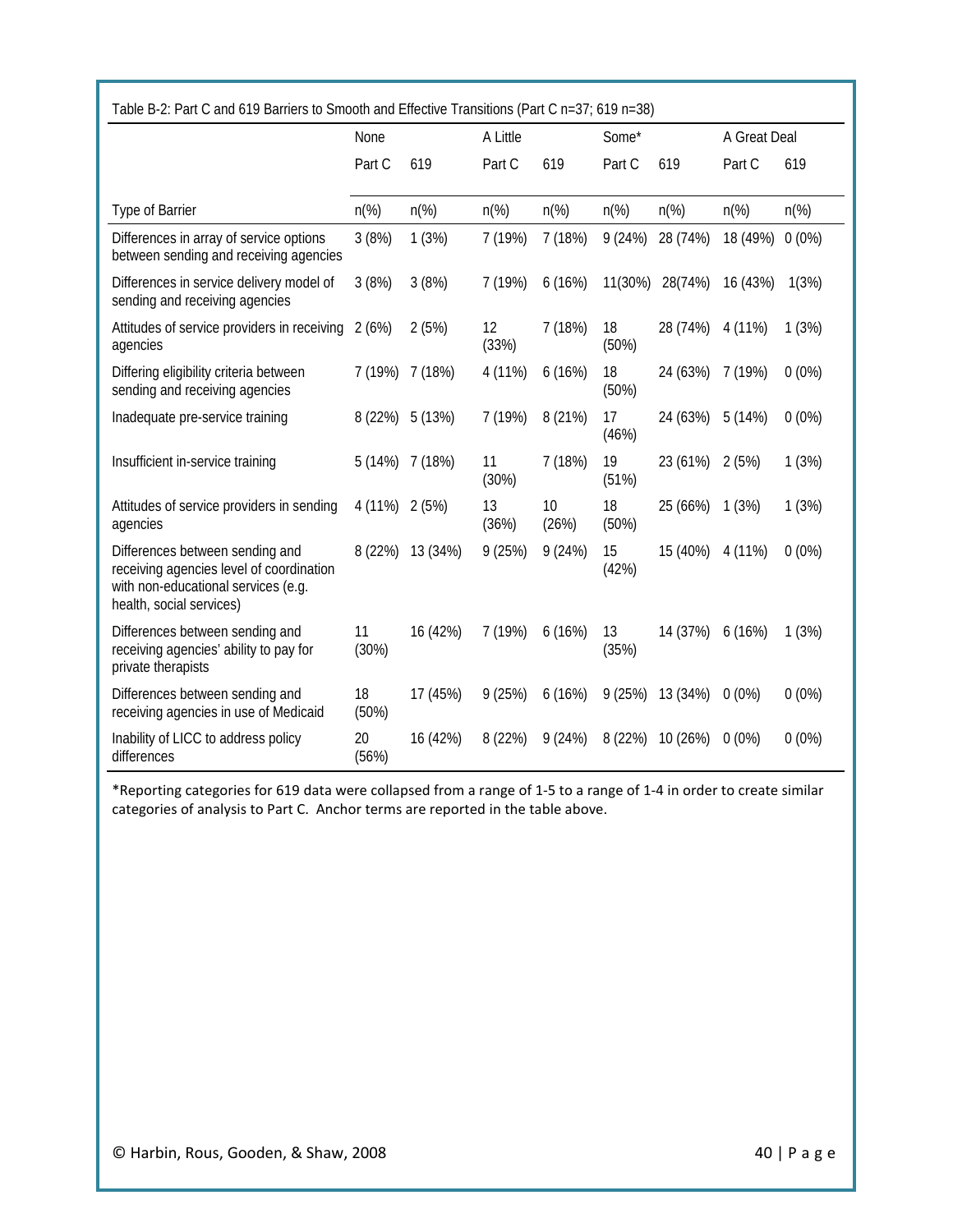|                                                                                                              | Required                     |                            | Recommended                  |                            |
|--------------------------------------------------------------------------------------------------------------|------------------------------|----------------------------|------------------------------|----------------------------|
|                                                                                                              | Part C # of<br><b>States</b> | $619#$ of<br><b>States</b> | Part C # of<br><b>States</b> | $619#$ of<br><b>States</b> |
| <b>Strategies and Practices</b>                                                                              | $n\frac{\%}{\%}$             | $n\frac{9}{6}$             | $n\frac{9}{6}$               | $n\frac{9}{6}$             |
| Provide meaningful info to families                                                                          | 23 (62%)                     | 20 (50%)                   | 12 (32%)                     | 14 (35%)                   |
| Provide opportunities for staff from sending and receiving agencies to<br>discuss improvements to transition | 11 (30%)                     | 3(8%)                      | 23 (62%)                     | 29 (73%)                   |
| Develop collaborative working relationships with staff of other agencies                                     | 10 (27%)                     | 6(15%)                     | 25 (68%)                     | 27 (68%)                   |
| State developed visual depiction of steps in the transition process                                          | 10 (28%)                     | 7(18%)                     | 13 (36%)                     | 16 (41%)                   |
| Develops a Directory of Service Options                                                                      | 6(16%)                       | 6(15%)                     | 8 (22%)                      | 11 (28%)                   |
| Make provisions for children to make visits to service/program options                                       | 3(8%)                        | $0(0\%)$                   | 18 (49%)                     | 21 (53%)                   |
| Provide families with evaluations of services and programs                                                   | 3(8%)                        | 4 (10%)                    | 2(5%)                        | 5(13%)                     |
| Staff visit and become familiar with programs children transition into                                       | 1(3%)                        | 2(5%)                      | 22 (60%)                     | 21 (53%)                   |
| Accompany families to new setting                                                                            | 1(3%)                        | 6(15%)                     | 18 (49%)                     | 20 (50%)                   |
| Locally developed visual depiction of step in transition process                                             | 1(3%)                        | 4 (10%)                    | 16 (43%)                     | 20 (50%)                   |
| Link family to other families who have experienced transition and have<br>capacity to support family         | 1(3%)                        | $0(0\%)$                   | 14 (38%)                     | 15 (38%)                   |
| Family Support Program consults with family                                                                  | 1(3%)                        | 1(3%)                      | 9(24%)                       | 10 (25%)                   |
| Hold yearly transition forums                                                                                | 1(3%)                        | 1(3%)                      | 5(14%)                       | 9(23%)                     |
| Hold multiple transition forums                                                                              | $0(0\%)$                     | 1(3%)                      | 5(14%)                       | 6(15%)                     |
| Create a map of a diverse array of community resources to meet the<br>needs of children and families         | $0(0\%)$                     | $0(0\%)$                   | 4 (11%)                      | 6(15%)                     |
| Develop and have staff and parents view video tapes of different types of<br>programs, settings and services | $0(0\%)$                     | $0(0\%)$                   | 3(8%)                        | 4 (10%)                    |
| Ask families to write the descriptions of the their transition services                                      | 1(3%)                        | $0(0\%)$                   | 1(3%)                        | 2(5%)                      |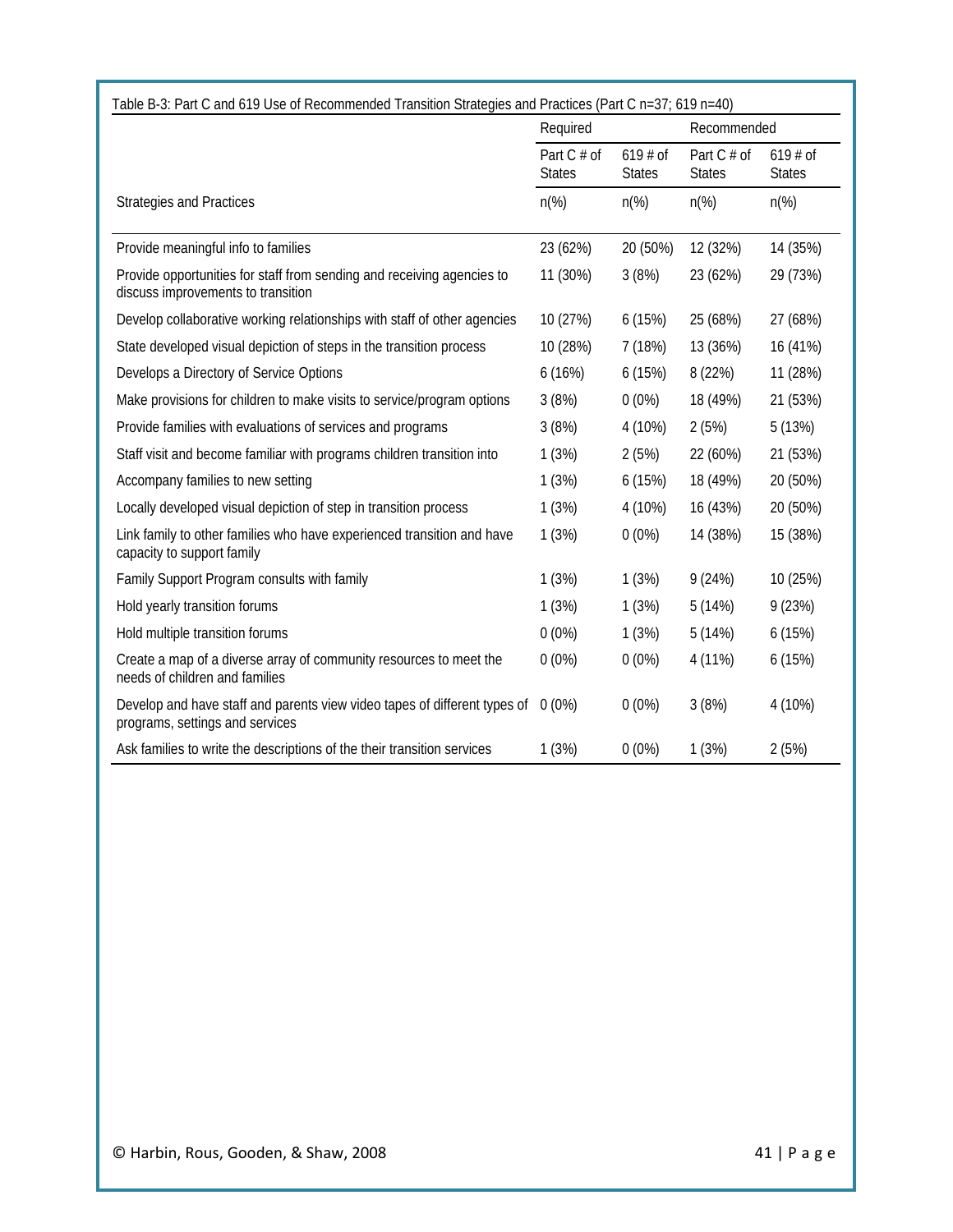| Table B-4: Part C and 619 Strategies Resulting In Transition Improvements (Part C n=36; 619 n=40)            |                |                |
|--------------------------------------------------------------------------------------------------------------|----------------|----------------|
|                                                                                                              | Part C States  | 619 States     |
| Type of Strategy                                                                                             | $n\frac{6}{6}$ | $n\frac{9}{6}$ |
| <b>Strategies</b>                                                                                            |                |                |
| Training project for Part C and 619 providers focusing on knowledge, skills, and collaboration               | 22 (61%)       | 24 (61%)       |
| Written materials, video's, or forums to address families' fears, frustrations, and anxiety about transition | 14 (39%)       | 6(16%)         |
| Service providers from Part C (sending) and 619 (receiving) visit one another's programs                     | 13 (36%)       | 7 (18%)        |
| Training project that focuses on knowledge and skills of Part C staff only                                   | 12 (33%)       | 11 (29%)       |
| Training for family leaders and staff of parent organizations                                                | 11 (31%)       | 14 (37%)       |
| Informational website                                                                                        | 11 (31%)       | 13 (34%)       |
| Leadership training for administrators                                                                       | 9(25%)         | 14 (37%)       |
| Family forums conducted by families                                                                          | 9(25%)         | 7 (18%)        |
| In-depth training for families about the process, their rights, and options                                  | 8 (22%)        | 14 (37%)       |
| Informational videos about the transition process                                                            | 7 (19%)        | 5(13%)         |
| Provide each family with a "support parent"                                                                  | 6(17%)         | 5(13%)         |
| Website with answers to frequently asked questions                                                           | 5(14%)         | 10 (26%)       |
| Increased similarities in assessment policies for Part C and 619                                             | 5(14%)         | 9(24%)         |
| Use of video of various programs so families better understand their options                                 | 1(3%)          | 1(3%)          |
| Website with individual program or provider descriptions, pictures, and comments from families               | 1(3%)          | 1(3%)          |
| Use of demonstration site                                                                                    | 1(3%)          | 3(8%)          |
| Video of successful planning meetings, including families, sending and receiving agency staff                | 3(8%)          | 3(8%)          |
| Other Part C                                                                                                 |                |                |
| Transition mentor or coach for each community or for LICC                                                    | 2(6%)          |                |
| Regional or Community forums on transition                                                                   | 2(6%)          |                |
| Resource packets for local teams to use with families                                                        | 1(3%)          |                |
| <b>GSEG</b> on transition                                                                                    | 1(3%)          |                |
| Requiring local continuous improvement plan with transition section                                          | 1(3%)          |                |
| Monitoring, using transition data                                                                            | 1(3%)          |                |
| Technical Assistance for local interagency teams or LICCs                                                    | 2(6%)          |                |
| Developed template for local interagency agreement                                                           | 1(3%)          |                |
| Require local MOH and IAA to have transition policies and procedures delineated                              | 1(3%)          |                |
| Other 619                                                                                                    |                |                |
| County-wide transition council                                                                               |                | 1(3%)          |
| Directed dissemination of transition guidelines                                                              |                | 1(3%)          |
| Funded project forward on transition                                                                         |                | 1(3%)          |
| State EC Center is a vehicle to provide multiple training activities                                         |                | 1(3%)          |
| Training module                                                                                              |                | 1(3%)          |
| Developed state policy on transition and local interagency agreements                                        |                | 1(3%)          |
| Developed Transition Handbook                                                                                |                | 1(3%)          |

© Harbin, Rous, Gooden, & Shaw, 2008 42 | Page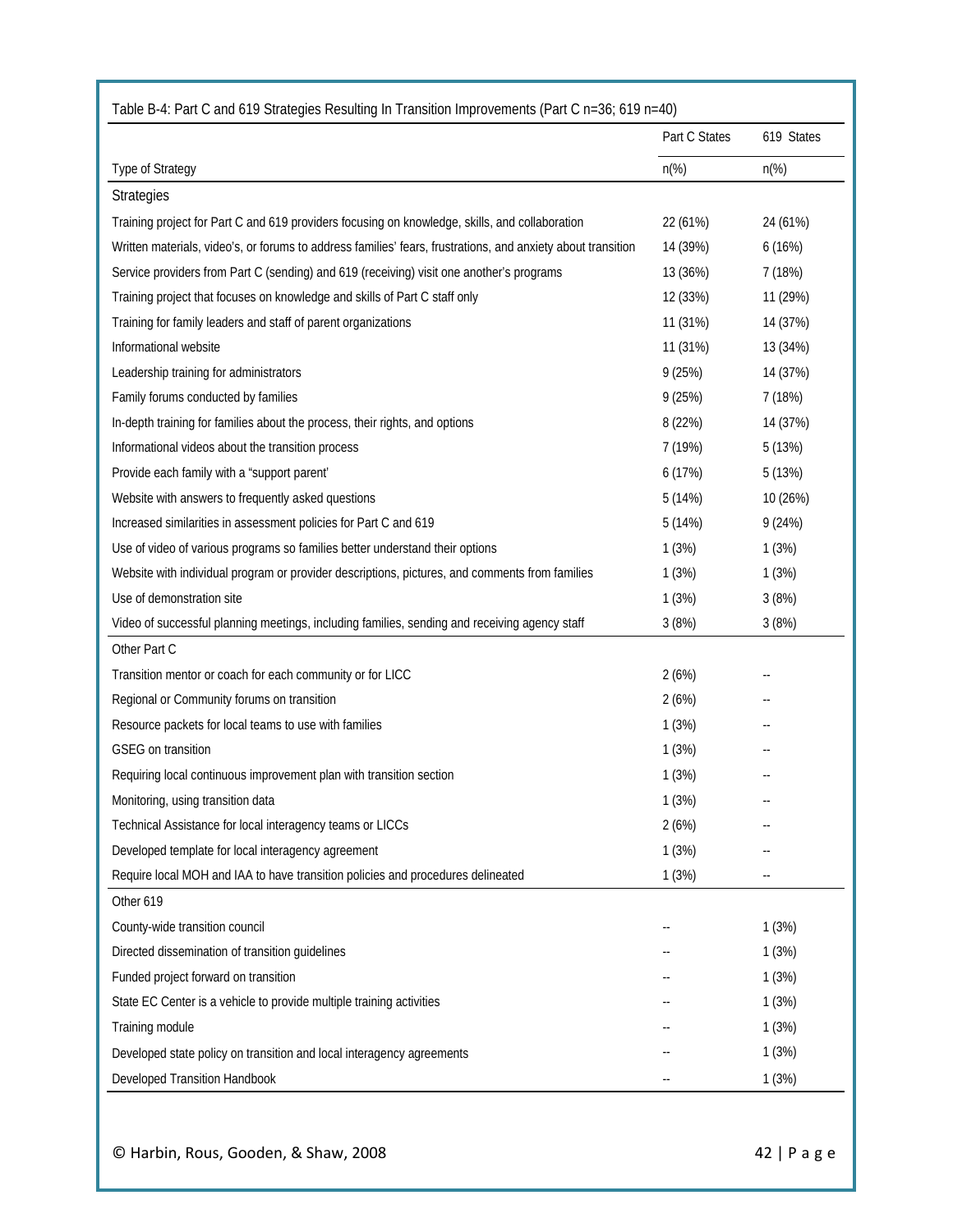|                                                                                     | Very Poor<br>Poor        |                          |                        | OK         | Good        |                 |             |             | Very Good<br>Fantastic |             |                          |                            |
|-------------------------------------------------------------------------------------|--------------------------|--------------------------|------------------------|------------|-------------|-----------------|-------------|-------------|------------------------|-------------|--------------------------|----------------------------|
| Specialized Intervention Programs                                                   | Part C 619               |                          | Part C 619             |            | Part C      | 619             | Part C      | 619         | Part C                 | 619         | Part C 619               |                            |
| Preschool special education (619)                                                   | $\ddotsc$                |                          |                        | ш,         | 6<br>(11%)  | $\mathcal{L}$ . | 8<br>(22%)  | 6<br>(16%)  | 12<br>(32%)            | 15<br>(41%) | 11<br>(30%)              | 16<br>(43%)                |
| Programs for hearing impaired                                                       | $\overline{\phantom{a}}$ |                          | 2(5%)                  | $\sim$     | 5<br>(14%)  | 9<br>(25%)      | 10<br>(27%) | 9<br>(25%)  | 14<br>(38%)            | 16<br>(44%) | 6<br>(16%)               | 2<br>(6%)                  |
| Programs for visually impaired                                                      | 0                        | ÷.                       | 2(5%)                  | 1(3%)      | 8<br>(22%)  | 9<br>(26%)      | 10<br>(27%) | 8<br>(23%)  | 13<br>(35%)            | 16<br>(46%) | 4<br>(11%)               | 1<br>(3%)                  |
| Programs for deaf-blind                                                             | 1(3%)                    | $\ddotsc$                | 2(5%)                  | 1(3%)      | 8<br>(27%)  | 7<br>(19%)      | 10<br>(27%) | 9<br>(25%)  | 13<br>(35%)            | 17<br>(47%) | 3<br>(8%)                | 2<br>(6%)                  |
| Disability intervention programs<br>(e.g. autism, cerebral palsy, Down<br>Syndrome) | 1<br>(3%)                | $\overline{a}$           | 1<br>(3%)              | 3<br>(11%) | 9<br>(26%)  | 11<br>(39%)     | 9<br>(26%)  | 9<br>(32%)  | 13<br>(32%)            | 4<br>(14%)  | $\overline{2}$<br>(6%)   | 1<br>(4% )                 |
| Private providers                                                                   | 1<br>(3%)                | 2(6%)                    | 4<br>(11%)             | 5<br>(11%) | 8<br>(22%)  | 13<br>(41%)     | 11<br>(30%) | 10<br>(31%) | 13<br>35%)             | 2<br>(6%)   |                          |                            |
| <b>Education Programs</b>                                                           |                          |                          |                        |            |             |                 |             |             |                        |             |                          |                            |
| Early Head Start                                                                    | 1<br>(3%)                | $\overline{a}$           | 2<br>(5%)              | 3(4%)      | 6<br>(16%)  | 3(9%)           | 11<br>(30%) | 13<br>(41%) | 15<br>(41%)            | 12<br>(38%) | 2<br>(5%)                | 1<br>(3%)                  |
| <b>Head Start</b>                                                                   | 1<br>(3%)                | $\overline{a}$           | $\overline{2}$<br>(5%) | 1(3%)      | 9<br>(24%)  | 1(3%)           | 9<br>(24%)  | 13<br>(36%) | 15<br>(41%)            | 20<br>(56%) | 1<br>(3%)                | 1<br>(3%)                  |
| Public Preschool                                                                    | 2<br>(6%)                | $\overline{a}$           | 3<br>(9% )             | Ξ.         | 11<br>(31%) | 6<br>(17%)      | 11<br>(31%) | 9<br>(25%)  | 6<br>(17%)             | 15<br>(42%) | 2<br>(6%)                | 6<br>(17%)                 |
| Public school (K-12, not special<br>education)                                      | 3<br>(8%)                | $\overline{a}$           | 2<br>(6%)              | Ξ.         | 16<br>(44%) | 3(9%)           | 11<br>(31%) | 11<br>(32%) | 3<br>(8%)              | 20<br>(59%) | 1<br>(13%)               | $\overline{\phantom{a}}$ . |
| Even Start                                                                          | 3<br>(8%)                | $\overline{a}$           | 7<br>(19%)             |            | 16<br>(44%) | 6<br>(18%)      | 8<br>(22%)  | 14<br>(41%) | 2<br>(5%)              | 10<br>(29%) | $\overline{\phantom{a}}$ | 4<br>(12%)                 |
| Private Preschools                                                                  | 3<br>(8%)                | $\sim$                   | 7<br>(19%)             | 5<br>(16%) | 18<br>(50%) | 13<br>(41%)     | 6<br>(17%   | 9<br>(28%)  | 1<br>(3%)              | 5<br>(16%)  | 1<br>(3%)                | ٠.                         |
| Other Service Agencies                                                              |                          |                          |                        |            |             |                 |             |             |                        |             |                          |                            |
| Health                                                                              |                          |                          | 1(3%)                  | 2(6%)      | 4<br>(11%)  | 8<br>(25%)      | 14<br>(38%) | 16<br>(50%) | 12<br>(32%)            | 6<br>(19%)  | 6<br>(16%)               |                            |
| Social Services                                                                     |                          |                          | 1<br>(3%)              | 2(7%)      | 9<br>(25%)  | 10<br>(33%)     | 13<br>(36%) | 12<br>(40%) | 10<br>(28%)            | 5<br>(17%)  | 3<br>(8%)                | 1(3%)                      |
| Developmental Disabilities                                                          | 2<br>(5%)                | $\overline{\phantom{a}}$ | 2<br>(5%)              | 2(7%)      | 8<br>(22%)  | 9<br>(29%)      | 12<br>(32%) | 6<br>(19%)  | 10<br>(27%)            | 14<br>(45%) | 3<br>(8%)                | 44                         |
| Mental Health                                                                       | 1<br>(3%)                | ٠.                       | 4<br>(11%)             | 6<br>(19%) | 9<br>(25%)  | 10<br>(31%)     | 17<br>(47%) | 7<br>(22%)  | 5<br>(14%)             | 8<br>(25%)  | --                       | 1(3%)                      |
| Child Care                                                                          | 1<br>(3%)                | --                       | 3<br>(9% )             | 5<br>(15%) | 12<br>(34%) | 14<br>(41%)     | 14<br>(40%) | 8<br>(24%)  | 4<br>(11%)             | 7<br>(21%)  | 1<br>(3%)                | ٠.                         |
| Other Important Entities                                                            |                          |                          |                        |            |             |                 |             |             |                        |             |                          |                            |
| <b>Military Bases</b>                                                               | 3<br>(9% )               | 2<br>(11%)               | 3<br>(9% )             | 3<br>(16%) | 14<br>(41%) | 7<br>(37%)      | 11<br>(32%) | 5<br>(26%)  | 3<br>(9% )             | 2<br>(12%)  |                          |                            |
| <b>Tribal Councils</b>                                                              | 5<br>(15%)               |                          | 6<br>(18%)             | 3<br>(16%) | 12<br>(35%) | 7<br>(37%)      | 9<br>(27%   | 6<br>(32%)  | 1<br>(3%)              | 3<br>(16%)  | 1<br>(3%)                | ٠.                         |

The n of individuals who provided ratings varied by program

© Harbin, Rous, Gooden, & Shaw, 2008 43 | Page